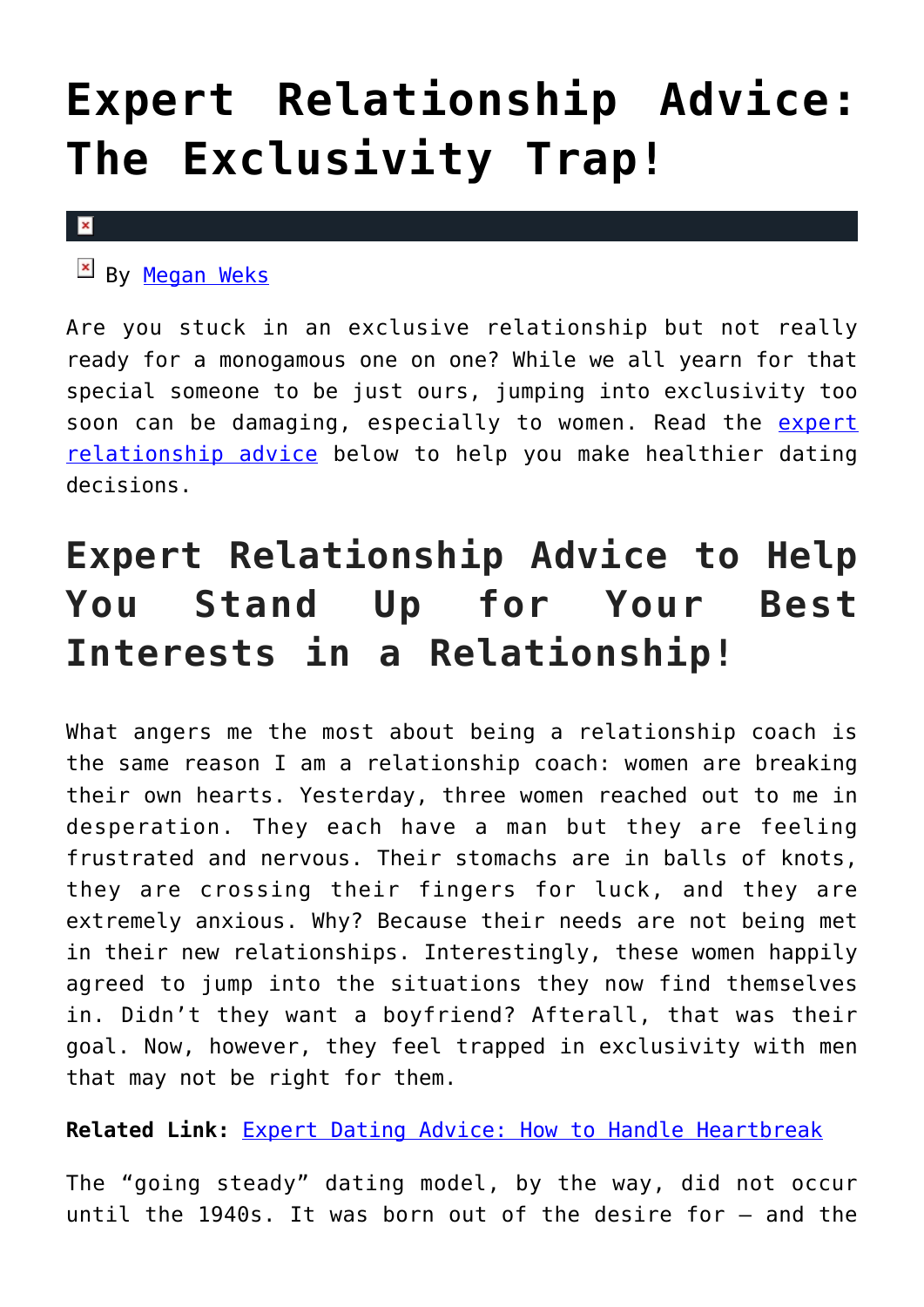more acceptable view of — casual sex. Before that, people would take their time to really determine if someone was a match, and then get married through a leisurely process called "courting." The "going steady" dating model, or "linear" dating, as I call it, can be extremely disempowering for a woman who has the goal of getting married within the next couple of years.

You meet a man. You date and spend time at his place and at yours. You get close, enjoy his compliments, and share laughs. Things are going great. You feel attached to him. You are excited to finally find someone who sees what you have to offer: how special you are. You feel like a [celebrity couple](http://cupidspulse.com/celebrity-news/celebrity-dating/) at first. You feel comfortable and slip into that girlfriend role with ease…heck, you've been waiting a while for this. You're sick and tired of being "out there." Now it's your turn.

Or, is it…?

Suddenly, he starts to get a bit lazy. The communication isn't what you feel it should be from a boyfriend. He said he wasn't dating others, and you aren't supposed to, either. However, you don't know if you're seeing him this weekend or not. You're playing the waiting game…again. The nervousness, the anxiety-stricken feeling, the knots in the pit of your stomach return. You start thinking that you're running out of time and that you're back in the waiting game. You want this all to be over. It's a familiar feeling, and it's awful.

**Related Link:** [Expert Relationship Advice: How to Move on After](http://cupidspulse.com/124119/expert-relationship-advice-move-on-after-being-ghosted/) [Being Ghosted](http://cupidspulse.com/124119/expert-relationship-advice-move-on-after-being-ghosted/)

"How did I get here again? Why is dating, and men, in particular, so difficult? What can I do to save this relationship?" You don't want to make plans with your friends and then have to cancel on them if he comes around. You think to yourself, if you just see him again you'll get the magic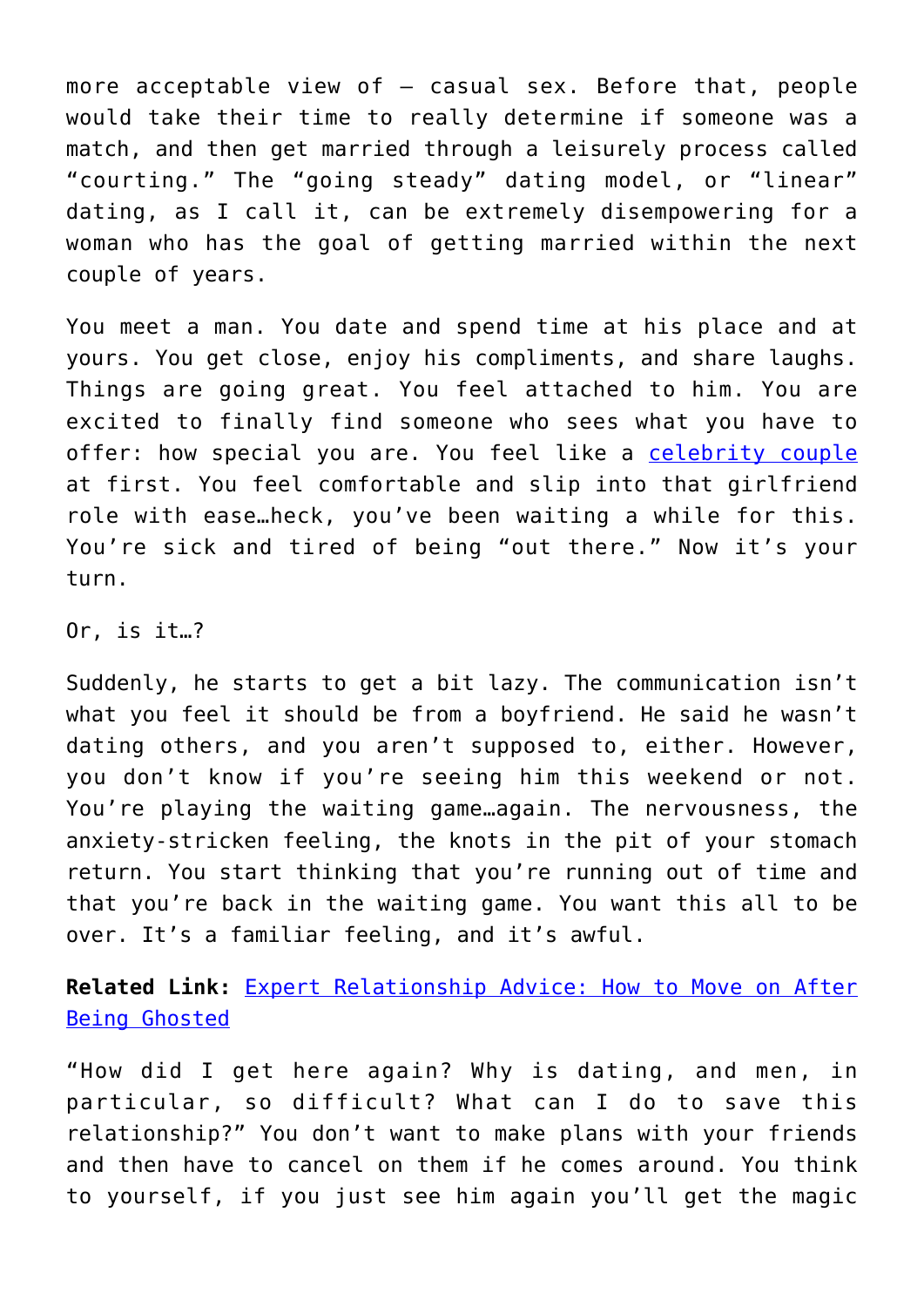back. So you push to see him again. You will accommodate his busy schedule. You make excuses for him. You accept less than you deserve. You lack integrity for yourself. You worry that if you stand up for yourself or push for more time, it will backfire. It's like your fate is dependent on his next move, which is determined by a stupid little flashing red light on a digital screen. You peek at it all day while at work.

Ladies, if you find yourself in this position, get yourself out of exclusivity. Exclusivity is a trap! You have no business spending your precious mind, sanity, and time waiting for a man to choose you. While it may not be what you want to hear in [relationship advice](http://cupidspulse.com/relationship-experts/), you must get yourself back out there and explore your options. Allow a man to get to know you, and allow yourself to get to know him and his intentions deeply before you jump into an exclusive relationship.

Rushing over to his place and getting cozy is the lazy dater's way to find relief. You both can't wait to drop the pesky formalities of dating, jump in the bed, and experience what the relationship would be like — now. The problem with this is, the formalities are actually an important part of the courtship process, and a courtship process is exactly what you need to go through in order to avoid getting into "the exclusivity trap!"

## **[Expert Dating Advice: Date](https://cupidspulse.com/124781/expert-dating-advice-date-ideas-spring/) [Ideas for Spring Love](https://cupidspulse.com/124781/expert-dating-advice-date-ideas-spring/)**

 $\mathbb{E}$  By Joshua Pompey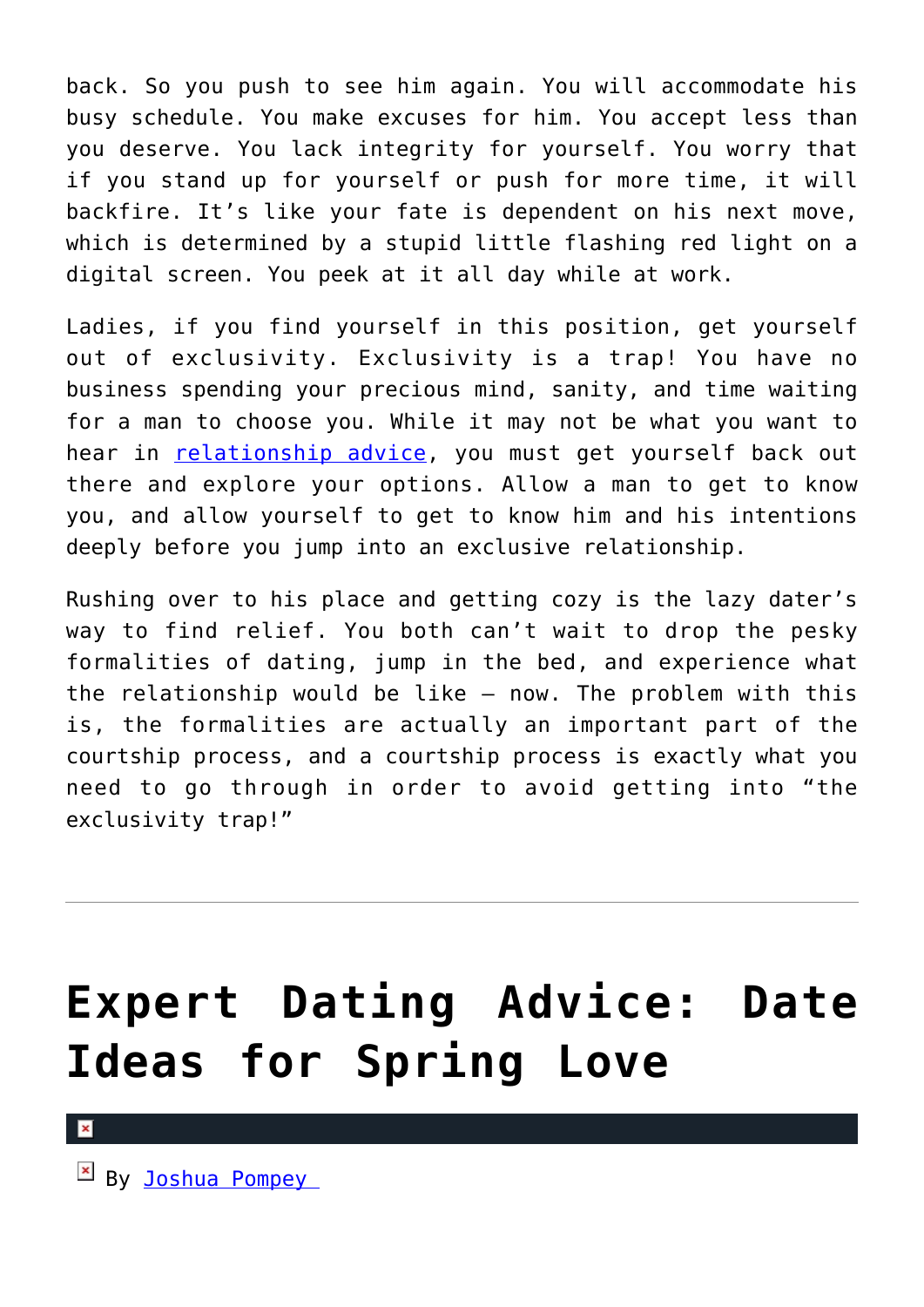If you are a New Yorker like me, it often feels like winter will never come to an end. Believe it or not, it was snowing in April this year! While this can be frustrating, it only makes the arrival of Spring all the more sweeter. As an added bonus, spring is an incredible time for dating if you use the [expert dating advice](http://cupidspulse.com/relationship-experts/) below. Try these spring [date ideas](http://cupidspulse.com/celebrity-relationships/long-term-relationships-flings/) from [relationship expert](http://cupidspulse.com/relationship-experts/) Joshua Pompey that will help you and your loved one make the most of this season!

### **Expert Dating Advice to Ignite a Spring Love!**

Spring serves as a symbolic fresh start. With the sun shining and the flowers blooming, all is renewed in the world again. Take advantage of the feel-good vibes and enjoy some outdoor date ideas that tap into these endorphins.

**1. Check out a ball game:** Nothing says spring more than going to a ballgame. Even if you're not a fan of sports, the atmosphere at a game is infectious. There is a reason baseball is called America's favorite pastime: the cheering, the weather, the nostalgia. It all makes for a terrific date night. Indulge in some good old fashioned American food, have a few drinks, and don't forget the songs, chanting, and seventh-inning stretch.

**Related Link:** [Dating Advice: How to Make the First Move](http://cupidspulse.com/119903/dating-advice-make-first-move-womens-edition/) [\(Women's Edition\)](http://cupidspulse.com/119903/dating-advice-make-first-move-womens-edition/)

**2. Go to the park:** There are so many ways to enjoy a day at the park. Bring a basket full of cheeses, fruits, nuts and a bottle of wine for a romantic picnic. Try tossing around a Frisbee like you're kids again. Relax on a blanket and people watch on a beautiful day. And of course, the conversation of a great date will make the time unforgettable. Explore each others' interests, ask about old childhood memories, and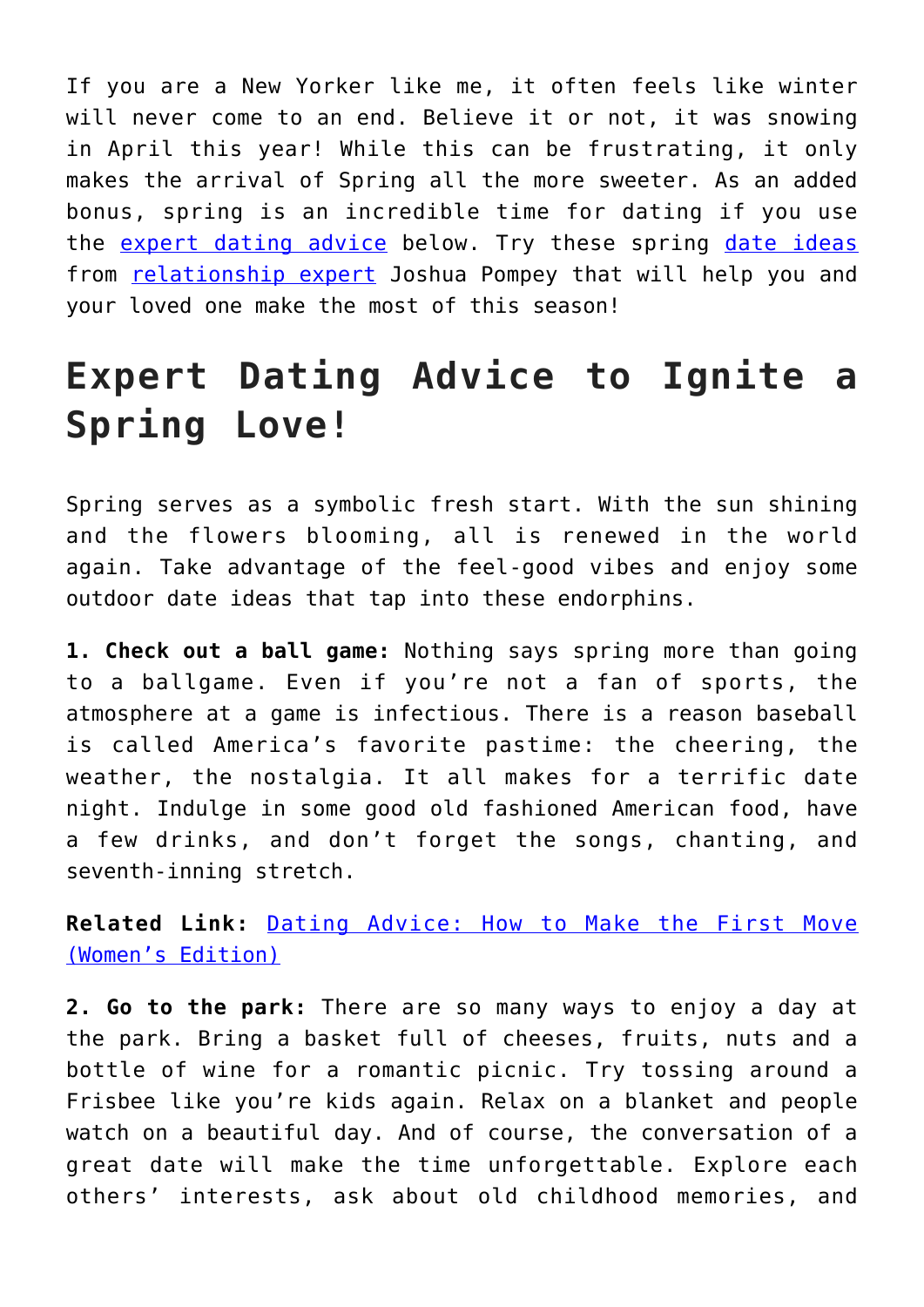discover something new about your love.

**Related Link:** [Dating Advice: 5 Steps to Securing a Second Date](http://cupidspulse.com/108920/dating-advice-securing-second-date/)

**3. Find a roof top:** Roof top bars or restaurants with a nice view tend to make incredible dates. What more can you really ask for when you see the city skyline? If you can't find a rooftop, a restaurant with a nice patio is a great backup plan.

**4. Head to the dog park:** This may not apply to all of you out there, but nothing will bond people quicker than an adorable dog. A dog tends to make the ultimate wing man (or woman!), and if your date has a dog, you will be guaranteed a great time outside. Who doesn't feel light-hearted around fourlegged creatures that only want to please people? Take turns tossing a ball or playing tug of war. Befriending your date's pet is a win in every dating book.

*For more expert dating advice from [Joshua Pompey,](http://cupidspulse.com/relationship-experts/joshua-pompey/) click [here](http://www.nemvip.com/are-professional-matchmakers-worth-the-money).*

# **[Love & Libations: Royal Reds](https://cupidspulse.com/124704/love-libations-reds-royal-celebrity-wedding/) [for the Royal Celebrity](https://cupidspulse.com/124704/love-libations-reds-royal-celebrity-wedding/) [Wedding](https://cupidspulse.com/124704/love-libations-reds-royal-celebrity-wedding/)**

 $\pmb{\times}$ 

By [Yolanda Shoshana](http://cupidspulse.com/relationship-experts/yolanda-shoshana/)

All eyes have been on the royal [celebrity wedding](http://cupidspulse.com/celebrity-relationships/wedding-engagement/) between Meghan Markle and Prince Harry. Between the cameras, approvals from the Queen, and invitations, Markle will probably be thrilled to relax with a glass of wine during her wedding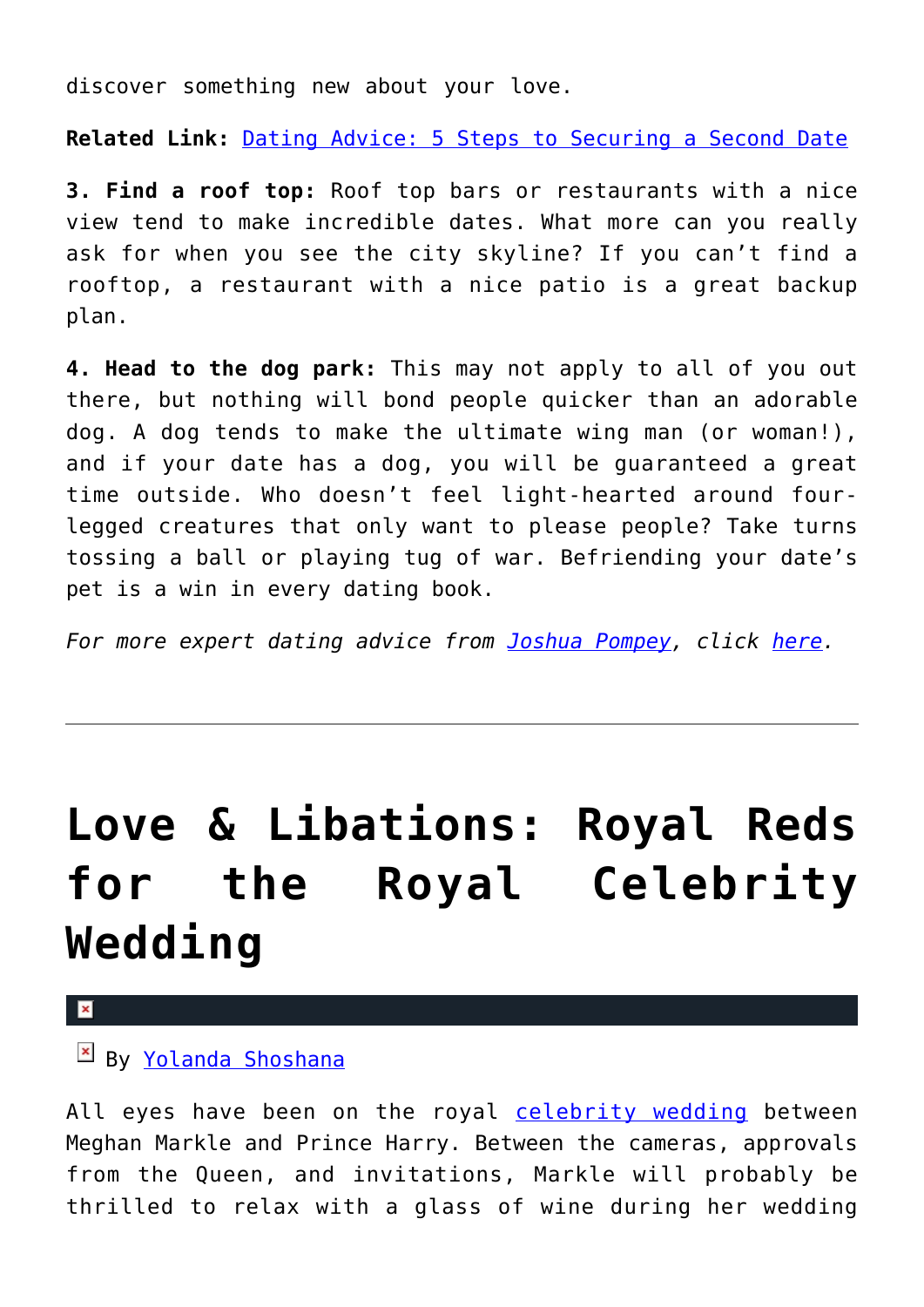reception. While there are many charming things about Markle, what I like about her the most is her love of good Italian red wine. Imagine chilling with Meghan over a glass of red, talking about tiaras and, hopefully, she shares the secret to her roast chicken recipe.

"The Tig" was the name of Markle's lifestyle blog that was named after Tignanello, a full-bodied red wine from Italy. Long story short, it's a wine from Tuscany that is a part of what is called the Super Tuscan revolution, which took place in the 1970's. The red blend is a combo of Sangiovese, Cabernet Sauvignon, and Cabernet Franc produced in the Chianti Classico region. This would suggest that Markle has a sophisticated palate. She is prepared for all of the fancy meals at the palace, not to mention the food she will share with Prince Harry as they travel the world together.

A bottle of Tignanello can run from \$80 to \$150. However, there are Tuscan wines up to par that are more affordable. The following is a list of five wines that I like to think of as "royal reds" from Tuscany and ones that I think would receive a thumbs up from Markle herself. After all, a bold Italian red is perfect to sip during fairy-tale weddings or for a [date](http://cupidspulse.com/dating/date-ideas/) [night](http://cupidspulse.com/dating/date-ideas/) with your prince or princess.

### **Check out these red wines worthy of any royal celebrity wedding!**

### **Luce Della Vite Toscana 2014 (\$100)**

This unique wine is produced by Frescabaldi Estates in Montalcino. It's the first wine from that area made with 60% Sangiovese and 40% Merlot. Montalcino is a highly regarded wine producing commune known for fabulous red wines. The Luce is an elegant blend that has aromas of cherries, blackberries, leather, and coffee. Doesn't that sound nice? Pair with a cheese plate or an exquisite meal. When you want to feel like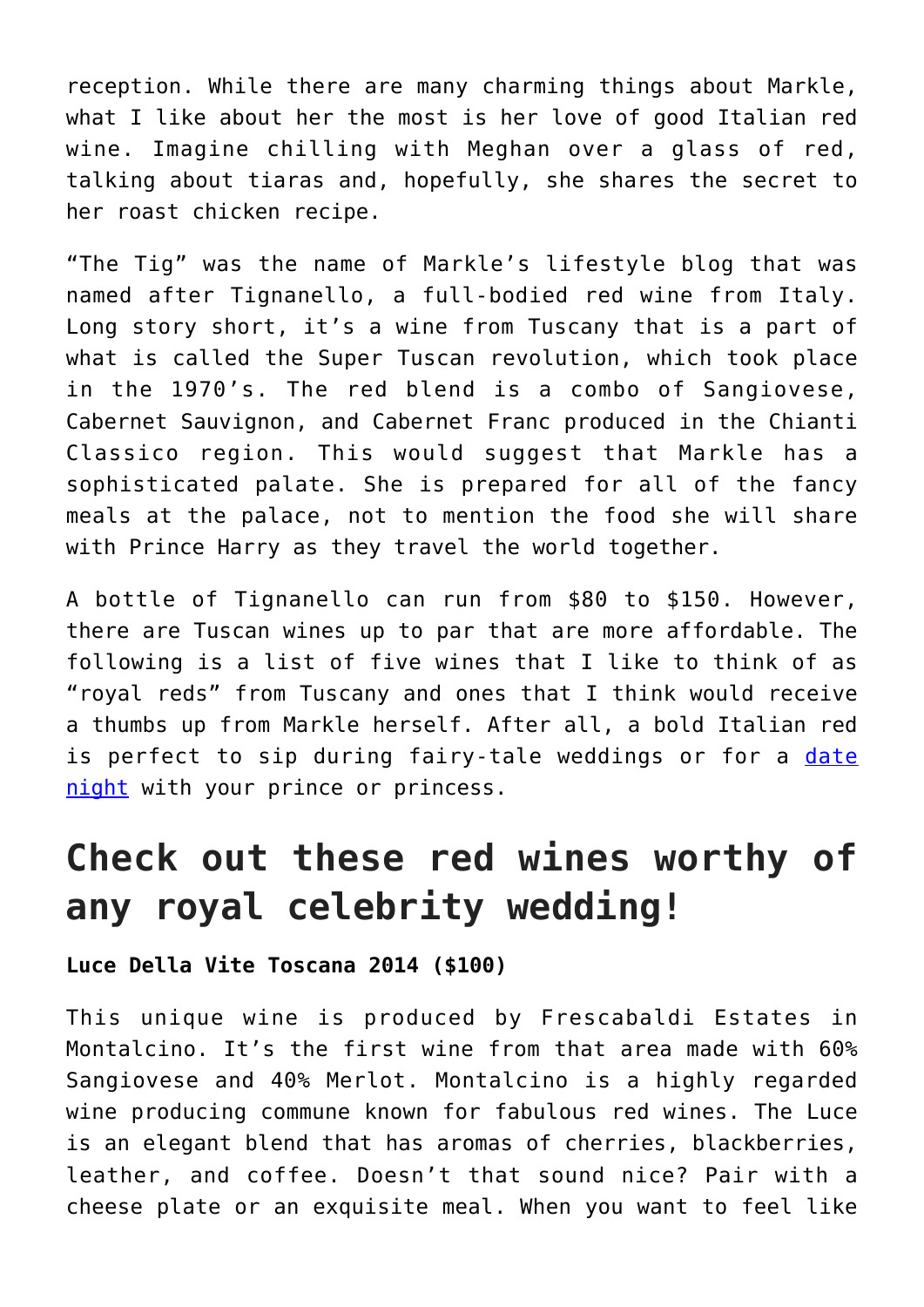a [royal celebrity couple,](http://cupidspulse.com/celebrity-news/celebrity-dating/) this is the perfect wine.

**Related Link:** [Love & Libations: Date Ideas & Summer Loving](http://cupidspulse.com/123747/date-ideas-summer-loving-with-rose/) [with Rosé](http://cupidspulse.com/123747/date-ideas-summer-loving-with-rose/)

#### **Luce della Vite Lucente Toscana 2015 (\$27)**

It's the second wine from the Luca Della Vite estate that is also produced in Montalcino. This red is a bit younger than the Luce. A full-bodied blend of 50% Merlot, 25% Sangiovese, and 25% Cabernet Sauvignon, the bottle is packed with fruity aromas. A glass of this goes great with cured meat and cheese. Think of it as a bold and sexy red. It would pair wonderfully with a romantic night.

#### **Roxanne Rosso Toscana 2016 (\$20)**

This Super Tuscan wine is produced on Sting and Trudie Styler's Chianti estate called II Palagio. Who knew they had wine, right?! Roxanne is a blend of 80% Sangiovese, 10% Merlot, 10% Syrah. It's the kind of red that goes great with a steak or pasta dish. A truffle cheese would always be a good pairing. If you can't make it to II Palagio, let romance find you and your boo in this bottle of red.

**Related Link:** [Love & Libations: Heat Up Your Relationship with](http://cupidspulse.com/123332/date-night-in-the-kitchen/) [a Date Night in the Kitchen](http://cupidspulse.com/123332/date-night-in-the-kitchen/)

#### **La Mannella Brunello di Montalcino 2012 (\$80)**

While this wine isn't considered a Super Tuscan wine, it's produced in Tuscany. It is made with 100% Sangiovese grapes. In fact, Brunello is the local nickname for the Sangiovese grape. This bold wine is great with beef, lamb, and hearty red sauce dishes. When you want to feel fancy, this is a where it's at.

#### **Cecchi La Mora Maremma Toscana 2015 (\$14)**

A fabulous wine for every occasion, a blend of Cabernet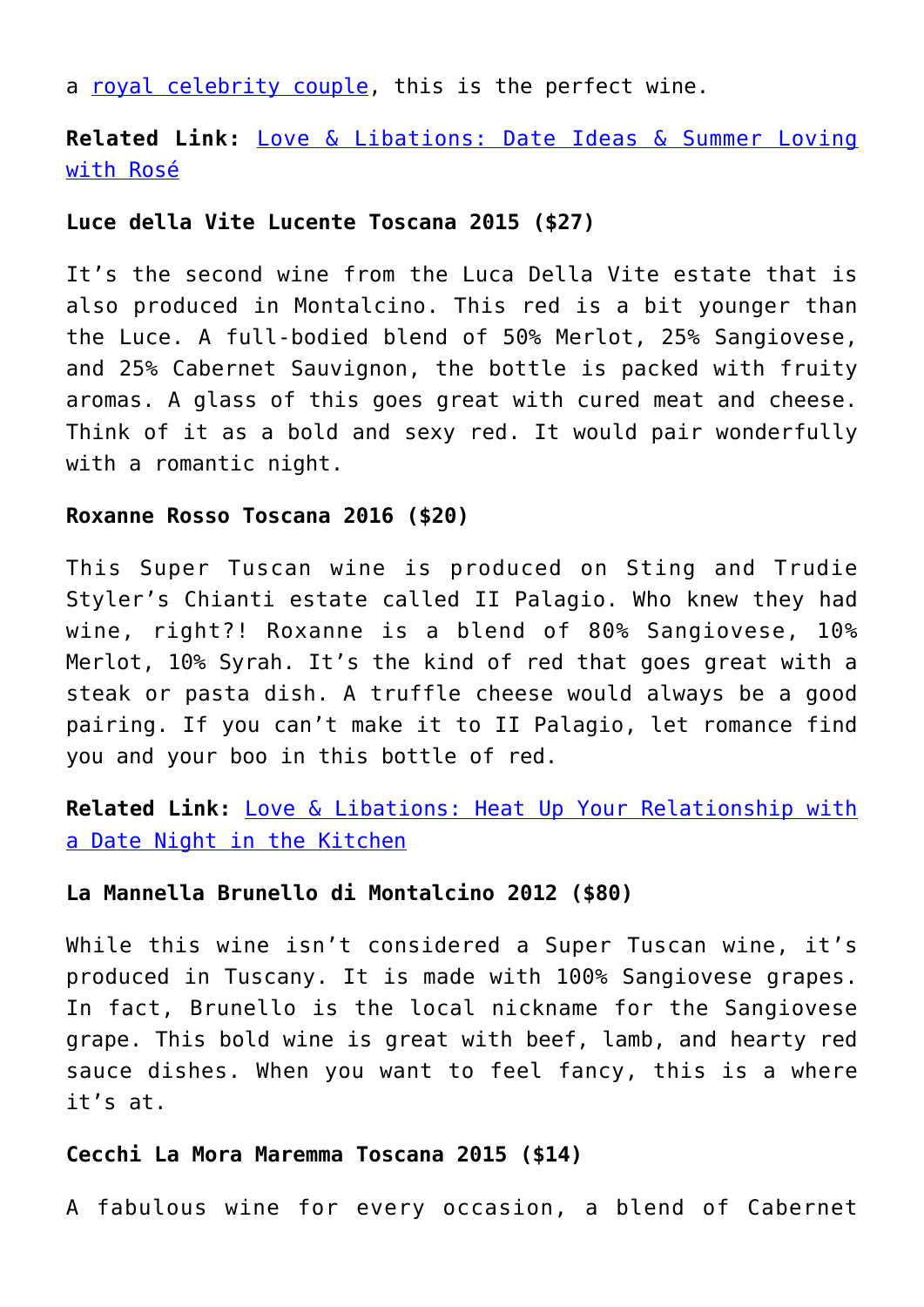Sauvignon and Syrah suits all palates. Aromas that will hit your nose are cherries, spice, chocolate, and a touch of floral. This one would be perfect for a night of snuggling in with roast chicken and garlic mashed potatoes, just like Meghan and Harry. It would also work for a girl's night in, you just may need extra bottles.

*For more Love & Libations date ideas and celebrity couple predictions from Yolanda Shoshana, click [here](http://cupidspulse.com/relationship-experts/yolanda-shoshana/).* 

## **[Dating & Technology Q&A: How](https://cupidspulse.com/124633/dating-technology-qa-technology-prevent-relationship-going-stale/) [to Use Technology to Prevent](https://cupidspulse.com/124633/dating-technology-qa-technology-prevent-relationship-going-stale/) [Your Relationship Going Stale](https://cupidspulse.com/124633/dating-technology-qa-technology-prevent-relationship-going-stale/)**

### $\mathbf{x}$

*Question from Kirstie W: When my boyfriend and I first started dating, our texts were fun and exciting. When we saw each other at the end of the day, we still had a lot to talk about even though we had been texting all day. After being together for six years, texting is non-exisant and when we do see each other all we talk about is work. Conversation is getting stale; help!*

Long-term relationships face unique challenges. Conversations can be much more in depth because you know each other better. At the same time, conversations can run dry because you already know so much about each other. After awhile, talks are less about discovery and more about supporting each other. This [dating advice f](http://cupidspulse.com/relationship-experts/)rom [relationship experts S](http://cupidspulse.com/relationship-experts/)uzanne Oshima and Robert Manni will help bring excitement back into any relationship!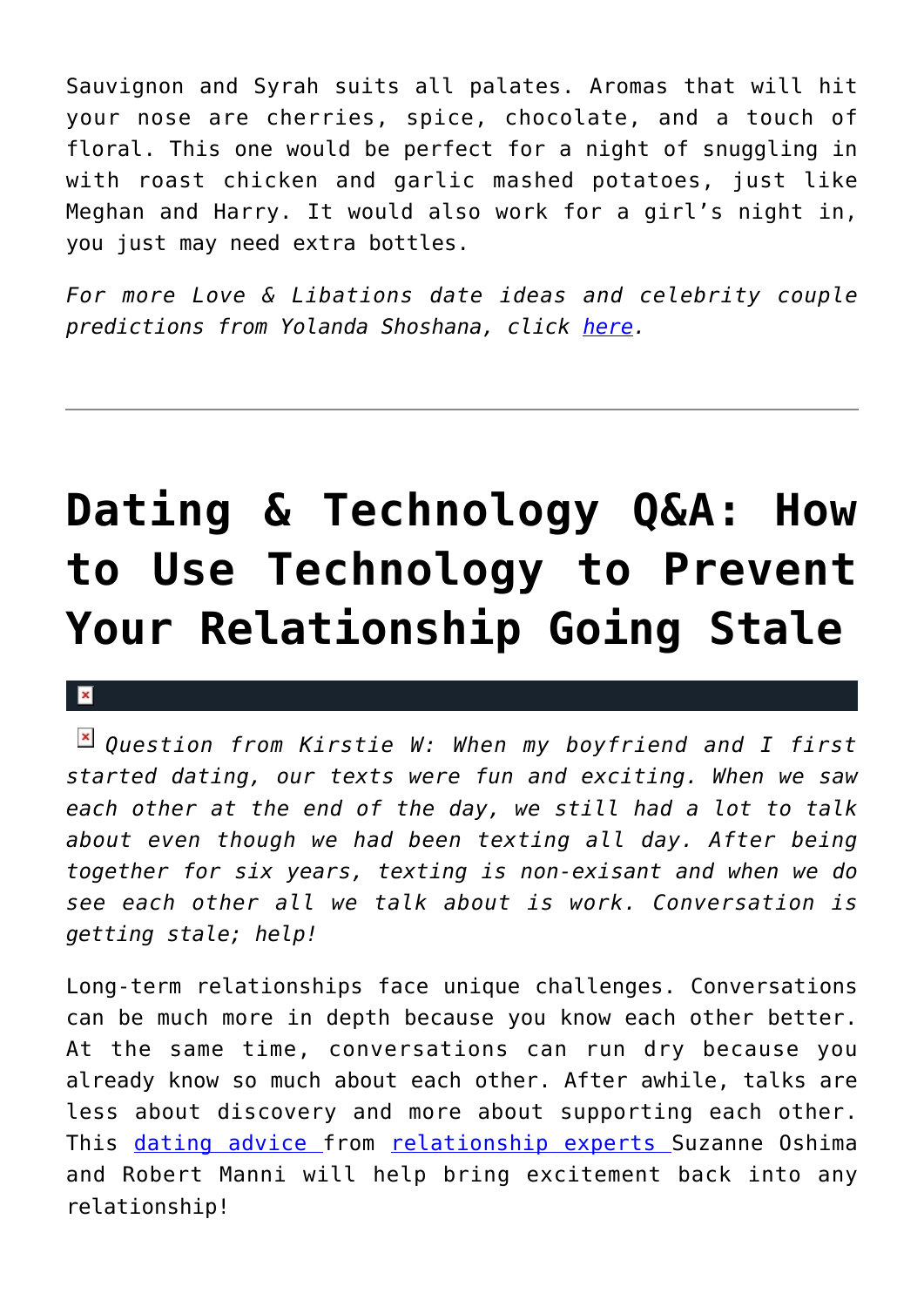### **Dating Advice for When Relationships Go Stale**

[Suzanne K. Oshima, Matchmaker](http://www.dreambachelor.com/): Ironically, the effectiveness of our communication with our partners can be damaged by the technology that we surround ourselves with every day. When you're both busy and working throughout the day, it can be difficult to keep in touch and talk about work over technology. When you get home, try to make it a rule to only talk about work for the first 30 minutes of your conversation, and make sure it's about something you need advice or insight on from your spouse.

After that, focus on your relationship and the fun things about your life together, whether it be date nights, your love, or future plans. This way, you'll be able to foster an environment at home with your relationship as the focus without the noise and distraction of technology between you. Keep things real by engaging in face-to-face conversations, and you'll feel much more connected with your partner as a result.

**Related Link:** [Dating & Technology Q&A: How Do You Handle](http://cupidspulse.com/relationship-dating-experts/oshima-wyatt-manni-technology-experts/) Dating Someone with an Internet Persona?

[Robert Manni, Guy's Guy:](http://www.robertmanni.com/) The issue here transcends technology. It seems that your day-to-day relationship has become expected and you're counting on technology to solve your problem. Technology can be a helpful tool for keeping the connection strong, but it's a means to an end. I'm sure your partner would welcome fun and sexy text exchanges throughout the day, but the real issue is finding ways of maintaining true intimacy when you are together.

I suggest making it a priority to live in the moment when in each other's company. That means being present: verbally, physically, and even spiritually to maintain your loving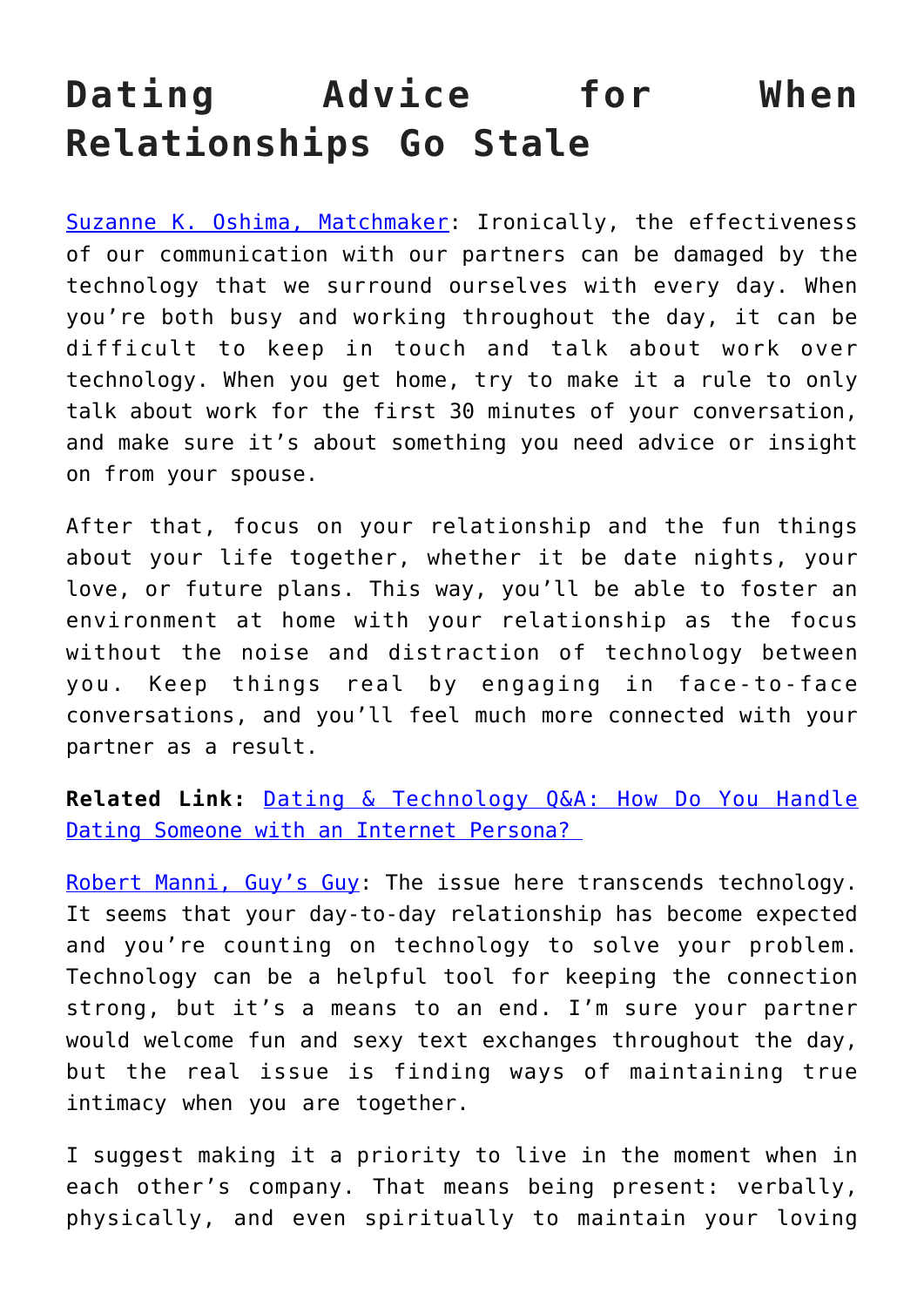connection. Try discussing more than your work when you meet up, even after a hard day. Make it a priority to share meals, drinks, physical intimacy, and your true selves on a regular basis. Technology provides a way of staying connected during the work day, but the most important way to keep the embers glowing is to make the most of your time when you are face to face. Good luck.

*For more dating advice and to find out more about our dating and technology gurus, click [here](http://cupidspulse.com/relationship-dating-experts/oshima-wyatt-manni-technology-experts/).* 

*If you have any questions you would like answered by our relationship experts, please e-mail them to [cupid@cupidspulse.com](mailto:cupid@cupidspulse.com).* 

### **[Relationship Advice: Tales of](https://cupidspulse.com/124540/relationship-advice-tales-other-woman-dr-jane-greer/) [the Other Woman](https://cupidspulse.com/124540/relationship-advice-tales-other-woman-dr-jane-greer/)**

#### $\mathbf{x}$

 $\mathbb{F}$  By Dr. Jane Greer

Everyone feels they were scourged in the aftermath of betrayal, and in an effort to work through that and regain their equilibrium they like to talk about what happened, often to anyone who will listen. Sometimes, though, while that can make someone feel better in the moment, it can cause greater trouble down the line and further delay the journey back to personal peace and happiness. Whether you are in the public eye or not, speaking out about the person who hurt you can be tempting. For example, Evan Felker's ex-wife Staci Nelson reacted recently to claims that he cheated on her with country superstar Miranda Lambert. Doing this can feel like your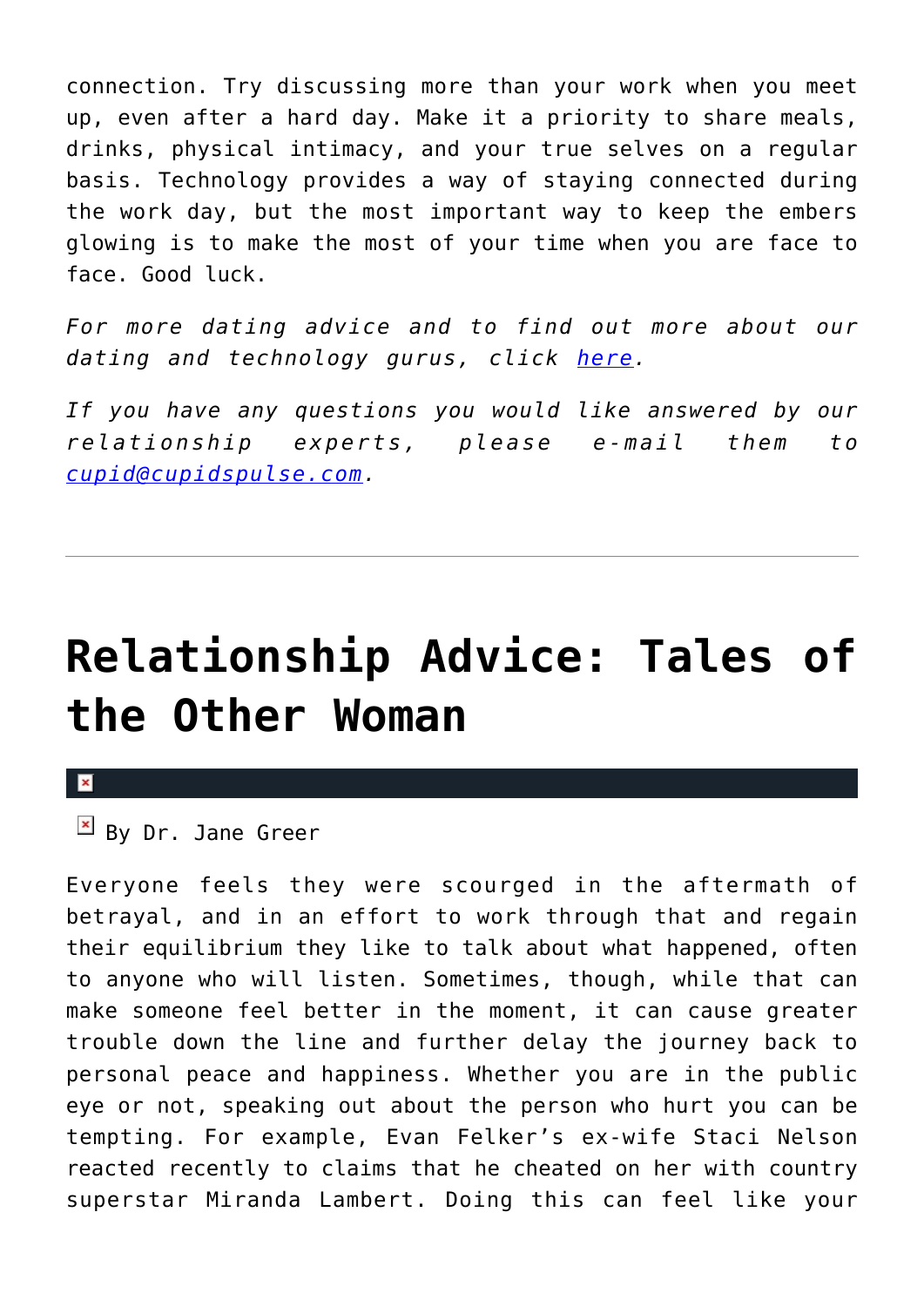chance to set the record straight by telling your side of the story, and it can feel like a way to fight back. You've been wronged, so this is your way to make it right.

**Sometimes speaking out about the one who wronged you can be helpful, while other times it can cause more negativity. So how can you balance it? This relationship advice comes down to what you say, and whom you say it to.**

The obvious place to go to vent your anger and frustration is to friends and family, since they are the people who know you and support you. They may encourage you by asking you to tell them what happened, or they may be more provoking by launching a missile and speaking badly about your ex-partner, thus throwing logs on the already flaming fire. Try to be careful, however, about what you share with them for a few reasons. While the initial reaction is to look to end the connection, sometimes cheating can actually help people reevaluate and overhaul their relationship to make it stronger and more resilient than it was before. There are enough times that people get back together. If in fact you and your ex do reconcile one day you don't want your friends and family members to have turned so completely against him or her and become so alienated that it makes it difficult for you to reconnect. Also, there is always the matter of the people you shared while you were together. What if, during your relationship, your cousin became good friends with your exhusband, or your college best friend's wife is now best friends with your ex-wife? These are hard connections to break, and it helps to be aware of the tricky position that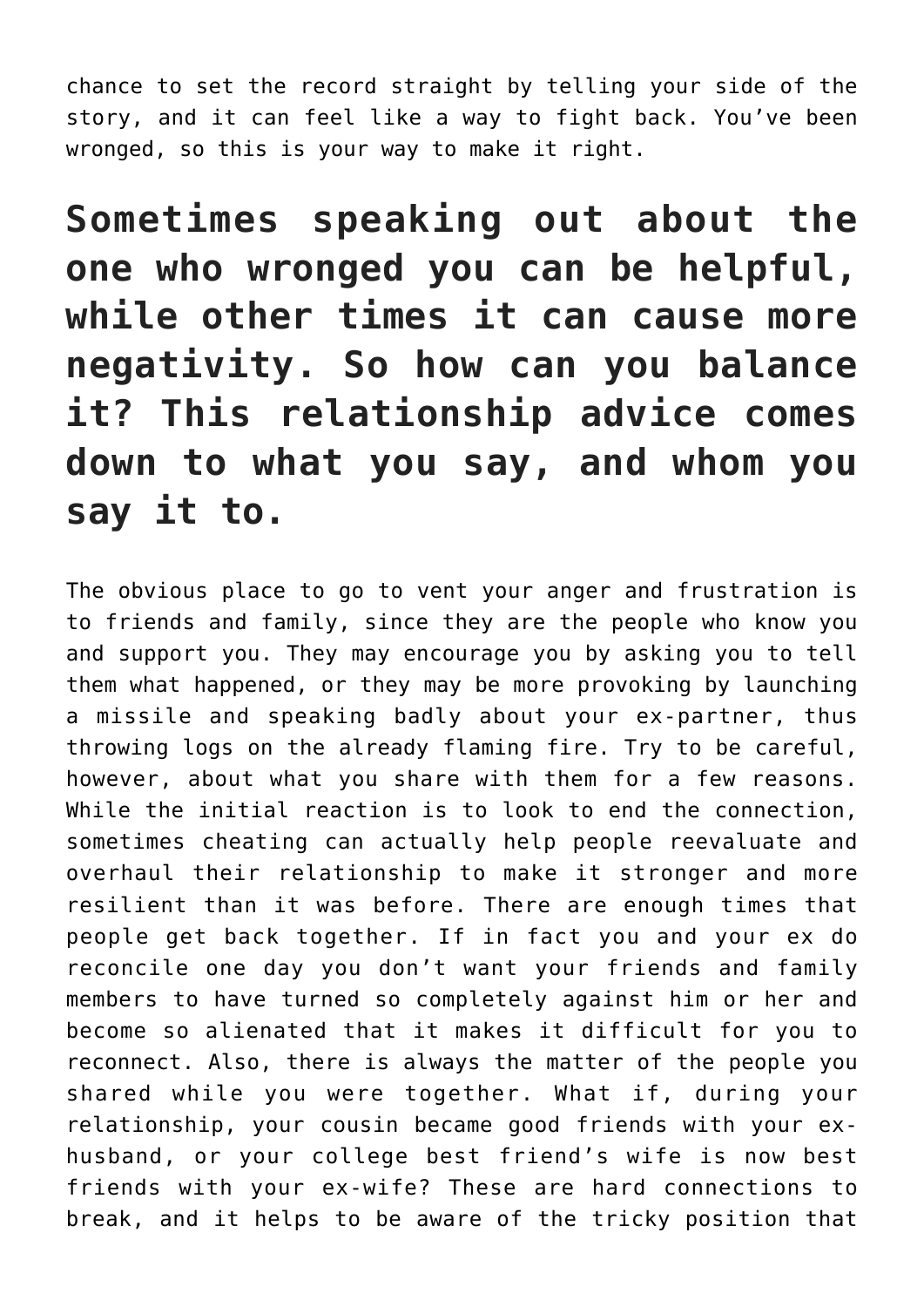putting down your ex, who may still be an important factor in their lives, can put the people you love in. While oftentimes there is a strong pull to rally as many people as possible to your camp, drawing these lines can sometimes be very divisive and you risk creating more losses for you with your existing relationships if people feel they have to choose a side.

**Related Link:** [Celebrity News: Miranda Lambert Throws Shade at](http://cupidspulse.com/122682/celebrity-news-miranda-lambert-celebrity-ex-blake-shelton-lyric-change/) [Celebrity Ex Blake Shelton With Key Lyric Change](http://cupidspulse.com/122682/celebrity-news-miranda-lambert-celebrity-ex-blake-shelton-lyric-change/)

Being able to vent and say bad things about your ex can be an important initial step, but you want to continue to take subsequent steps and have that not be where you remain. Instead of only demeaning them and looking to do a character assassination, start to shift what you are expressing to focus on the impact their betrayal had on you and how you are dealing with it. To begin the real healing, it is important to be in touch with all of your feelings, not just your anger. This way it can eventually become less about stirring the brew of your rage and more about developing your self-awareness. In my book How Could You Do This to Me?: Learning to Trust After Betrayal, I speak about blind trust. Was this going on for you? Were you too trusting, did you see signs and ignore them, or did you miss them completely? It is this reflection and understanding that will enable you to learn how to trust your own judgement so that you feel better equipped to protect yourself in the future and keep this from happening again. By doing this it helps you to stop perpetuating the negative by keeping yourself in the role of victim, and instead shift to moving forward and away from your ex and the fallout of the betrayal.

### **Related Link:** [Celebrity Break-Ups: Evan & Staci Felker Were](http://cupidspulse.com/124442/celebrity-break-ups-evan-staci-felker-trying-baby-before-met-miranda-lambert/) [Trying to Have a Baby Before He Met Miranda Lambert](http://cupidspulse.com/124442/celebrity-break-ups-evan-staci-felker-trying-baby-before-met-miranda-lambert/)

Being deceived is devastating at best, at worst, if not dealt with, it delivers a blow that can keep you feeling low for a long time and can derail you from living your best life. For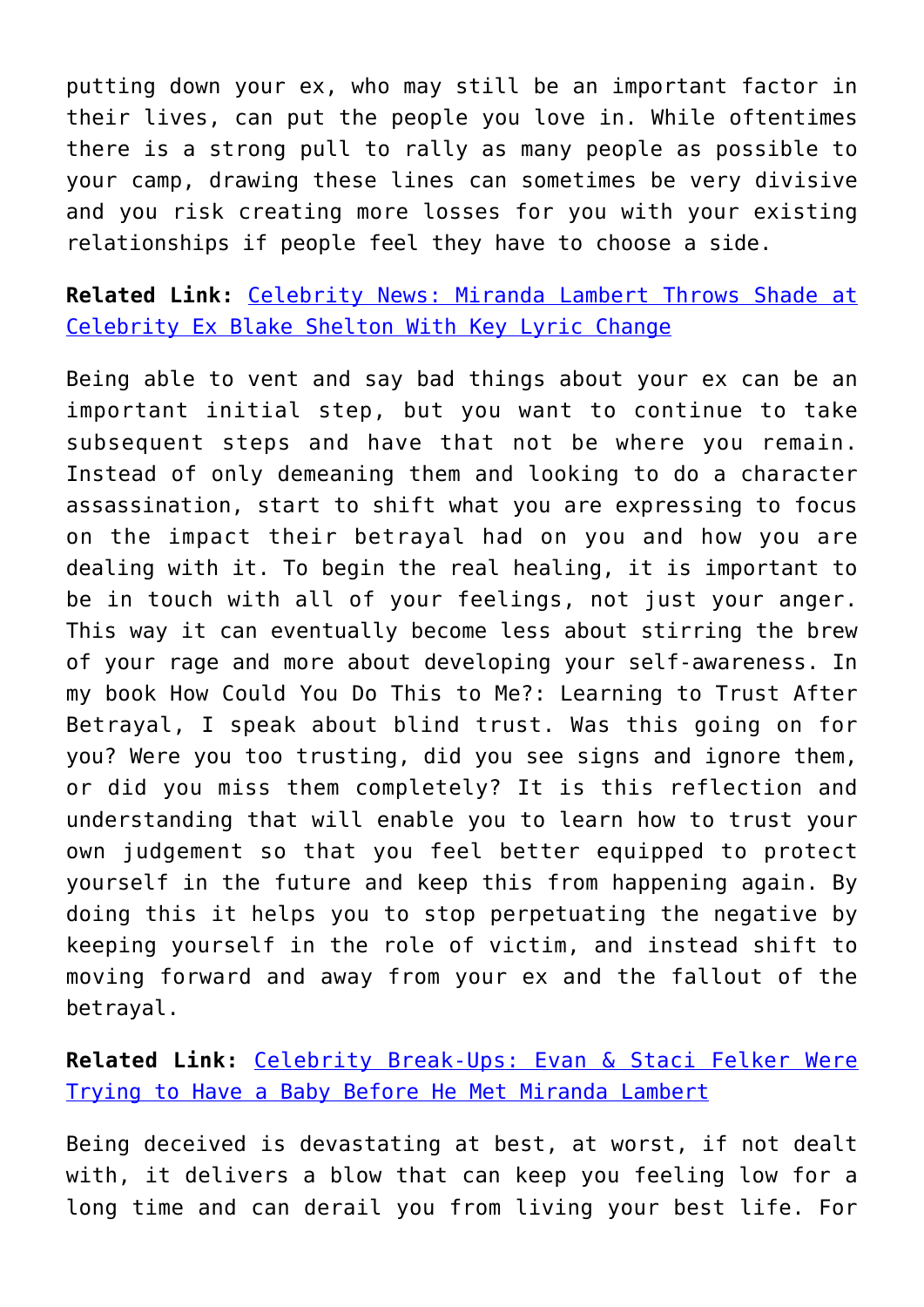that reason, doing all this is your emotional health insurance as you go forward. Hopefully, Staci will be able to get back on track and become stronger as she carries on.

*Please tune in to the Doctor on Call radio hour on [HealthyLife.net](http://www.healthylife.net/) every Tuesday at 2 PM EST, 11 AM PST. First and third Tuesdays are Shrink Wrap on Call, second Tuesdays are HuffPost on Call, and the last Tuesday of the month is Let's Talk Sex! Email your questions dealing with relationships, intimacy, family, and friendships to Dr. Greer at [askdrjane@drjanegreer.com](mailto:askdrjane@drjanegreer.com). Connect with Dr. Jane Greer on Facebook, at [www.facebook.com/DrJaneGreer,](http://www.facebook.com/DrJaneGreer) and be sure to follow [@DrJaneGreer on Twitter f](https://twitter.com/#!/DrJaneGreer)or her latest insights on love, relationships, sex, and intimacy. For more on Dr. Greer, visit [http://www.drjanegreer.com.](http://www.drjanegreer.com/)*

## **[Expert Relationship Advice: 4](https://cupidspulse.com/124496/expert-relationship-advice-relationship-body/) [Ways to Build a Healthy](https://cupidspulse.com/124496/expert-relationship-advice-relationship-body/) [Relationship with Your Body](https://cupidspulse.com/124496/expert-relationship-advice-relationship-body/)**

×

 $\boxed{\times}$  By [Amy Osmond Cook, Ph.D.](http://cupidspulse.com/relationship-experts/dr-amy-osmond-cook/)

If you hope to build healthy relationships with other people, the best [expert relationship advice](http://cupidspulse.com/relationship-experts/) is to start on your relationship with your body.

Body shaming is a real issue. [Selena Gomez](http://cupidspulse.com/89073/selena-gomez/) responded to it and so did Tyra Banks. Even celebrity [Emma Stone](http://cupidspulse.com/94255/emma-stone/) wasn't immune from an encounter. The repercussions of this are a soaring number of cases of eating disorders and depression. For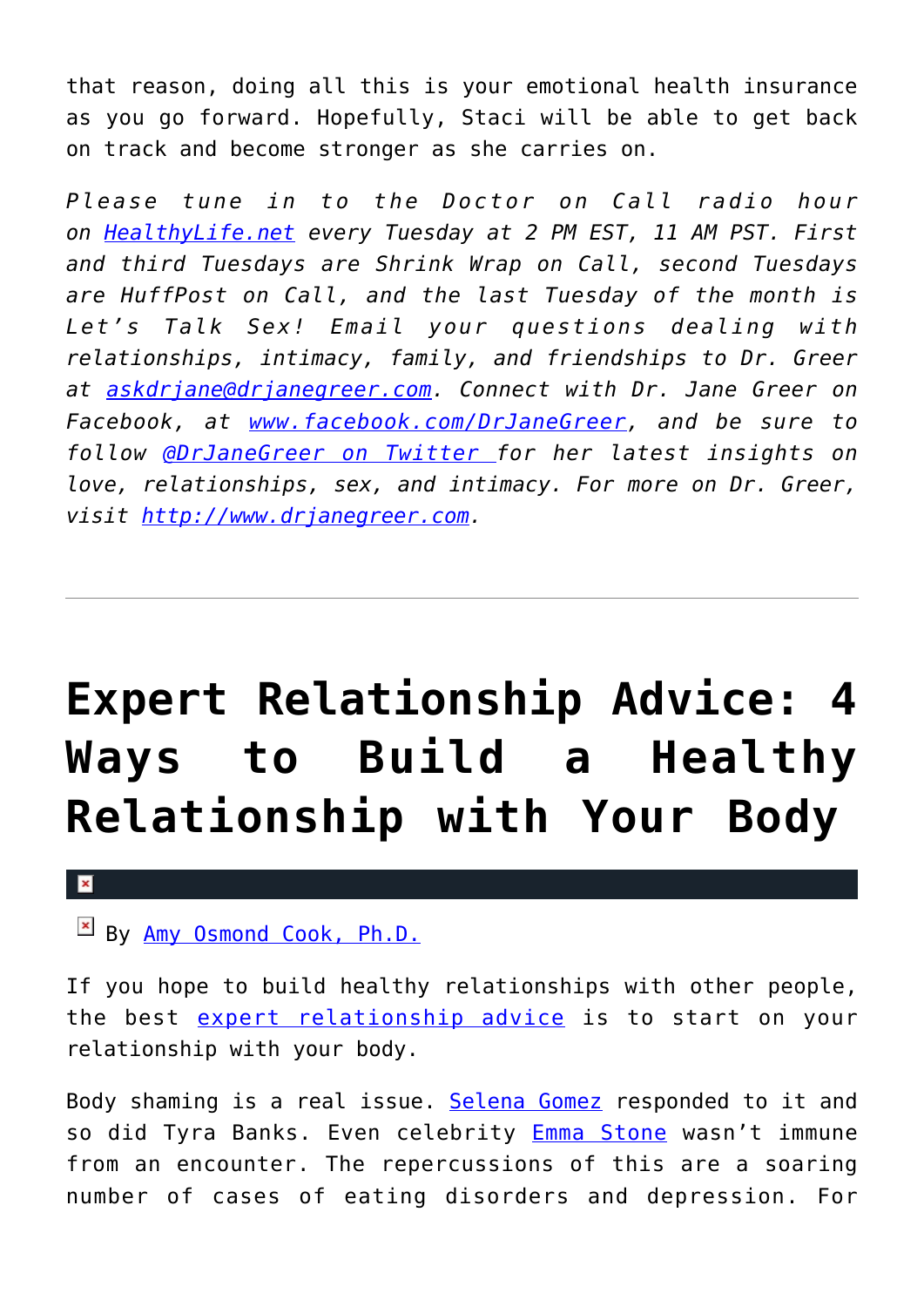instance, the National Association of Anorexia Nervosa and Associated Disorders reports that at least [30 million](http://www.anad.org/education-and-awareness/about-eating-disorders/eating-disorders-statistics/) people of all ages and genders suffer from an eating disorder in the US.

Social and political forums are scrambling to find ways to eliminate body shaming activities. One of the best defenses you can build against forming a negative self-image is to concentrate on building a healthy relationship with your body. "I am not a woman whose self-worth comes from her dress size," says [Kristen Bell](http://cupidspulse.com/94261/kristen-bell/) when confronted with negative comments about her physical appearance. "Comparison is one long, agonizing death and does not interest me at all."

Working on your relationship with your body will help you build healthy relationships with others. Here are four tips from [relationship expert](http://cupidspulse.com/relationship-experts/) Dr. Amy Osmond Cook.

### **Expert Relationship Advice for Loving Your Body**

**1. What you eat is what you are:** The focus of a healthy diet shouldn't rest on deprivation or discouragement. Instead, healthy eating is about providing fresh, nutritious, quality foods that nourish your body. We have the power to choose what fuels our body. One trend that supports a healthy relationship with our body is cooking at home. [Market research](https://www.packagedfacts.com/about/release.asp?id=3892) shows the meal kit delivery services industry generated almost \$1.5 billion dollars in sales over the past three years and projections estimate a multi-billion dollar growth in the next five years. [Culinary schools](https://www.saltlakeculinarycenter.com/) that cater to the amateur chef are popping up in cities across the country, offering hands-on instruction from professional chefs. The idea is to embrace healthy eating, which in turn, allows us to celebrate our bodies.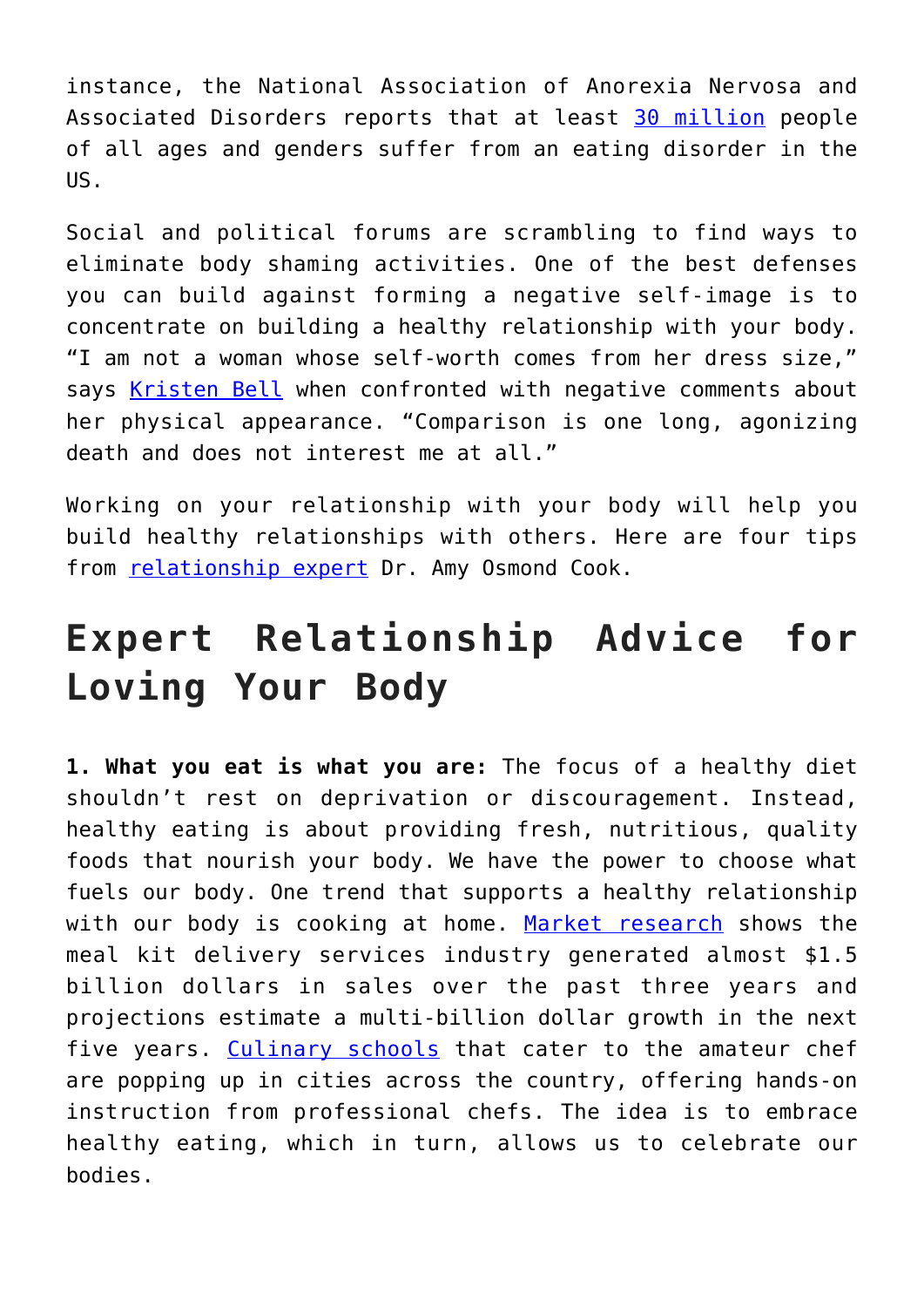**Related Link:** [Expert Relationship Advice: Spring Cleaning for](http://cupidspulse.com/123815/expert-relationship-advice-spring-cleaning-tips-for-a-happier-life/) [a Happier Life](http://cupidspulse.com/123815/expert-relationship-advice-spring-cleaning-tips-for-a-happier-life/)

**2. Make exercise a routine:** The benefits of an exercise routine extends beyond better health. A commitment to daily exercise helps other aspects of our lives, especially our jobs, by developing self-discipline, time management skills, and increased productivity. "Some employers take a healthy workforce for granted, until they aren't," says [Ryan Westwood,](https://www.forbes.com/sites/ryanwestwood/2018/03/19/5-reasons-why-sporting-a-staff-of-athletes-as-a-game-winning-strategy/#16b0192c6a8a) CEO of Simplus, who encourages exercise in the workplace.

"Employed athletes who pursue passions outside of the workplace bring that self-discipline to their job," says [Cody](https://inxathlete.com/) [Ferraro](https://inxathlete.com/), cofounder of InXAthlete, and a former collegiate Lacrosse player. "What an employer gets is a productive, selfmotivated employee who has a strong concept of timemanagement."

Along with the physical benefits, exercise enhances mood and staves off depression. "Even moderate physical activity improves muscle strength, maintains healthy joints and bones, and it can help reduce high blood pressure," said [Tonya](http://bainbridgerehab.com/) [Fisher](http://bainbridgerehab.com/), executive director of Bainbridge Island Health and Rehabilitation. The [American Psychological Association](http://www.apa.org/monitor/2011/12/exercise.aspx) says that researchers have also explored exercise as a tool for treating, and perhaps preventing, anxiety. A strong body boosts a strong mind, and that reinforces a healthy relationship between both.

**Related Link:** [Relationship Advice: 5 Things To Do Before You](http://cupidspulse.com/119377/relationship-advice-5-things-before-get-petty/) [Get Petty](http://cupidspulse.com/119377/relationship-advice-5-things-before-get-petty/)

**3. Find a purpose:** An essential defense against negativity is finding meaningful ways to spend your time. "Living on purpose feels alive, clear, and authentic," say **[Barb Leonard, PhD, RN,](https://www.takingcharge.csh.umn.edu/why-life-purpose-important)** [PNP, and Mary Jo Kreitzer, RN, PhD.](https://www.takingcharge.csh.umn.edu/why-life-purpose-important) The article also points out that purpose influences health, including life extension, reduced risk of heart disease and Alzheimer's disease, and it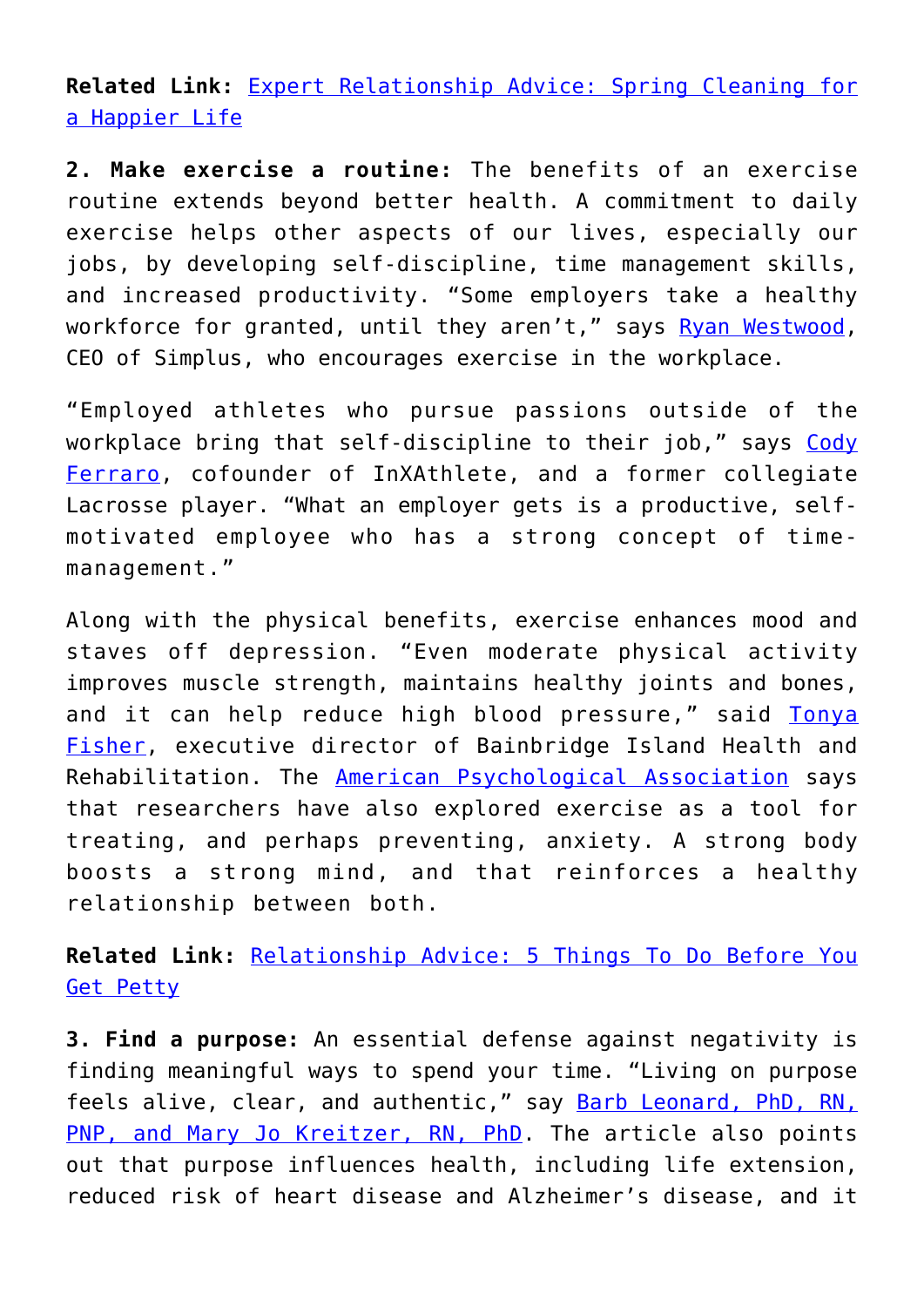allows for better pain management. In a world seemingly brimming with shallow, superficial conversations, finding a deeper meaning that adds value to your life is a solid strategy for being a part of the world but not consumed by it.

**4. Surround yourself with great friends:** Whether conscious or not, experts say we are defined by the people with whom we spend the most time. "Your best friend could be a key contributor to your success," said CNBC contributor [Ruth Umoh.](https://www.cnbc.com/2017/11/08/why-the-secret-to-your-success-is-who-you-choose-as-a-best-friend.html) "[Research](https://www.brighton.ac.uk/research-and-enterprise/groups/social-science-policy/research-projects/resilience-and-friendships.aspx) shows that having a close friend boosts your resilience and helps you bounce back from hardships."

One of the reasons why celebrities can bounce back from harsh criticism is their social support system. Although it may seem the more popular the star, the bigger the entourage, experts say quality outweighs quantity when it comes to friendships. "Although being friendly can get you more friends, you don't need hundreds to help you through life," says [Susan Krauss](https://www.psychologytoday.com/us/blog/fulfillment-any-age/201303/fifteen-reasons-we-need-friends) [Whitbourne, Phd](https://www.psychologytoday.com/us/blog/fulfillment-any-age/201303/fifteen-reasons-we-need-friends). "You may have to prune your friendship tree as you get older to be sure that you give enough attention to the ones who will really matter for your well-being."

By focusing on diet, exercise, personal fulfillment, and great friends, you will develop a healthy relationship with the one person who matters most: you.

*For more information about and articles by our relationship expert Dr. Amy Osmond Cook, click [here](http://cupidspulse.com/relationship-dating-experts/hope-after-divorce-relationship-experts/).*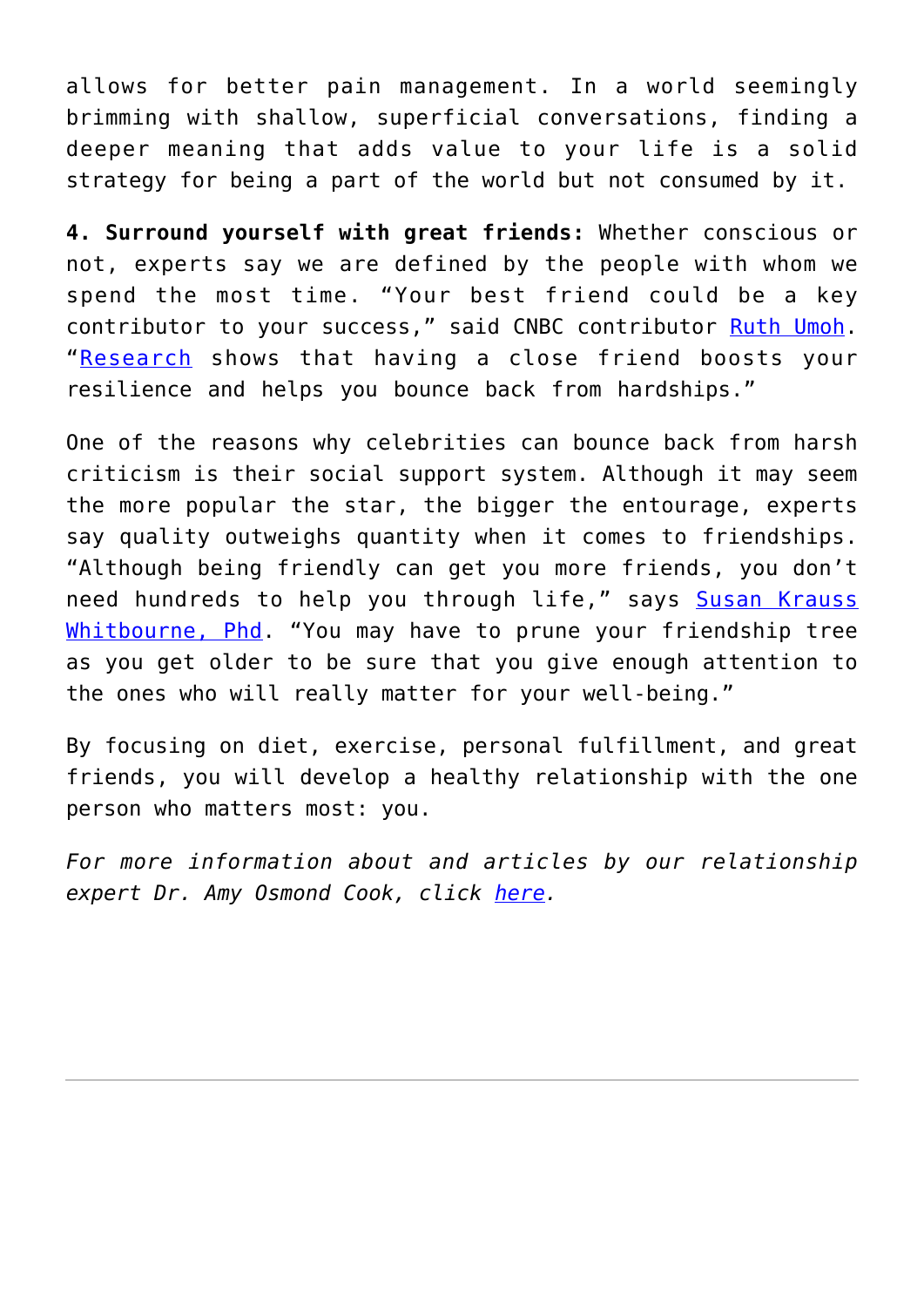## **[Relationship Advice: The](https://cupidspulse.com/124396/relationship-advice-pitfalls-dating-while-divorcing-dr-jane-greer/) [Pitfalls of Dating While](https://cupidspulse.com/124396/relationship-advice-pitfalls-dating-while-divorcing-dr-jane-greer/) [Divorcing](https://cupidspulse.com/124396/relationship-advice-pitfalls-dating-while-divorcing-dr-jane-greer/)**

### x

 $\overline{B}$  By Dr. Jane Greer

Dating someone new is exciting but often challenging, and adding the complications of a divorce that's not officially finalized yet, as well as kids from the fractured marriage, into the mix can create a whirlwind of possible pitfalls and new challenges. Waiting for a divorce to become official, though, can take some time, and it is often difficult to put the entire future of one's love life on hold until it is all said and done. Actor **Brad Pitt**, for example, has been seeing MIT professor Neri Oxman in the midst of ending his marriage to [Angelina Jolie.](http://cupidspulse.com/86085/angelina-jolie/) Dating while being separated from your exspouse can often feel like a no man's land of uncharted territory with no clear rules. There may be concerns about how quickly to move things along, or a newfound fear of commitment because the most recent union failed.

**While you may be eager to move forward and find new love, it can feel like a slippery slope where you can get in too deep quickly, sometimes without even meaning to. With that in mind, there are**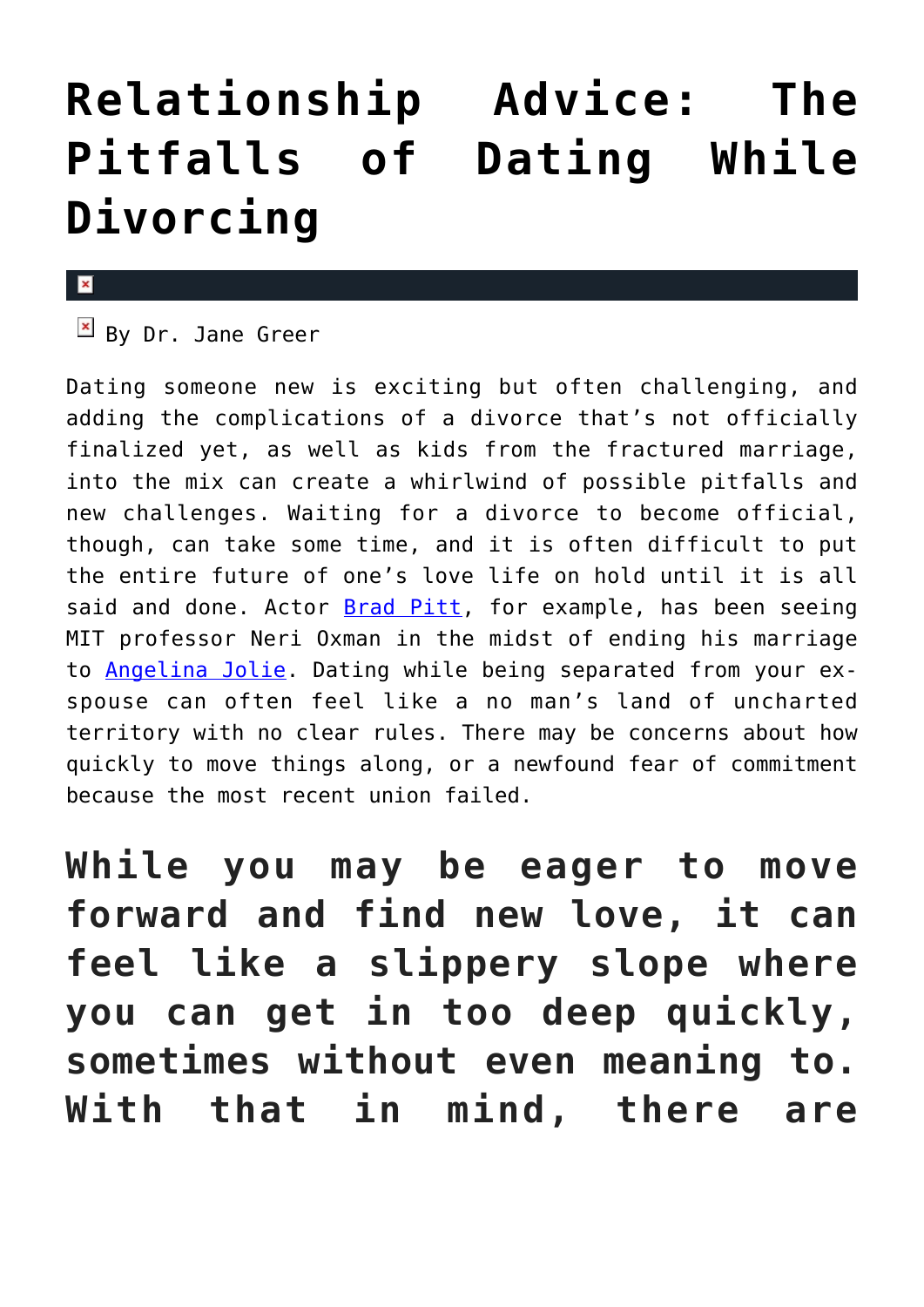### **certain pieces of relationship advice to consider as you navigate this sometimes lawless territory.**

The first obvious question is how soon is too soon? It is a very personal journey in terms of how each person manages the sadness of saying good-bye to someone they loved and shared a life with. Some people have no immediate desire to meet someone new, and instead withdraw and go into emotional hibernation, unwilling to put themselves out there for a while and risk being hurt again or diving into another unsuccessful relationship. Others take the opposite approach and seek out a new romance because that is what they believe they need to survive the turmoil they are facing. Taking your personal inventory of what works for you, figuring out your own rhythm of moving faster or slower, can be helpful in gauging the best way for you to proceed. If you do decide to jump back in to the pond of love, try to consider what didn't work in your marriage and attempt to avoid those behaviors in this new partnership.

### **Related Link:** [Celebrity News: Brad Pitt is Casually Dating as](http://cupidspulse.com/122378/celebrity-news-brad-pitt-casually-dating-single-dad/) [He Adjusts to Single Life as a Dad](http://cupidspulse.com/122378/celebrity-news-brad-pitt-casually-dating-single-dad/)

Along those same lines, how do you balance the responsibilities and devotion you have to your children, as well as all the things that go along with taking apart your old life, with this new person? Consider how much energy you realistically have to give to your new identity as a single person and to your new relationship. If you have met someone you really like and want to get involved, that is fine, but keep your kids in mind and pace yourself with how you introduce them, possibly saying your new love interest is simply a friend at first so as not to confuse them. On the flip side, you might find you are not ready to invest a lot of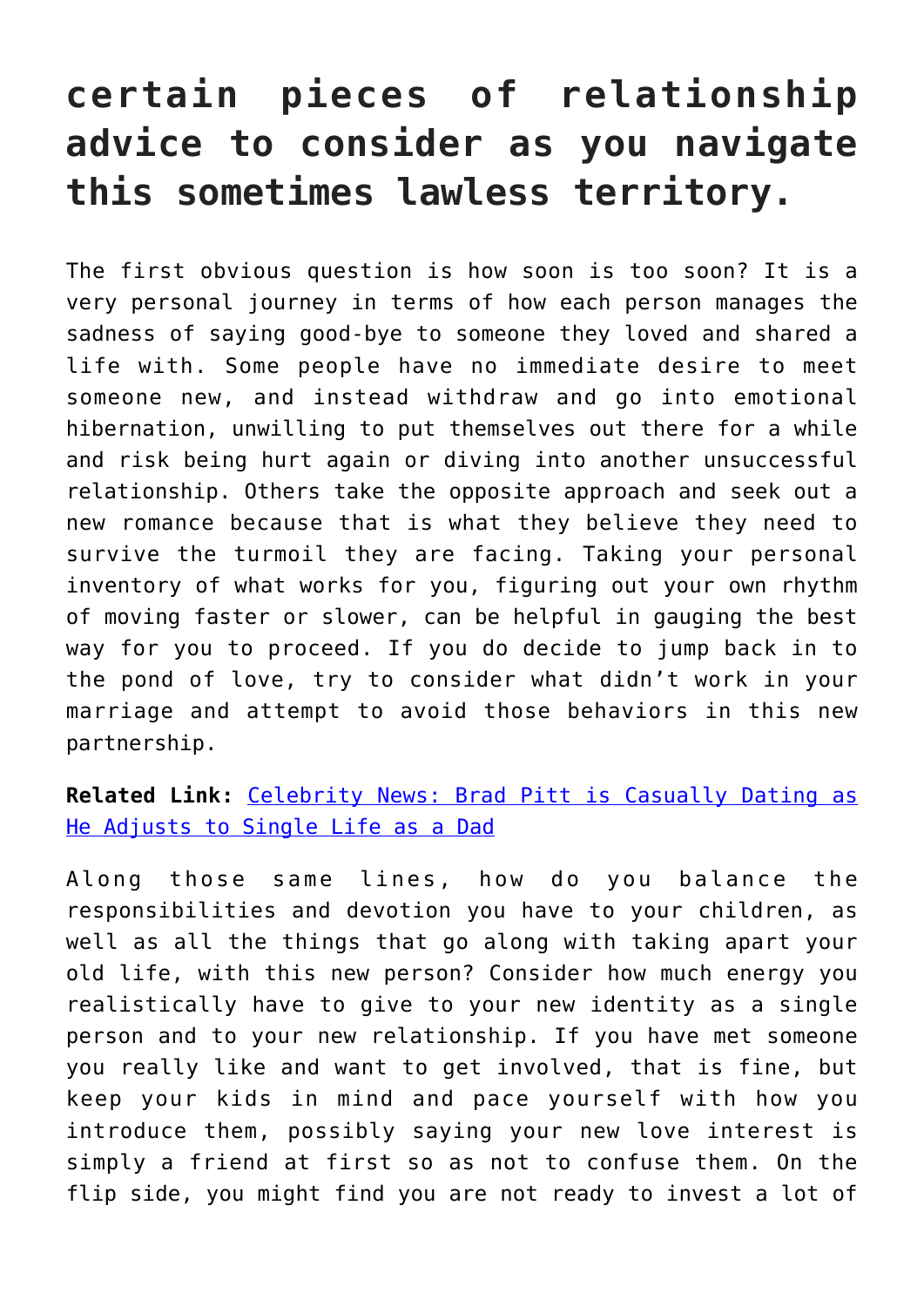time into a new romance. He or she might want to jump right in, planning dates and weekend brunches, but you are juggling time with your kids and don't want to miss a soccer game or a dance performance which often conflicts with the proposed plans. Think about and prioritize what is most important to you, and be completely honest about what you are willing and able to put into this new situation. Be clear about your time and what you need to keep it balanced. It can be helpful to convey this upfront so that they can keep their expectations of you realistic and not bombard you with demands for getting together. By doing this it will help make the new relationship stay light and be a relief for you, instead of becoming another emotional burden and a new source of guilt.

### **Related Link:** [Relationship Advice: Can You Cheat Jealousy?](http://cupidspulse.com/116711/relationship-advice-cheat-jealousy-dr-jane-greer/)

Finally, is it okay to talk about your ex and the details of your divorce with your new dates? There is no question that you have gone through a difficult time as you and your exspouse untangle the life you shared together. It has probably been the focal point of everything for you, all that you can think about. It is natural, then, that it is what you are used to talking about, and very likely what you want to talk about. That is understandable, but when it comes to the people you are just meeting and getting to know, the less you say about the nitty-gritty of your ex and your divorce, the better. Try to keep the conversation focused on fun topics such as activities you enjoy doing as well as those you would like to pursue in the future. Instead of making this new person your support system while you go through the divorce, allow your connection to be about what is ahead of you and think about it as an opportunity to explore who you are now and who you are becoming.

While it is a lot to contend with, it appears Brad is handling these possible roadblocks and choices with aplomb. Neri seems to be taking everything in stride, and perhaps she and Brad can continue on this path to happiness together.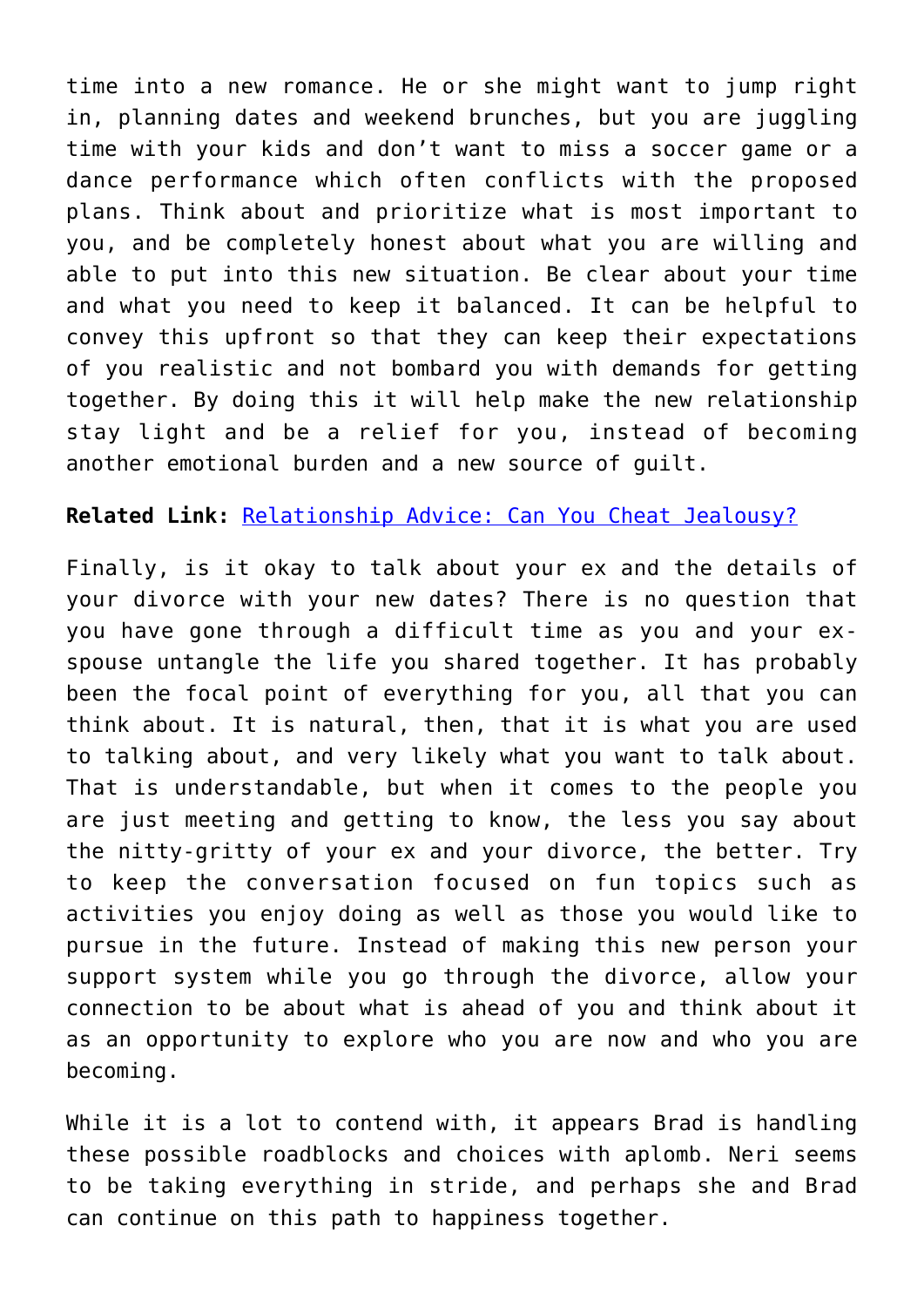*Please tune in to the Doctor on Call radio hour on [HealthyLife.net](http://www.healthylife.net/) every Tuesday at 2 PM EST, 11 AM PST. First and third Tuesdays are Shrink Wrap on Call, second Tuesdays are HuffPost on Call, and the last Tuesday of the month is Let's Talk Sex! Email your questions dealing with relationships, intimacy, family, and friendships to Dr. Greer at [askdrjane@drjanegreer.com](mailto:askdrjane@drjanegreer.com). Connect with Dr. Jane Greer on Facebook, at [www.facebook.com/DrJaneGreer,](http://www.facebook.com/DrJaneGreer) and be sure to follow [@DrJaneGreer on Twitter f](https://twitter.com/#!/DrJaneGreer)or her latest insights on love, relationships, sex, and intimacy. For more on Dr. Greer, visit [http://www.drjanegreer.com.](http://www.drjanegreer.com/)*

# **[Relationship Advice for the](https://cupidspulse.com/124340/relationship-advice-how-to-approach-women/) [Guys: How to Approach a Woman](https://cupidspulse.com/124340/relationship-advice-how-to-approach-women/) [You're Interested In](https://cupidspulse.com/124340/relationship-advice-how-to-approach-women/)**

### By [David Wygant](http://cupidspulse.com/relationship-experts/david-wygant/)

One of the biggest problems for men today is that they suffer from a made-up disease called Approach Anxiety. I keep waiting to see commercials during football games from a major drug manufacturer. It would start like this: a man staring at a woman who is staring at her phone. The man would be thinking about what to say. The woman would still be standing there, checking her Facebook feed or re-reading a text. You can substitute any of the details for this situation because, wherever women go, they're staring at their phones. It's their safety blanket, their virtual crutch. It may be annoying, but it still doesn't give the men a reason not to go and talk them.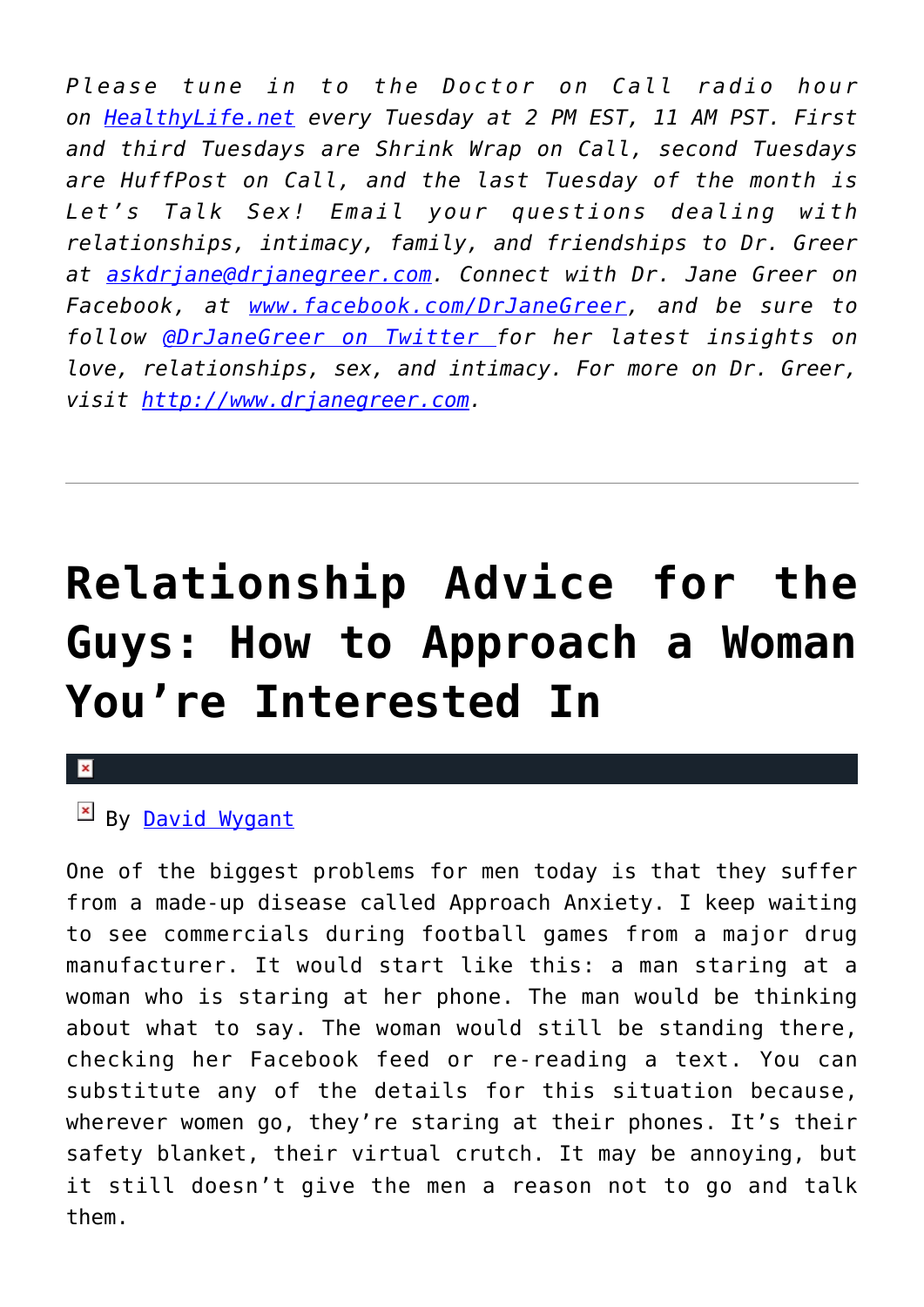Unfortunately, most men will be in this situation and say, "I really wanted to talk to this woman, but she was too busy on her phone." Women will always have their phone. It's the way they protect themselves, which means that men have to learn to conquer their Approach Anxiety.

### **Relationship Advice on Approaching Women from Relationship Expert David Wygant**

**Related Link:** [Relationship Advice: When's the Right Time to](http://cupidspulse.com/117686/relationship-advice-guy-pop-question-marriage/) [Pop the Question \(Marriage\)?](http://cupidspulse.com/117686/relationship-advice-guy-pop-question-marriage/)

If you suffer from Approach Anxiety, try this new pill. If you are always trying to think of the right thing to say, then you need to take Approach No More. Now, the side effects may be substantial. You may itch. You may have a chronic stomachache. You may have heart palpitations, but at least you'll be able to go talk to a woman.

Honestly, I find the whole thing super silly. My [relationship](http://cupidspulse.com/relationship-experts/) [advice](http://cupidspulse.com/relationship-experts/) is to remember that you're just strangers passing each other during the day. It's so easy to start a conversation based on whatever is going on in the moment. I call it the power of observation.

Observe what a woman is doing and make a comment on it so you are jumping into her world. For instance, if she's at Starbucks and ordering a drink you've never had, say something like, "I've never had that here. Is it good? Is it your favorite?"

Men are always looking for opening lines. Opening lines are the biggest con in the world. Speak, talk, say anything, *be human*. Talk to a woman like you would talk to a regular person, and stop treating her like she's ET's sister. That's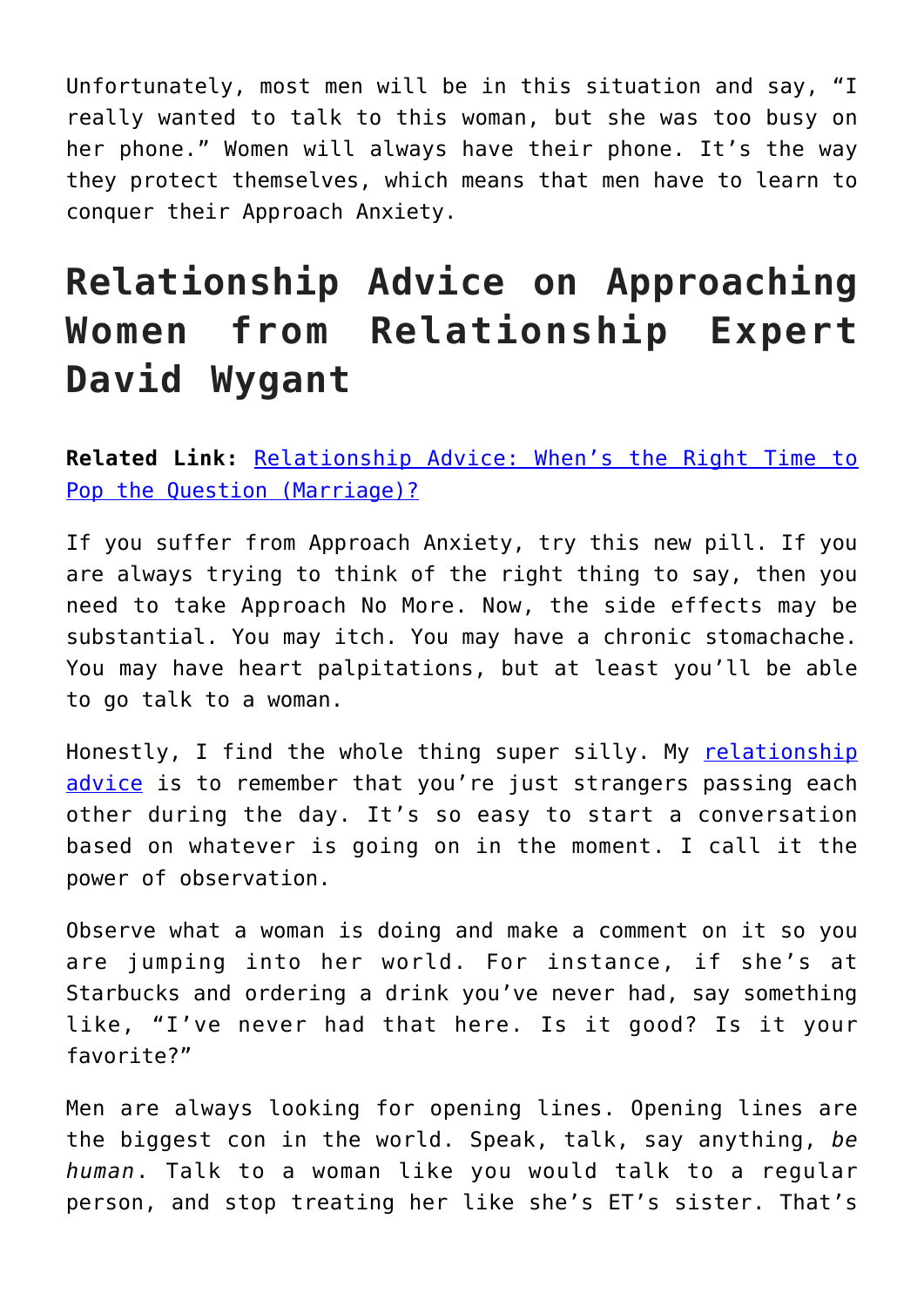how you approach a woman you're interested in. Remember that you're not truly interested in her until you get to know her.

**Related Link:** [Relationship Advice for Guys: Why Is It So Hard](http://cupidspulse.com/115462/relationship-advice-guys-why-hard-date/) [to Date?](http://cupidspulse.com/115462/relationship-advice-guys-why-hard-date/) 

So how do you get to know her? You must talk to her. Communicate with her. Speak to her. Talk to her like you would anybody else. In my 20 years of being a [relationship expert](http://cupidspulse.com/relationship-experts/) and helping men and women understand each other, I basically have told men the same thing over and over again: Stop worrying so much about what you say and just say anything. Realize women are more open than you think. They'll put the phone down if you come and talk to them, if you're confident about what you say, if you speak to them like you would an old friend. But if you go over there and try to say something clever that's really not clever, if you say something stupid that you've seen on the Internet, or if you're just shaking in your pants because you're so afraid to talk to her, she's going to feel that energy and want to run.

The only way you make a woman interested in you is if you treat her as you treat anybody else, and it's something that I do all the time. This [dating advice](http://cupidspulse.com/relationship-experts/) works. The problem is that men have been marketed to death and made to believe that they need to do something so spectacular. Try talking to her about what's going on in the moment and listen to what she has to say. Just treat her like a human being.

*David Wygant is an internationally-renowned dating and relationship expert, author of the book* Naked, *and speaker. Through his boot camps, personal coaching, and his [website,](http://www.davidwygant.com/) his love advice has transformed the relationships and love of hundreds of thousands of people from every corner of the globe.* 

*For more expert relationship advice from David, click [here.](http://cupidspulse.com/relationship-dating-experts/david-wygant-dating-coach/)*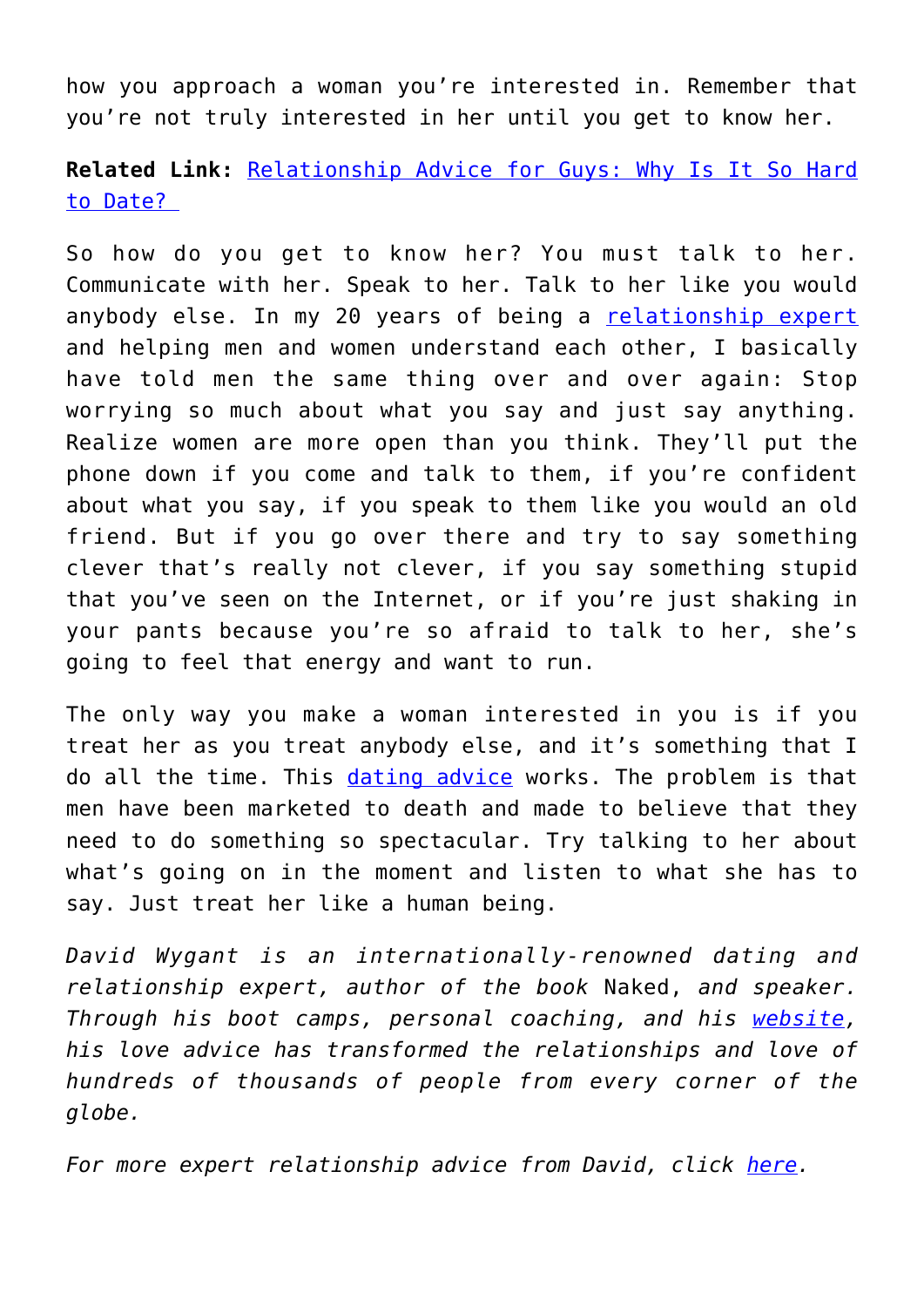## **[Love & Libations: Mint Juleps](https://cupidspulse.com/124182/love-libations-mint-juleps-derby-date-idea/) [for a Derby Date Idea](https://cupidspulse.com/124182/love-libations-mint-juleps-derby-date-idea/)**

 $\vert \mathbf{x} \vert$  $\pmb{\times}$ 

#### By [Yolanda Shoshana](http://cupidspulse.com/relationship-experts/yolanda-shoshana/)

Whether you care about the Kentucky Derby or not, you will be hearing about the races' infamous Mint Julep until the Derby is well and done. You can't have a Derby celebration without the classic cocktail! Plenty of celebrities show up at the Derby to be seen, including Kathy Couric, Debra Messing, Tracy Morgan, and Harry Connick Jr., to name a few. Some celebrities even host events. Try hosting your own Derby party for a fun [date idea!](http://cupidspulse.com/celebrity-relationships/long-term-relationships-flings/)

### **Keep reading for celebrity spins on Mint Juleps for a fun date idea!**

### **Related Link:** [Love & Libations: Date Ideas & Summer Loving](http://cupidspulse.com/123747/date-ideas-summer-loving-with-rose/) [with Rosé](http://cupidspulse.com/123747/date-ideas-summer-loving-with-rose/)

If you can't make it to the Derby to hang out with your favorite famous people, you can still sip like a celeb. Dust off your big hats and put on your flashy clothes (even if you are just watching at home) to rock the latest [celebrity style](http://cupidspulse.com/fashion/) for your party or date night. Here are two recipes for the Mint Julep for your date idea — one has a Cognac base, while the other is based in whiskey:

**D'USSÉ Julep** (recipe courtesy of D'USSÉ)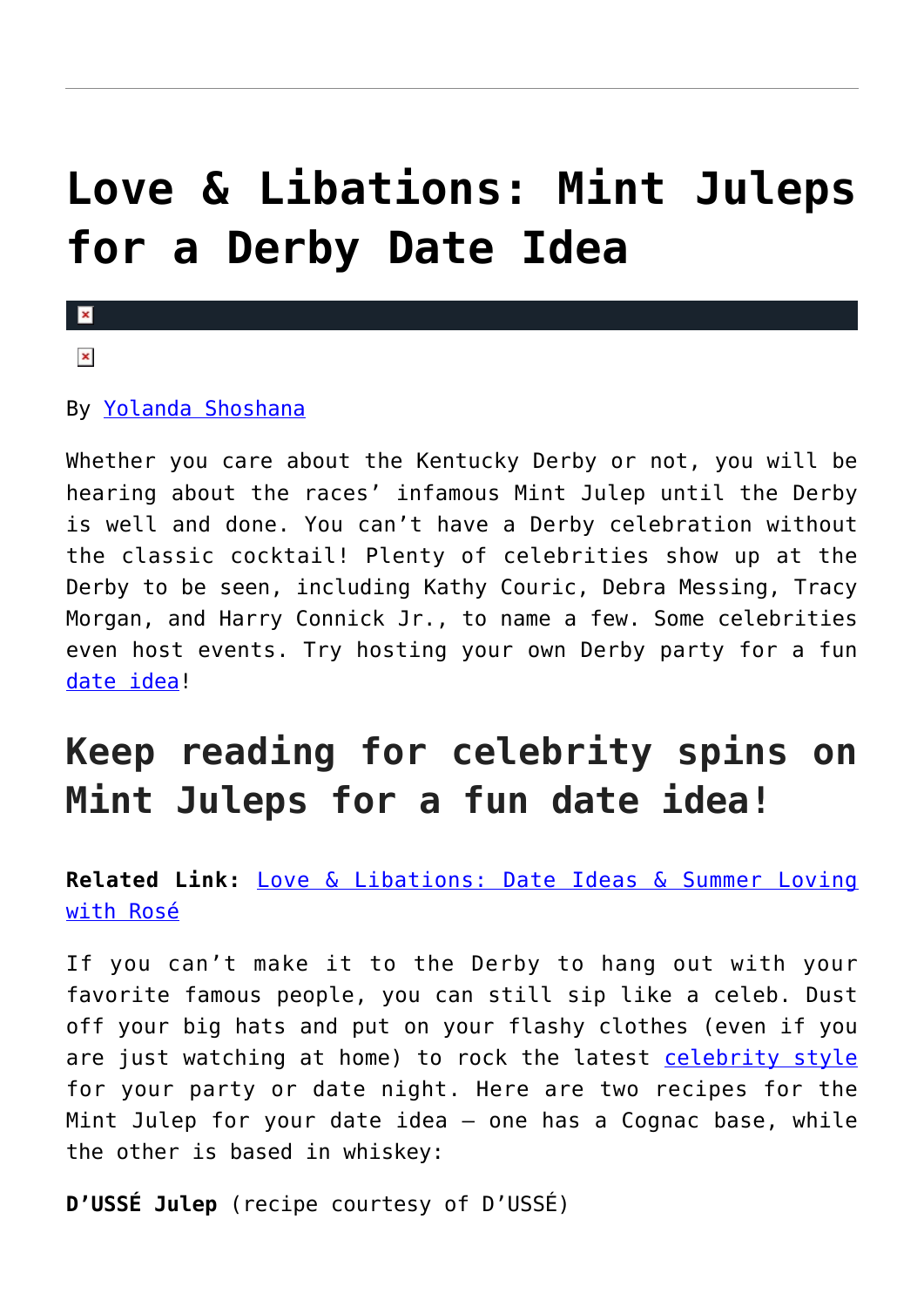Recently, [Beyoncé](http://cupidspulse.com/86087/beyonce/) stunned the world with her hot Coachella performance. Her boo,  $Jay-Z$ , even joined her onstage. This celebrity couple will, no doubt, partake in the Derby. Jay-Z will probably make Bey a D'USSÉ Julep, the cognac-based version of this famous drink. Doesn't she deserve one or two? The Mint Julep was originally made with Cognac, so if you want a historically proper Mint Julep, this recipe is for you. It's perfect for entertaining, but if you and your partner are having a quiet Derby Day at home, it's still a great fit for your date.

Ingredients:

- 2 1∏2 parts D'USSÉ VSOP Cognac
- 1∏2 part simple syrup
- 2-4 sprigs of mint
- Crushed ice

Directions:

Place simple syrup in a julep glass with 5 or 6 mint leaves and muddle. Fill the glass halfway with ice, add  $1$   $1\overline{12}$  parts of D'USSÉ VSOP Cognac, and stir. Add more ice and 1 part of D'USSÉ VSOP Cognac. Stir again until the glass is fully frosted. Top with ice.

**Related Link:** [Love & Libations: Heat Up Your Relationship with](http://cupidspulse.com/123332/date-night-in-the-kitchen/) [a Date Night in the Kitchen](http://cupidspulse.com/123332/date-night-in-the-kitchen/) 

### **Jimmy Russell's Mint Julep**

Matthew McConaughey is in bed with Wild Turkey to have his own signature whiskey called Long Branch. The whiskey is inspired by his Kentucky and Texas roots. The following Mint Julep recipe is one that McConaughey has shared from the master distiller of Wild Turkey, though I recommend using his Long Branch instead of Wild Turkey 101. It has Matt's humor written all over it. This one is a friends-and-family drink. It's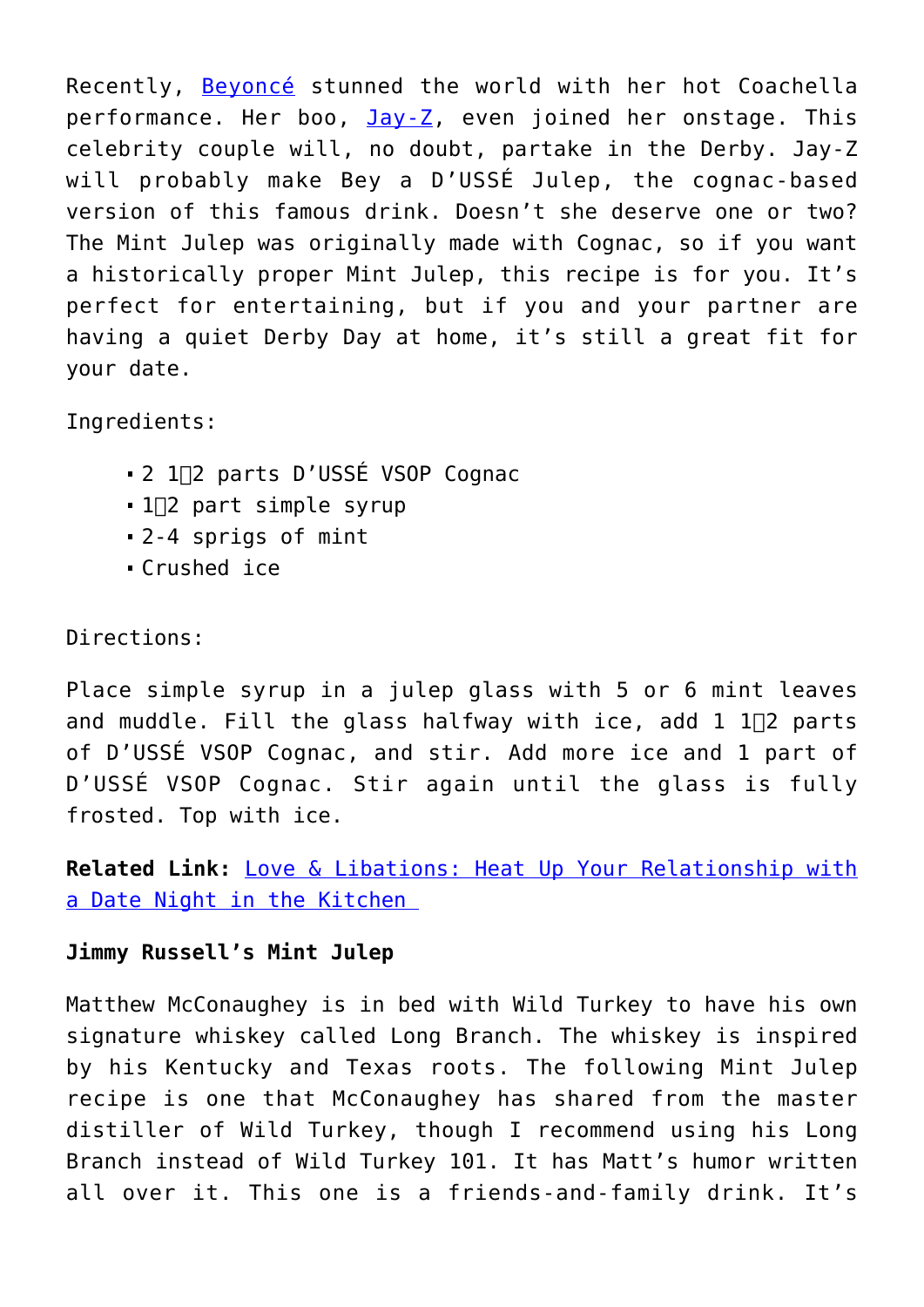worthy of whipping up a batch because it will go fast.

Ingredients:

- 200 mL Wild Turkey 101 or Long Branch
- 2-3 fresh mint sprigs
- Shaved ice
- 1/3 portion simple syrup
- Powdered Sugar

Directions:

Pour the whiskey and set aside. To fully enjoy the experience, make sure you have a proper stainless steel julep cup. Pick the fresh mint sprigs of their leaves and muddle the mint leaves in the bottom of the cup. Don't use crushed ice! Get a block of ice and shave some ice into the cup. This step is very important. Once the cup is cold and sweating, add simple syrup, powdered sugar, and mint sprigs. Finally, take the cup, go to your backdoor, throw the whole thing out, and drink the whiskey straight!

*For more Love & Libations date night ideas and celebrity couple predictions from relationship expert Yolanda Shoshana, click [here.](http://cupidspulse.com/relationship-experts/yolanda-shoshana/)* 

## **[Expert Relationship Advice:](https://cupidspulse.com/124119/expert-relationship-advice-move-on-after-being-ghosted/) [How to Move On After Being](https://cupidspulse.com/124119/expert-relationship-advice-move-on-after-being-ghosted/) [Ghosted](https://cupidspulse.com/124119/expert-relationship-advice-move-on-after-being-ghosted/)**

 $\pmb{\times}$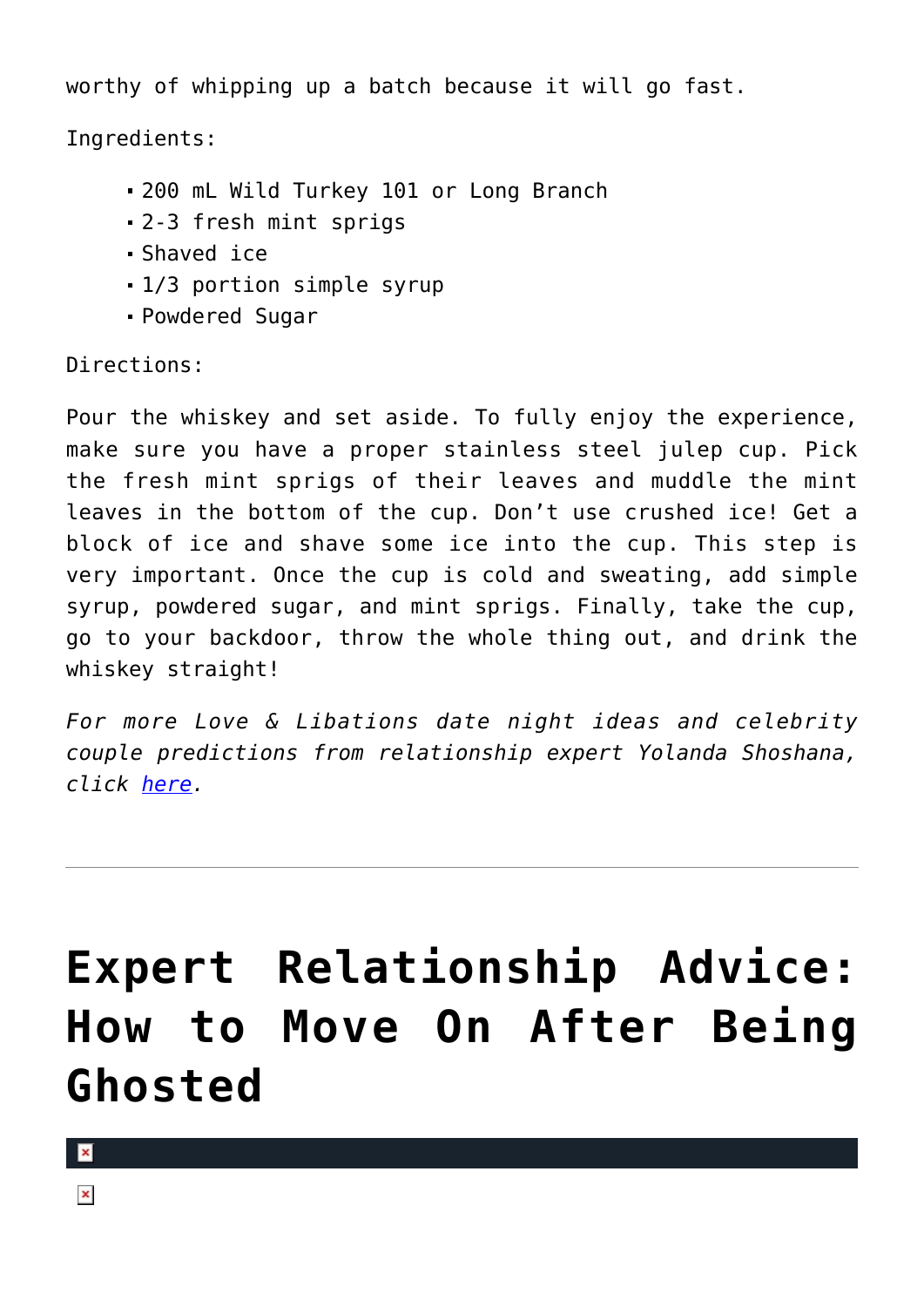### By [Megan Weks](http://cupidspulse.com/relationship-experts/megan-weks/)

Ghosted? Congratulations! While it may hurt to be left alone without any explanation, this [expert relationship advice](http://cupidspulse.com/relationship-experts/) will help you see how ghosting can be a *positive* thing for your dating life.

### **Reference the expert relationship advice below when you're feeling the dating blues!**

Last night, a client told me how a man she had planned a date with seemingly fell off the face of the earth, except for one thing: the haunting green light on his Match account was lit up. He was online. His photos and approach were so entirely normal that I could not deem this man a scammer, a player, or anything in between. Frankly, it made the situation worse. It's easier when you can say, "This looks like a fake account" or "You dodged a bullet."

#### **Related Link:** [Expert Relationship Advice: When to Sleep Over](http://cupidspulse.com/121835/expert-relationship-advice-when-to-sleep-over/)

My client was trying to move on and was doing great until that same man sent a message saying, "I have not heard back from you in response to my last few messages." The fishy thing was that my client had been writing to him and had not heard back. She explained that in her next message. Was it a glitch with Match? Could it be some sort of deranged, crossed e-mail lines? She wrote him several times, reassuring him that she had written back. Flatline.

Did this man make the most lame excuse on the planet to dodge the date he had previously seemed so excited to attend? We may never know. As my client told her story, I felt knots in the pit of my stomach. Dating can be extremely discouraging already. This behavior, while unlikely a technical glitch, was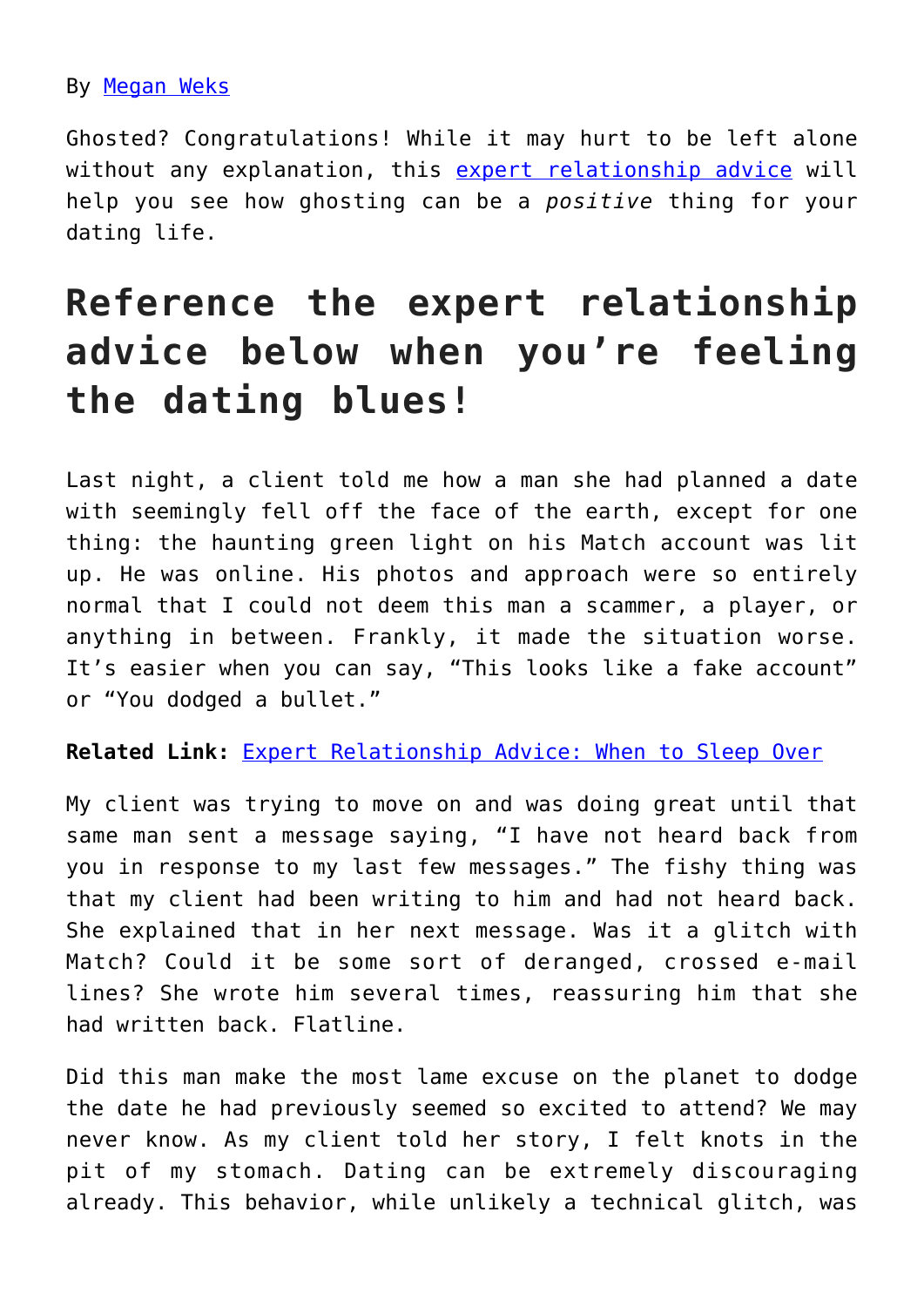completely outside of the realm of integrity that would line up with my client. She is a person who dedicates her life selflessly to others and deserves the utmost quality in her future mate.

When I finished scratching my head, I realized this truth: Some people are completely inept in telling you that they are not interested. One reason may simply be because they don't care. The other reason is that they actually care but cannot bring themselves to express the words.

**Related Link:** [Expert Dating Advice: How to Handle Heartbreak](http://cupidspulse.com/123523/expert-dating-advice-heartbreak-the-bachelor/)

I want you to know that, if you're doing a good job putting yourself out there, you will come across some low-grade individuals — people who have little or no aptitude for dating whatsoever. It's going to be par for the course. While your dating life may not be the [latest celebrity news,](http://cupidspulse.com/) it's still a tumultuous and painful journey.

What might be less obvious to you is that it's a sign you're on the right track. You're on the right track because you are taking the risks to get out there and to take the good with the bad. If you're doing that, you're already winning.

The path toward finding The One can be bumpy. It's those who are willing to face the bumps and persevere who will find their love. Keep going. Rejection is simply redirection. It's the universe's way of sending you one step closer toward your right person. Trust my love advice — it will help you avoid any more unnecessary heartbreak.

You were ghosted? Congratulations. NEXT!

*For more information about dating expert Megan Weks, visit her website at [www.meganweks.com](http://themanfunnel.com/). For more expert relationship advice articles from Megan, click [here](http://cupidspulse.com/relationship-experts/megan-weks/).*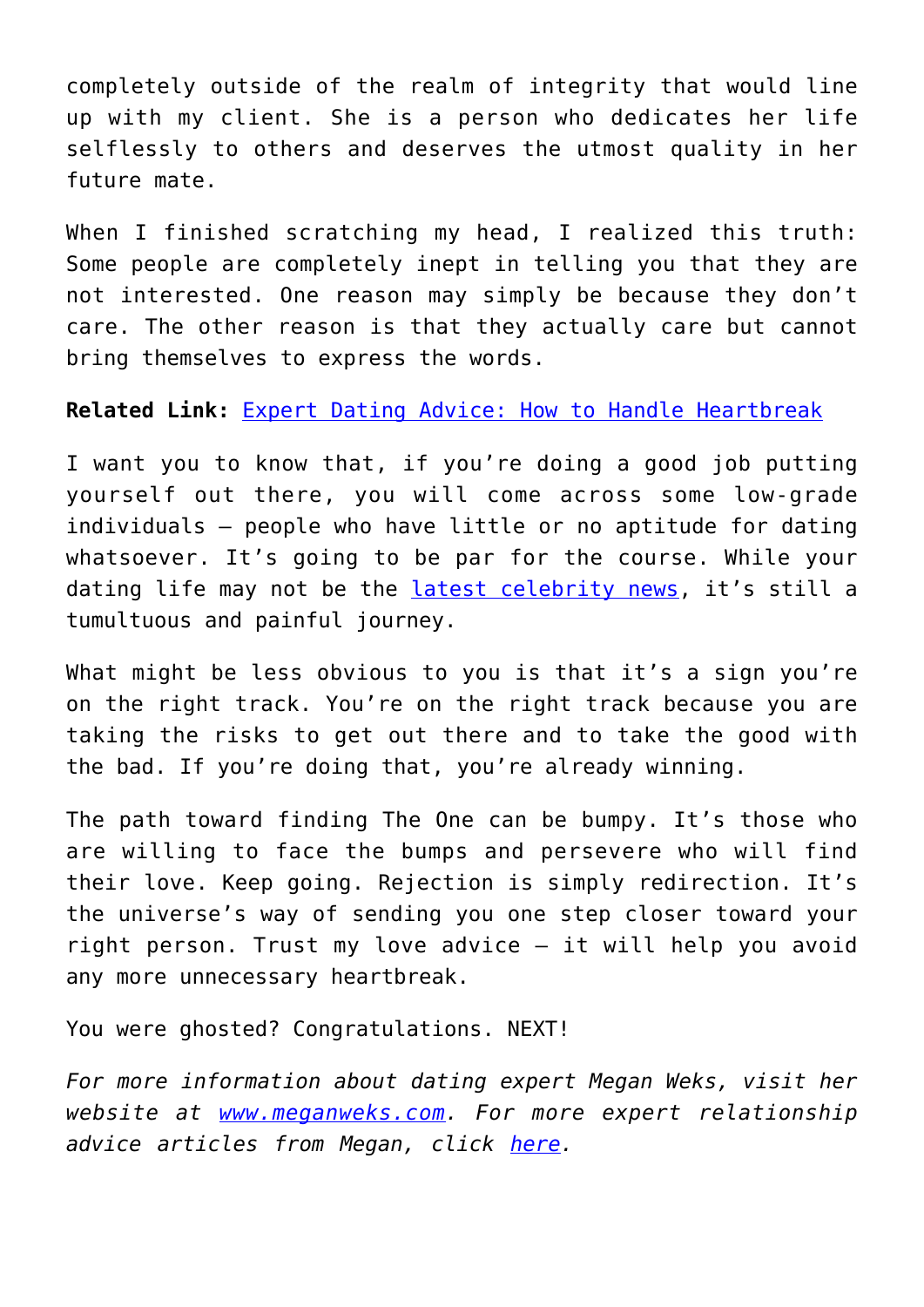## **[Relationship Advice: Working](https://cupidspulse.com/124049/relationship-advice-working-through-heartbreak-dr-jane-greer/) [Through Your Heartbreak](https://cupidspulse.com/124049/relationship-advice-working-through-heartbreak-dr-jane-greer/)**

#### $\mathbf{x}$

 $B$ y Dr. Jane Green

Getting over a heartbreak is never easy, and there is no simple answer to how to recover from it. What does it mean when relationships don't work out? Is it you choosing a bad partner, or is it something out of your control? Dealing with the loss of love is often a challenge. Some people throw themselves back into the mix immediately, jumping in to a new relationship, while others take themselves out of the dating game for a while. The question is, how do you hold on to hope, and is there a way to try to ensure success on take two so that you don't continue to repeat the same wrong moves in the love game? It's rumored that The Weeknd's new EP is about his exes [Selena Gomez](http://cupidspulse.com/89073/selena-gomez/) and Bella Hadid. Perhaps his approach to dealing with his breakups is through his music.

### **Here is some expert [relationship](http://cupidspulse.com/relationship-experts/) [advice](http://cupidspulse.com/relationship-experts/) on navigating heartbreak post break-up and when entering a new, rushed relationship:**

Many who dive right back into the fire may find that their new love connection isn't going as well as they had hoped and wonder why. There are several reasons this can occur, and it is helpful to understand them. For some, the pain of the split is too immense to handle because of how personally rejected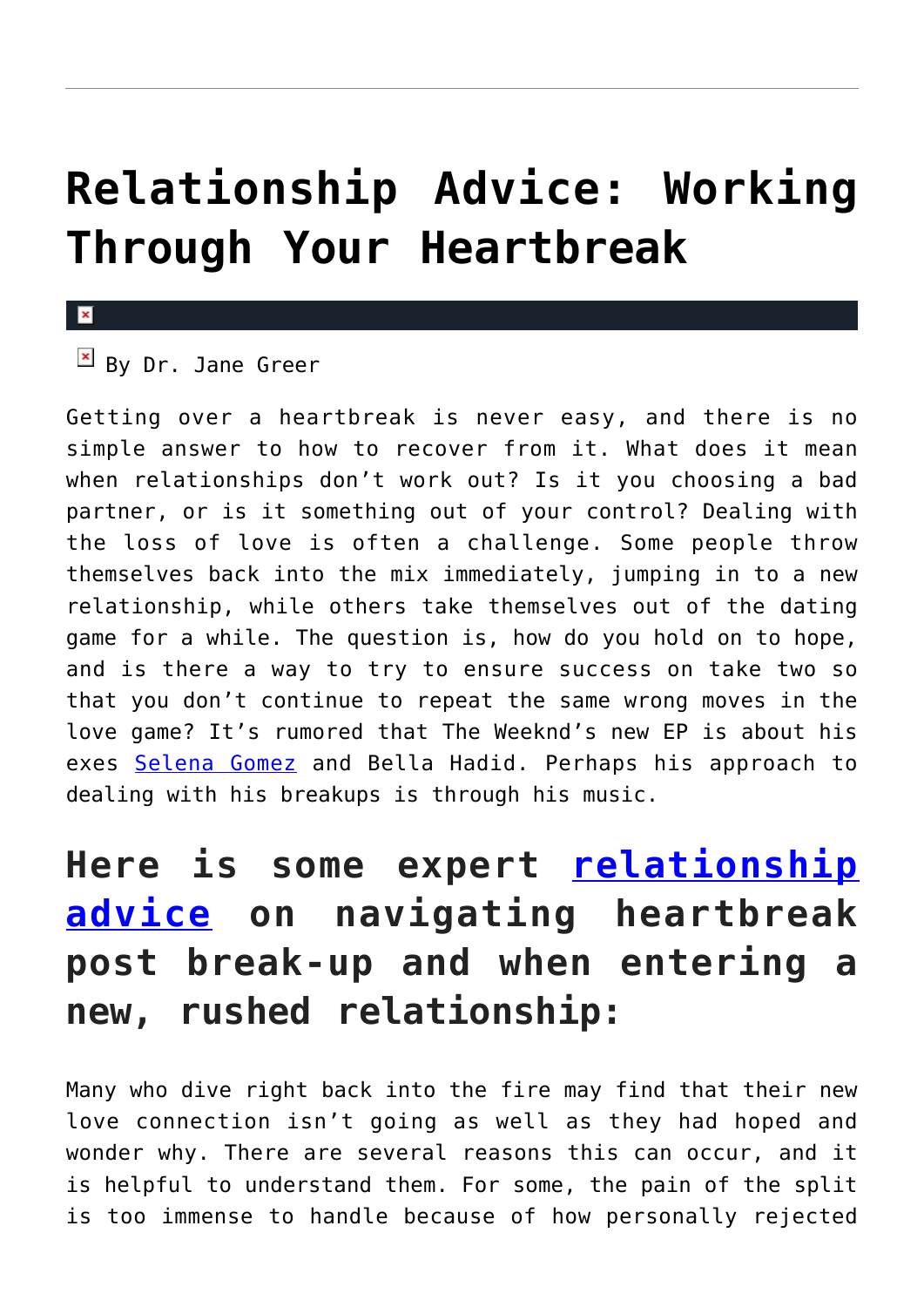they feel. As a result, their self-esteem may take a big hit, and they may go along in a relationship that they know isn't a good fit simply because having a new person in their life helps buffer the intense pain they are feeling. In that case, their thought might be that at least somebody wants to be with them. Another reason is that sometimes the loss of a significant other in their life and everything that goes along with that – doing things together, planning for two, looking toward the future, and having some security as to how they spend their weekends and evenings – is so hard to take that being with anyone might seem better than being alone. Therefore, they will quickly seek out a new partner regardless of how bad a fit that person might be. When that happens, simply having that person in their life trumps how compatible they are. If either of these reasons are in play, it can be the equivalent of taking an aspirin for a headache. It is a quick antidote to buffer the pain, but it may not deal with the contributing issues that brought about the heartbreak in the first place. Consequently, if you are looking to "lose" yourself in a new relationship, be it a rebound or an escape from the past, while it might ease the heartache in the moment it can sometimes lead to more loss in the future.

### **Related Link:** [Relationship Advice: Say 'Yes' to Terms of](http://cupidspulse.com/123920/relationship-advice-terms-of-endearment-dr-greer/) **[Endearment](http://cupidspulse.com/123920/relationship-advice-terms-of-endearment-dr-greer/)**

In this whole mix one of the questions is, have you gotten over your ex at all? If not, you might find yourself comparing your new person to your old significant other, and if you are still in love with the former, your current companion may pale in comparison. While the relationship itself might make you feel better about yourself temporarily, your new partner may not ever replace your old one. In addition, there may be unresolved problems still lingering from your old relationship that you now find squarely present in your new romance. You may even realize, surprisingly, that you have taken on the role of your old partner with your new one, and are now doing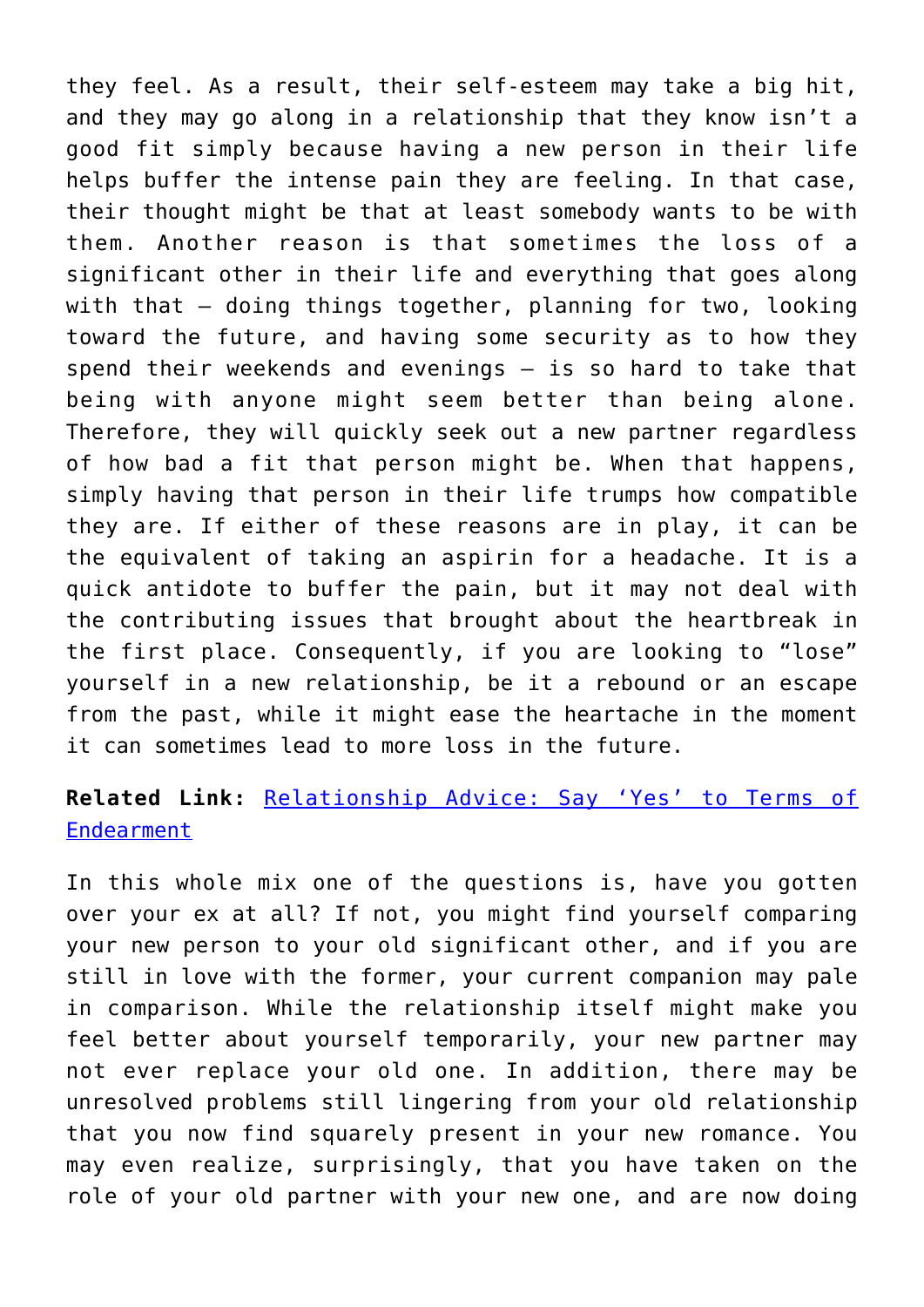what your ex did to you, anything from calling too often to acting jealous. If you find this happening it can be a red flag that all is not well.

**Related Link:** [Relationship Advice: Tips to Inject More Romance](http://cupidspulse.com/123441/tips-inject-more-romance-your-relationship/) [to Your Relationship](http://cupidspulse.com/123441/tips-inject-more-romance-your-relationship/)

If you have gone through a heartbreak and are looking to start a new relationship that is successful, it is important to take an honest look at what didn't work in your romantic past. Shine a light on what went wrong. Were you unhappy or did you do something to make your partner unhappy? Were they turned off by some of your behaviors and quirks, or you by theirs? Was it you or them who was not willing to step up to the plate in terms of making necessary compromises? This will help you develop self-awareness and give you some understanding of what might be at play with your new partner. This will also enable you to view the past as a stepping stone to the future, not wasted or lost time, but important information that you can learn from and take with you. It can also give you more realistic expectations going into the next relationship so you can hopefully make a better choice that will lead to a more positive connection. Along the same lines, if you find yourself going from one relationship to the next so you are not alone, but you keep choosing people who are not right for you or you lose interest in them quickly, then now is a good time to learn how to be on your own so you can develop inner security and grow stronger before doing a cannon ball back in to that pool of love. Once you have given yourself a chance to do that, you might be better able to choose a new partner based not only on how they make you feel about yourself, but also on how you feel about them and what you are able to share together.

**Related Link:** [Relationship Advice: Don't Let Distance &](http://cupidspulse.com/123354/relationship-advice-distance-lifestyle-affect-relationship-dr-greer/) [Lifestyle End Your Relationship](http://cupidspulse.com/123354/relationship-advice-distance-lifestyle-affect-relationship-dr-greer/)

It seems that The Weeknd is working through his heartache with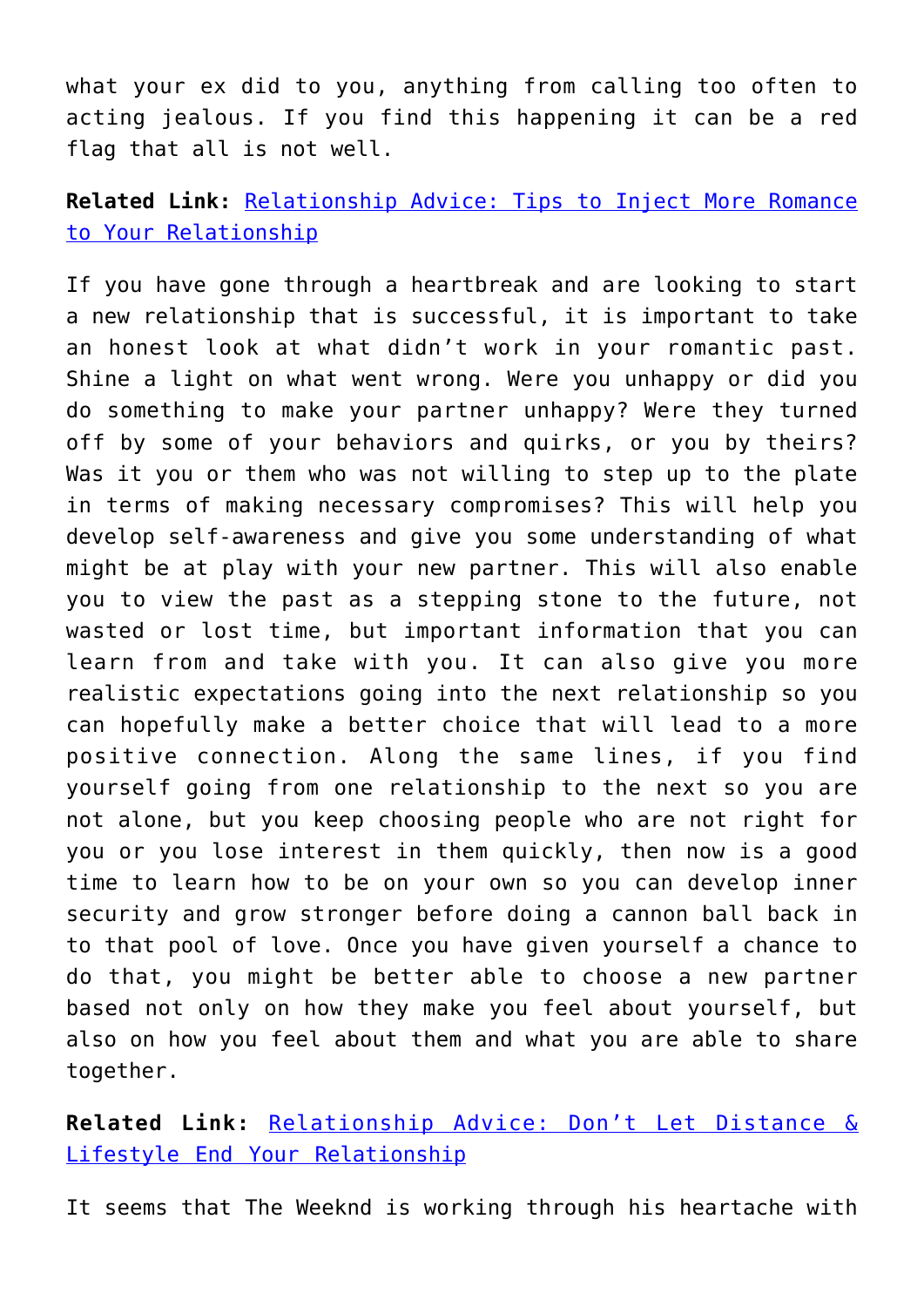music. [Taylor Swift](http://cupidspulse.com/86081/taylor-swift/) has been known to do the same. You don't have to write music to be able to do this. Instead, write a letter of the things you wish to say or wish you said, that you don't have to send. You can also listen to sad songs, but remember to balance that with a few love songs so that you are able to have faith that there will be a new beginning around the corner for you.

*Please tune in to the Doctor on Call radio hour on [HealthyLife.net](http://www.healthylife.net/) every Tuesday at 2 PM EST, 11 AM PST. First and third Tuesdays are Shrink Wrap on Call, second Tuesdays are HuffPost on Call, and the last Tuesday of the month is Let's Talk Sex! Email your questions dealing with relationships, intimacy, family, and friendships to Dr. Greer at askdrjane@drjanegreer.com. Connect with Dr. Jane Greer on Facebook, at [www.facebook.com/DrJaneGreer,](https://www.facebook.com/DrJaneGreer) and be sure to follow [@DrJaneGreer on Twitter](https://twitter.com/DrJaneGreer) for her latest insights on love, relationships, sex, and intimacy. For more on Dr. Greer, visit [www.drjanegreer.com.](http://www.drjanegreer.com)*

## **[Relationship Advice: Say](https://cupidspulse.com/123920/relationship-advice-terms-of-endearment-dr-greer/) ['Yes' to Terms of Endearment](https://cupidspulse.com/123920/relationship-advice-terms-of-endearment-dr-greer/)**

#### $\mathbf x$

 $\mathbb{E}$  By Dr. Jane Greer

So much goes into making a relationship work, and the secret ingredients that lead to success certainly vary from couple to couple. With that in mind, there are certain gestures many have in common that help them accent and cement their romance, and sharing pet or special names as well as baby talk are often among them. In fact, Kelly Ripa and Mark Consuelos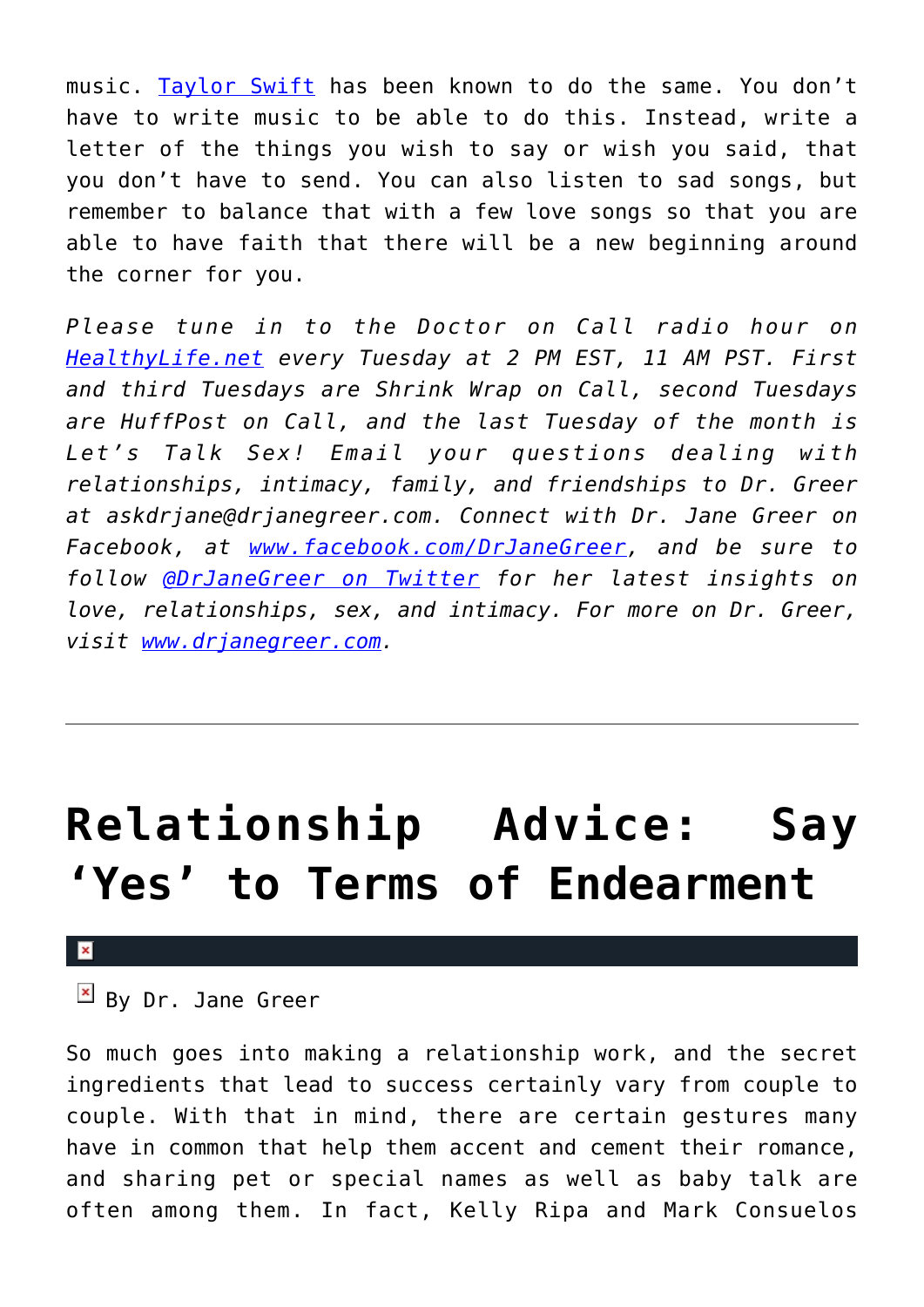recently revealed they share some naughty pet names for each other.

**By choosing a nickname you use only for each other, it can allow you to express the unique affection you share. It can give you the confidence that you are truly seen and known by your partner, and it can make you feel special. Check out more relationship advice around terms of endearment:**

Seductive names like this can add a lot of excitement and enhance intimacy as well as rev up your sex life. In some cases, hearing the special name can take you right back to those amorous sessions and make you feel sexy and desirable. In other words, the word itself can cause a reflex that gets your sexual energy going. Some take it a step beyond and give nicknames to their genitalia, which allows them to playfully refer to one another. There are many different types of names that can have a positive effect, and they don't have to be risqué, but can also be simple and innocent. These, too, can be emotional glue that help to keep you together, and that can also add to a shared moment of love. All of this is great, and can bring you closer to your partner, but sometimes there can be too much of a good thing. Can it ever become a problem?

**Related Link:** [Relationship Advice: Can You Cheat Jealousy?](http://cupidspulse.com/116711/relationship-advice-cheat-jealousy-dr-jane-greer/)

The resounding answer is yes, it can. There are those occasions when something that starts as a cute and adoring act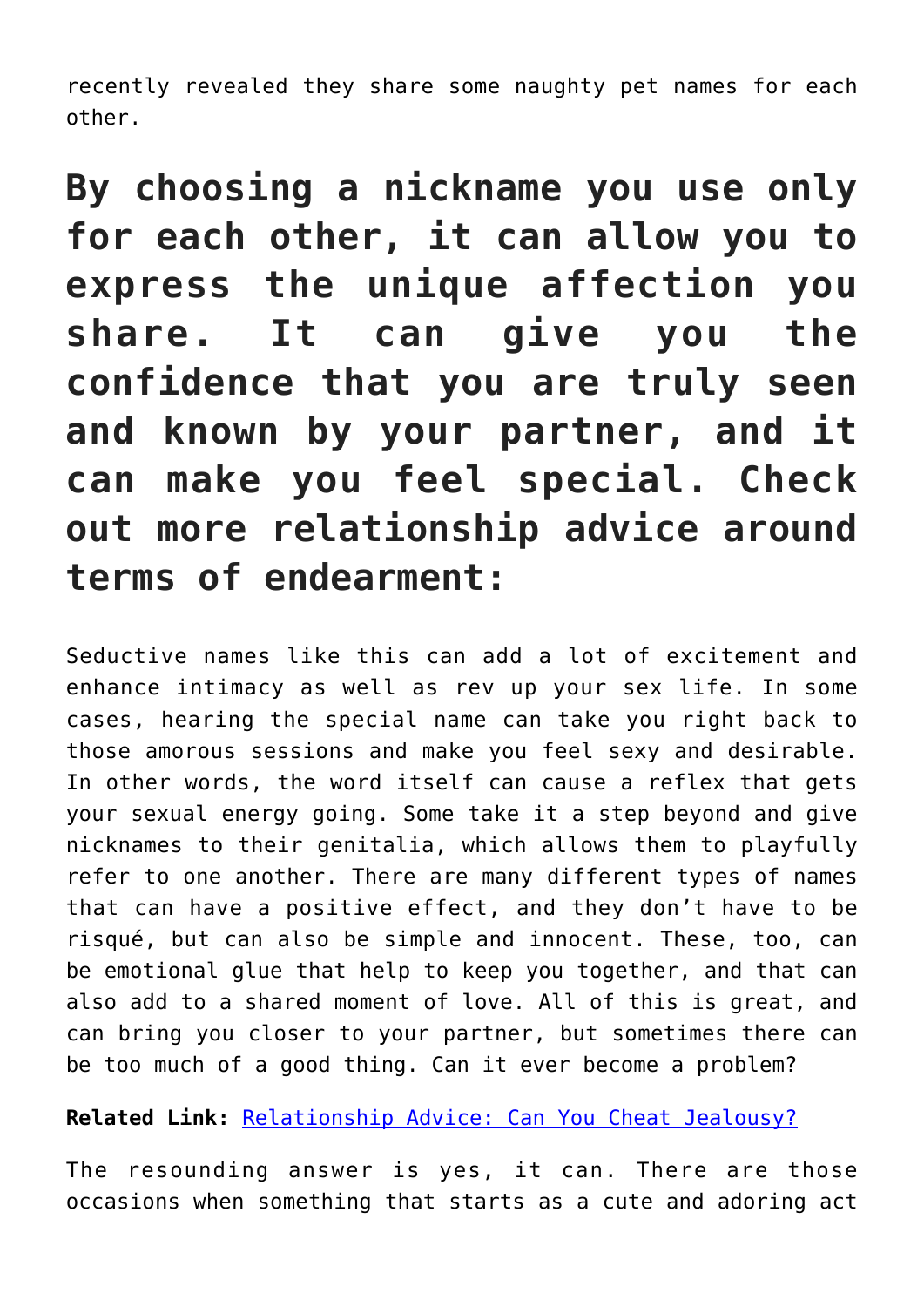can begin to feel like a criticism, especially if the name of choice is rooted in a trait or behavior that may potentially annoy your partner. On occasion a name is picked for that very reason, to mitigate personality quirks that can get on each other's nerves. For example, if your partner chose to call you Slowpoke because you are always on the other side of late, or you call him Bull because he is always rushed and breaks a lot of things, these can eventually come to highlight the less lovable sides of each of you. At first they might seem charming, but over time they can take on the negative twist of reality and you may feel like you are being scolded. Also, they can become overused and grating, and can become a source of tension. The same can happen with baby talk. You might like it, and it can serve to enhance the camaraderie you share while letting your inner child out, but it can become too much and seep into too many different places in your life. If this happens it can have the opposite of the desired result and instead of turning you on it can turn you off. So what do you do when the terms of endearment become terms of negativity?

#### **Related Link:** [Relationship Advice: The Baby Predicament](http://cupidspulse.com/115137/relationship-advice-baby-predicament/)

The best thing to do is to have a direct conversation with your partner about it. Explain what you are feeling, and suggest either coming up with another pet name or taking a break from it altogether and simply calling you by your real name. If you go the route of searching for a new nickname, you might even recommend that you hunt for one together. When it comes to baby talk, it is important to express your wishes there, too. Sometimes putting boundaries in place can help – for example, maybe you want to keep it out of the bedroom, or maybe the bedroom is the only place it works for you. Perhaps you are comfortable when you are the only ones present, but once you leave the house and are in the company of others, you might want to suggest turning it off and saving it for later. With that, too, if you want to stop it completely then ask to take a break. By doing this and being honest with each other,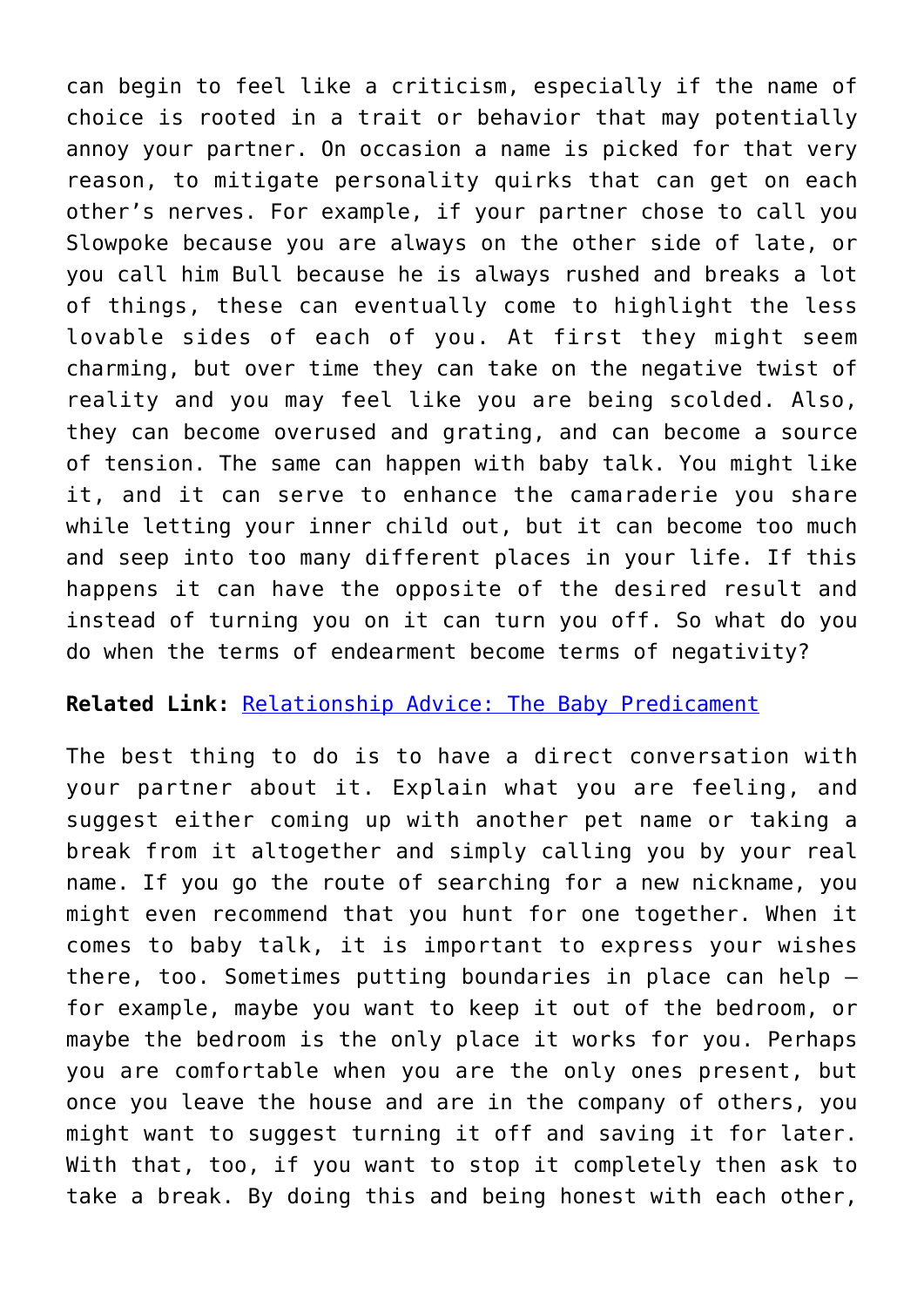you are keeping your verbal interaction fresh and true, and continuing the spoken intimacy you share.

It seems that Kelly and Mark are able to enjoy and balance their naughty names, and hopefully so can you whatever your pet names and baby talk might be.

*Please tune in to the Doctor on Call radio hour on [HealthyLife.net](http://www.healthylife.net/) every Tuesday at 2 PM EST, 11 AM PST. First and third Tuesdays are Shrink Wrap on Call, second Tuesdays are HuffPost on Call, and the last Tuesday of the month is Let's Talk Sex! Email your questions dealing with relationships, intimacy, family, and friendships to Dr. Greer at [askdrjane@drjanegreer.com](mailto:askdrjane@drjanegreer.com). Connect with Dr. Jane Greer on Facebook, at [www.facebook.com/DrJaneGreer,](http://www.facebook.com/DrJaneGreer) and be sure to follow [@DrJaneGreer on Twitter f](https://twitter.com/#!/DrJaneGreer)or her latest insights on love, relationships, sex, and intimacy. For more on Dr. Greer, visit [http://www.drjanegreer.com.](http://www.drjanegreer.com/)*

# **[Expert Dating Advice: Why You](https://cupidspulse.com/123911/expert-dating-advice-arguing/) [and Your Partner are](https://cupidspulse.com/123911/expert-dating-advice-arguing/) [Constantly Arguing](https://cupidspulse.com/123911/expert-dating-advice-arguing/)**

### $\mathbf{x}$

By Joshua Pompey

I'd love to sit here and pretend that I was always Mr. Perfect when it came to relationships  $-$  I am a relationship expert after all! But I had to learn the [relationship advice](http://cupidspulse.com/love/relationship-advice-articles/) that I offer. When I look back at my younger days, I had one specific relationship that was not only far from perfect but downright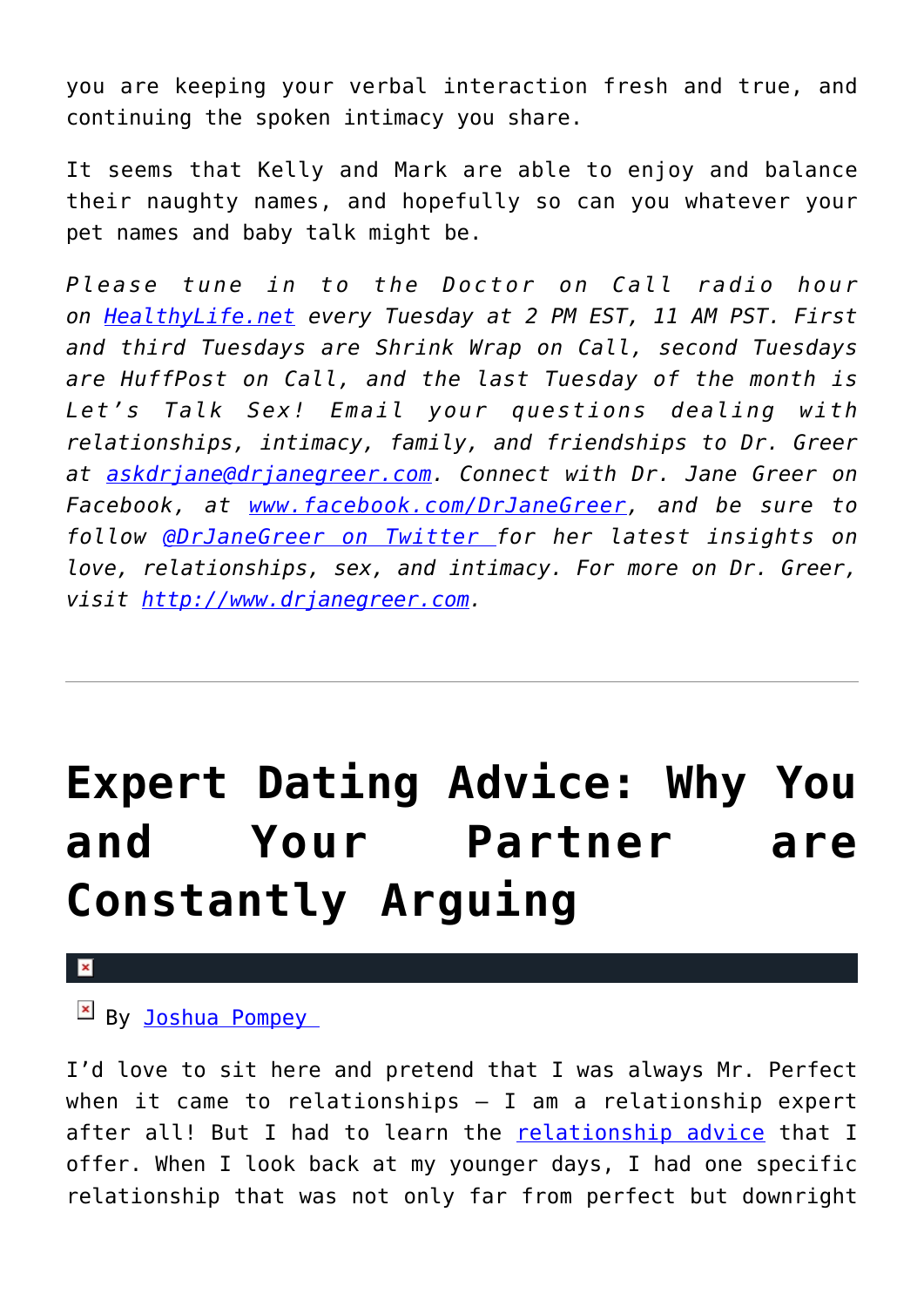unhealthy. The arguments would come in like clockwork. No matter how many times I would say, "This is the last fight," a new argument inevitably came around sooner rather than later.

Fast forward to the present with my beautiful wife, and I can happily say that our fights are almost non-existent. We'll have one small argument every few months — if that. So, what brought the turn-around? Here are a few reasons that my former self was always arguing in a previous relationship as well as some possible signs that you may need to end your own relationship. With this [expert dating advice,](http://cupidspulse.com/relationship-experts/) you too can build a healthy relationship that's free of arguing.

### **Relationship Expert Shares Expert Dating Advice About Arguing**

**1. I was with the wrong person:** This may sound oversimplified, but sometimes, things are more clear when you take a step back and think about how you are living your life. My ex and I weren't right for each other, so we argued constantly. If I said a table was black, she'd argue it was brown. No matter what the topic was, we were always butting heads. We may have both been nice people at heart, but that doesn't mean we were nice people who should've been in a relationship together.

**Related Link:** [Relationship Advice: How Do You Know When It's](http://cupidspulse.com/112327/relationship-advice-moving-in-relationship-experts/) [Right to Move in with Someone?](http://cupidspulse.com/112327/relationship-advice-moving-in-relationship-experts/)

**2. My partner was resistant to change:** Even during times in my life when I wasn't perfect, I was always the type of guy who wanted to grow and become a better person. During my younger years, I had some relationship habits that were ingrained in me from the experiences I had throughout my childhood. We are the product of our environment and upbringing in many ways, right?

But the key difference was that, while I was always attempting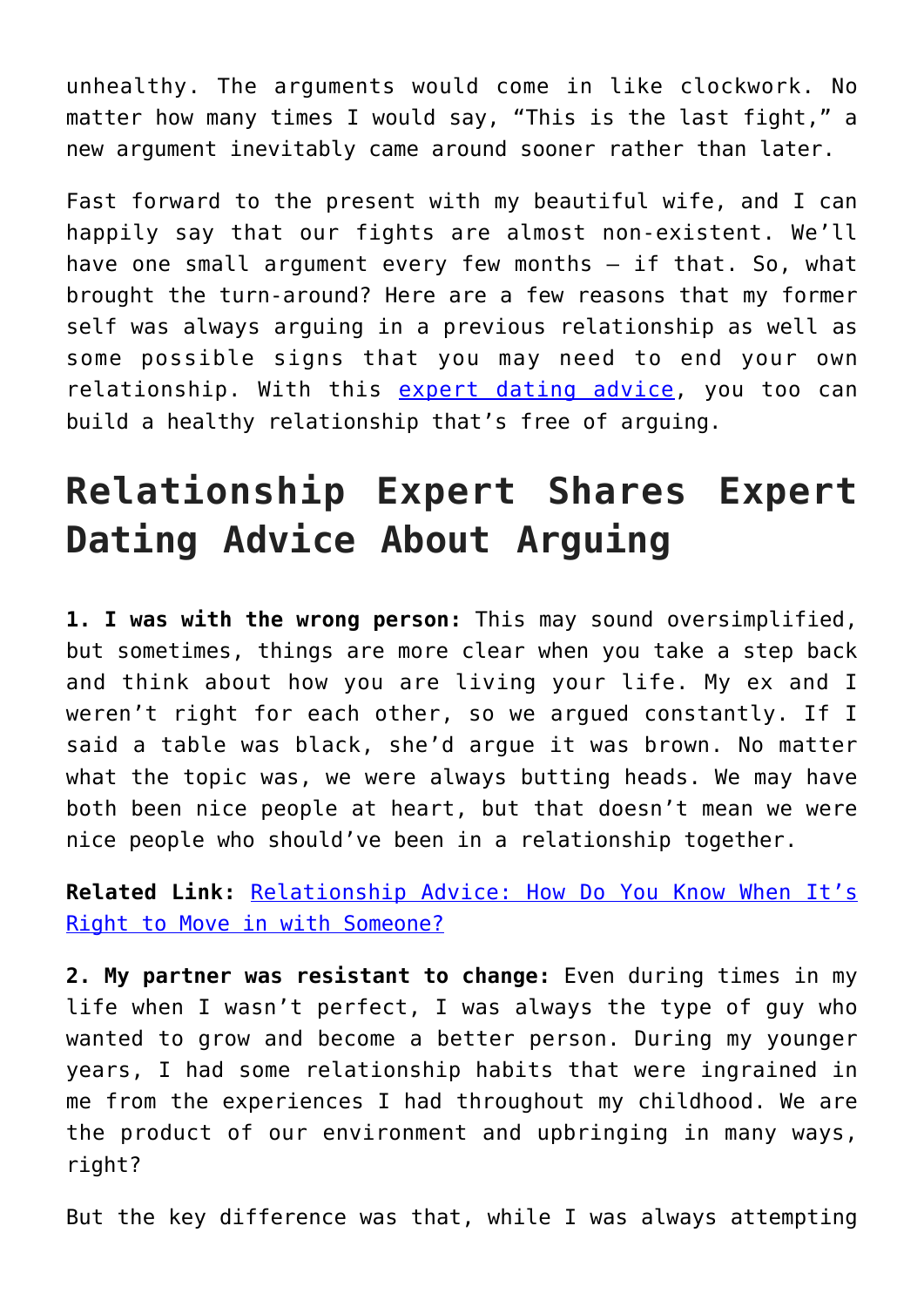to improve, my partner never self-reflected or sought to change her own bad habits. My ability to self-improve allowed me to grow in relationships, and it even took me as far as becoming a relationship expert. When one person in a relationship is trying to change and the other person is resistant, it leads to resentment and, ultimately, to much more arguing. Life is about growth, and nobody is perfect. Both partners must acknowledge this truth and, more importantly, work on it.

#### **Related Link:** [Expert Relationship Advice: Is it Lust or Love?](http://cupidspulse.com/123378/expert-relationship-advice-is-it-lust-or-love/)

**3. My former partners didn't know how to handle me:** One of the most amazing things about my wife is that she knows how to deal with my moods. Like all people in life, I have a bad day or react poorly. It's rare, but it happens. My wife knows how to handle me because she understands that I'm human. Sometimes, she must be firm and intolerant when she realizes the motivation for my reaction is out of line. Other times, her reaction is to just let me have my peace and not turn it into anything serious because she knows I'm just having a bad moment. Because these instances are extremely rare, these approaches work.

On the other hand, in my previous serious relationships, if I ever did something wrong or made a mistake, my partner would go on the offensive, antagonizing me and pushing my buttons. This is far from conducive to a loving relationship. It's important that our partners accept that we are human and that we will make mistakes. Remember that every mistake shouldn't lead to a massive argument.

*For more expert dating advice from relationship expert [Joshua](http://cupidspulse.com/relationship-experts/joshua-pompey/) [Pompey](http://cupidspulse.com/relationship-experts/joshua-pompey/), click [here.](http://www.nemvip.com/are-matchmakers-a-scam)*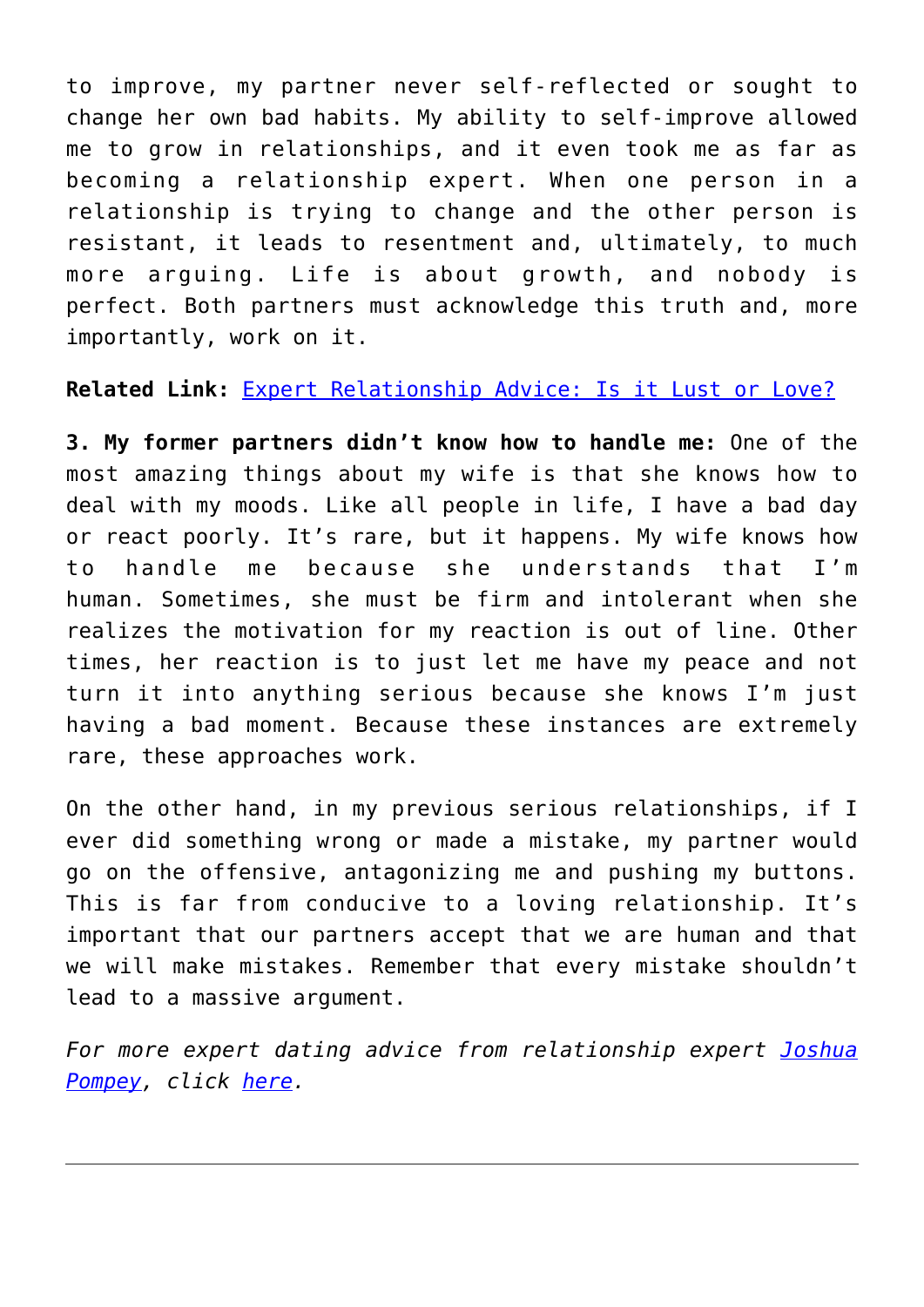## **[Dating Advice Q&A: Can](https://cupidspulse.com/123897/dating-advice-can-techonology-make-a-long-distance-relationship-work/) [Technology Make a Long-](https://cupidspulse.com/123897/dating-advice-can-techonology-make-a-long-distance-relationship-work/)[Distance Relationship Work?](https://cupidspulse.com/123897/dating-advice-can-techonology-make-a-long-distance-relationship-work/)**

*Question from Jay E.: My girlfriend and I are about to be separated by an ocean and an 8-hour time difference. Technology has made it so much easier to stay connected, but how can we make it feel genuine in a romantic relationship, especially with the large time gap?*

 $\mathbf{x}$ 

Long-distance relationships have been made easier by advancements in technology, but it's still important for you and your partner to find your groove and feel connected despite the distance. Let our [relationship experts](http://cupidspulse.com/relationship-experts/) help by offering their best [dating advice](http://cupidspulse.com/videos/dating-advice-videos/) for using technology in the *right* way! Learn valuable dating tips from matchmaker Suzanne Oshima and relationship author Robert Manni. Here, they answer your question about how technology can make a long-distance relationship work. Check out their dating advice below!

### **Dating Advice for Long-Distance Relationships**

[Suzanne K. Oshima, Matchmaker:](http://www.dreambachelor.com/) A long-distance relationship actually takes a lot more work and effort than a relationship where you both live in the same city. Because you can't see her in person, your only option is to connect with her through virtual forms of communication. While it can be stressful and lonely, technology offers a great way to make it through the hard times.

The great thing is, you both always have your phones on you.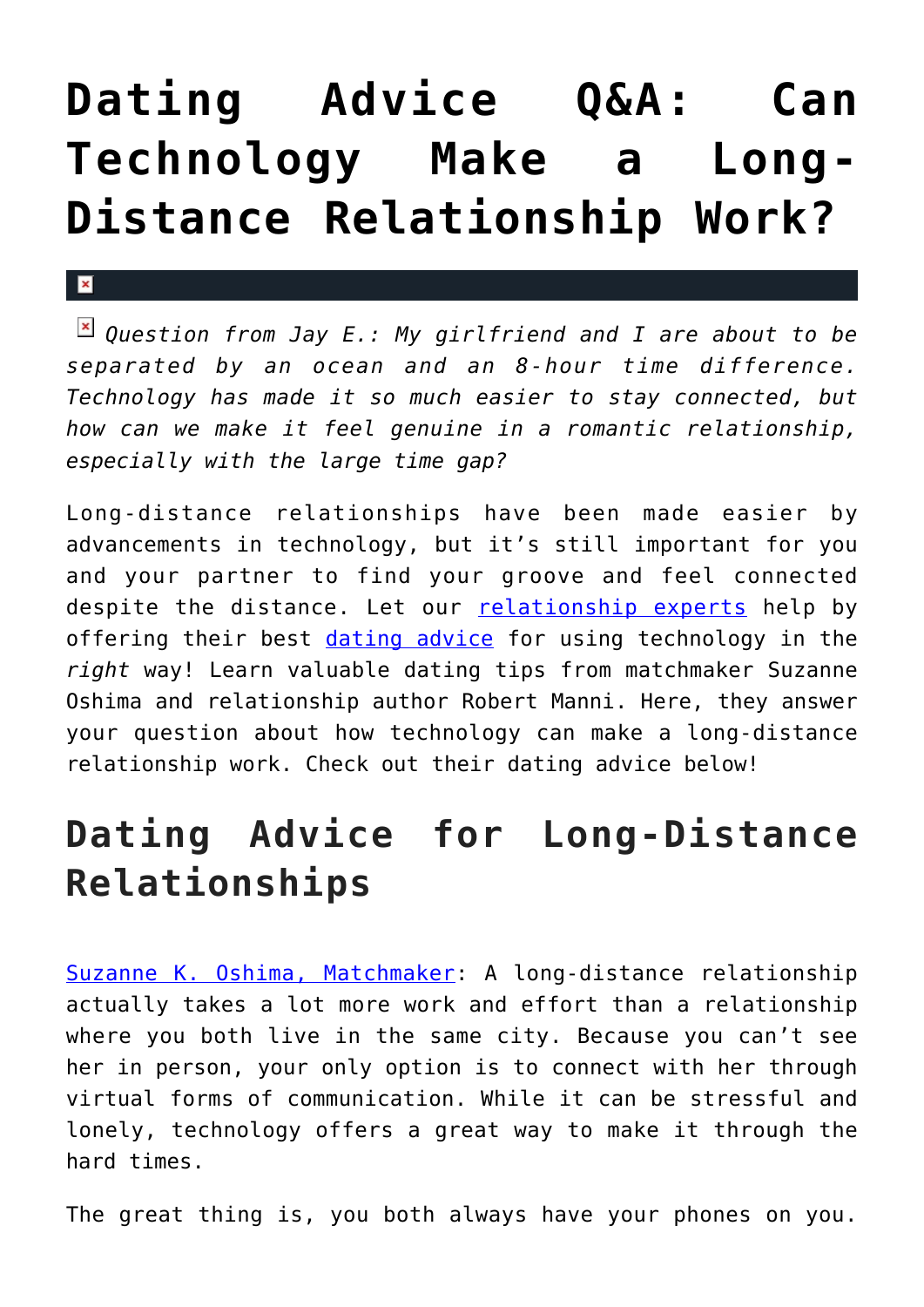So texting is perfect for a quick flirt or to let her know you're thinking of her during your busy work day. However, texting should never be your sole means of communication. To keep your long-distance relationship going, phone calls and FaceTime or Skype are much better for connecting on a more intimate level. Try setting a regular time that works best to have a call. This way, you'll both have something to look forward to that helps make the time apart pass by a little easier and faster

And the truth of the matter is… When it comes to a relationship, no matter how "busy" you both are, you will make time for those things that are important to you! Sure, it may be difficult at first to get past the hurdle of the time difference, but experiment with your communication and never be afraid to try out new things.

**Related Link:** [Dating Advice Q&A: How Has Technology Changed](http://cupidspulse.com/113353/dating-advice-technology-online-dating/) [the Way We Date?](http://cupidspulse.com/113353/dating-advice-technology-online-dating/)

[Robert Manni, Guy's Guy:](http://www.robertmanni.com/) Long-distance relationships are tricky, and unique. Technology helps, but time, distance, and presence are the key variables for potential success. Circumspection is a good starting point. Ask yourself the following questions: How serious is the relationship? How far away is s/he moving and for how long? Will s/he be close enough so you can see one another on weekends? If not, how long will you be separated? Is this a permanent move? How badly do you want it to work? And what sacrifices are you willing to make to keep things going?

It's great to be romantic, and Skype certainly comes in handy with long-distance relationships, but let's be practical. If your partner is moving to Australia for five years or more, the odds of staying together are less than optimal. If s/he has been transferred to the Chicago office and you're in New York, the odds of success are better due to proximity. The old saying, "Out of sight, out of mind" often rings true in these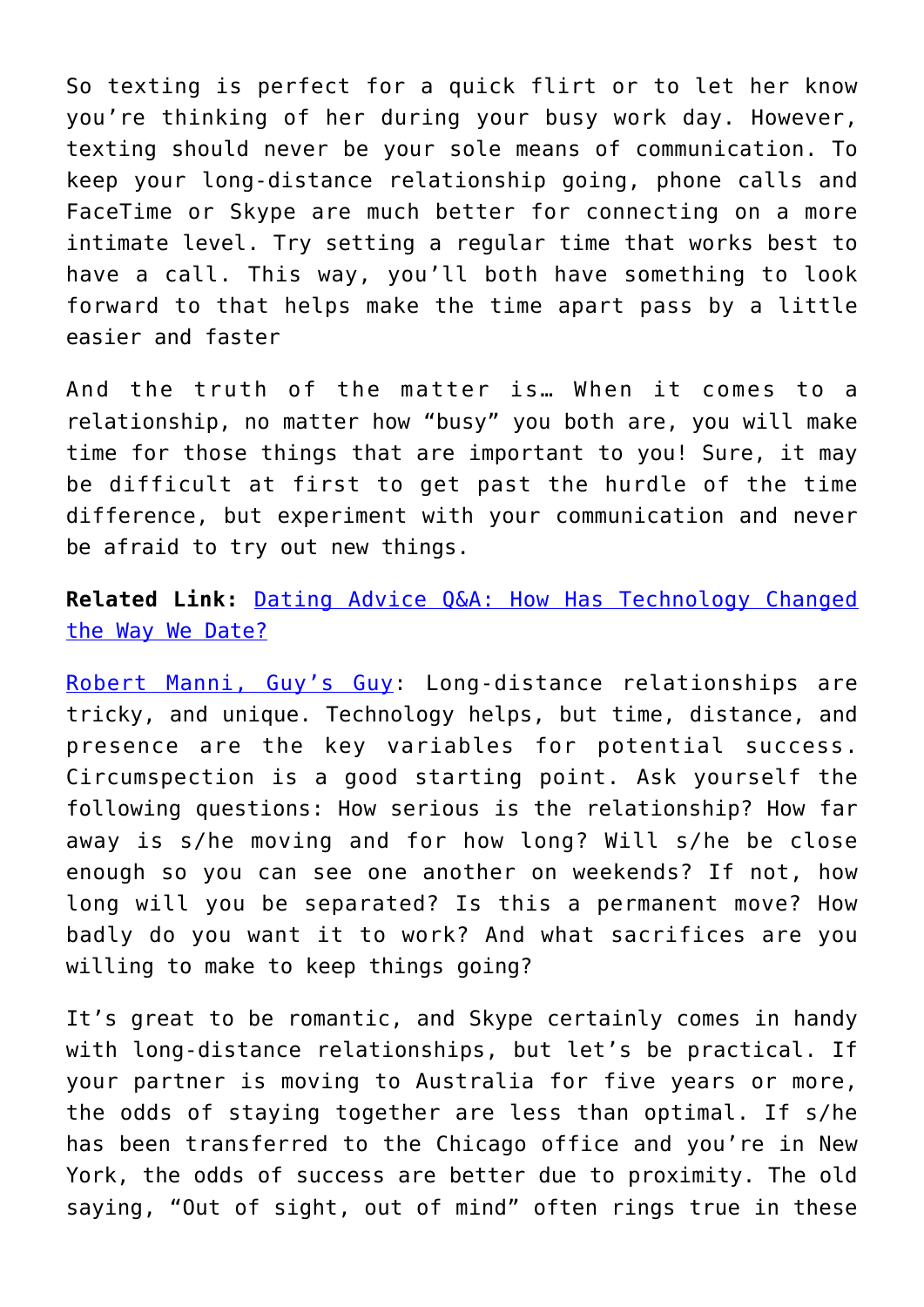circumstances. Long-distance relationships can work, but listen to your heart and your head before committing yourself. Good luck.

*For more dating advice and to find out more about our dating and technology gurus, click [here.](http://cupidspulse.com/relationship-dating-experts/oshima-wyatt-manni-technology-experts/)*

*If you have any questions you would like answered by our relationship experts, please e-mail them to cupid@cupidspulse.com.*

## **[Expert Relationship Advice:](https://cupidspulse.com/123815/expert-relationship-advice-spring-cleaning-tips-for-a-happier-life/) [Spring Cleaning Tips for a](https://cupidspulse.com/123815/expert-relationship-advice-spring-cleaning-tips-for-a-happier-life/) [Happier Life](https://cupidspulse.com/123815/expert-relationship-advice-spring-cleaning-tips-for-a-happier-life/)**

#### $\pmb{\times}$

### By [Amy Osmond Cook, Ph.D.](http://cupidspulse.com/relationship-experts/dr-amy-osmond-cook/)

When the smell of spring is in the air, it can only mean one thing. No, not the spring sale at Neiman Marcus. Instead, for many of us, the end of winter ignites a passion for cleaning. But along with hauling old furniture and clothing to the curb, let's take a look at our emotional well-being and the relationship we have with others.

So, in the spirit of renewal, here are four areas where we can benefit from some mental and emotional spring cleaning. Don't miss the [expert relationship advice](http://cupidspulse.com/relationship-experts/) below!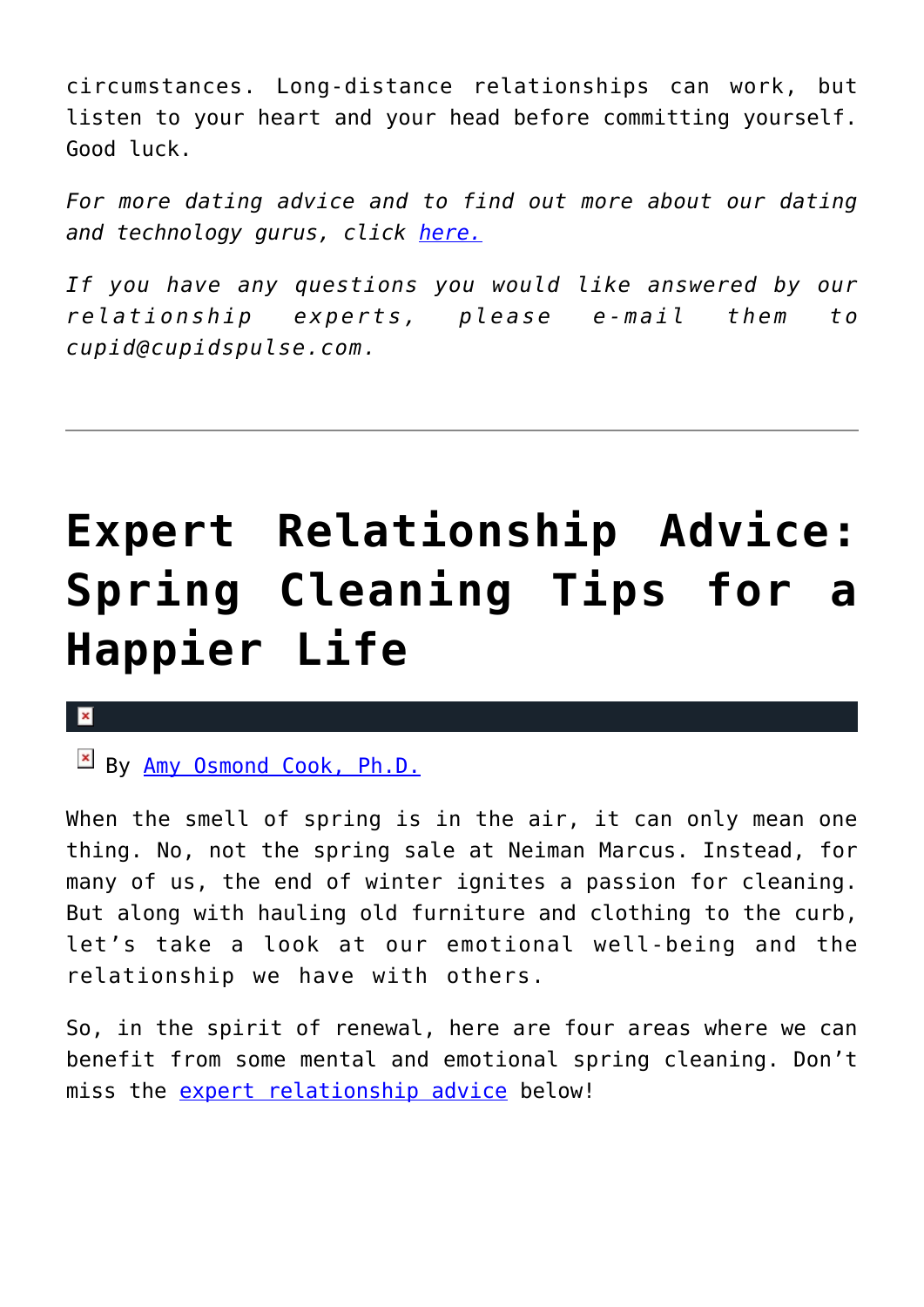### **Expert Relationship Advice for Spring Cleaning**

**1. Examine relationships:** It's time to address the negative feelings that may be lingering with others. "Releasing your grip on a gripe can free up emotional energy that you can then invest in other, more positive areas of your life," says [Julie](https://www.sharecare.com/health/emotional-health/article/6-ways-to-spring-clean-your-mind) [Hanks, PhD, LCSW.](https://www.sharecare.com/health/emotional-health/article/6-ways-to-spring-clean-your-mind)

This same belief also applies to people who may have a negative influence on your ability to feel good about yourself. "Feel good about who you are, how you have grown, and what you offer in your personal and professional relationships," says **[Jeffrey Bernstein, PhD](https://www.psychologytoday.com/us/blog/liking-the-child-you-love/201412/three-steps-getting-out-toxic-relationship-0)**. "If you have trouble remembering your own value, then think about what you would say to a family member or close friend who wanted to return to a toxic relationship." Bernstein says thinking about how you may value or advise someone else can help you treasure yourself and move on.

**Related Link:** [Expert Relationship Advice: Four Reasons Going](http://cupidspulse.com/115552/dating-advice-outside-comfort-zone-good/) [Outside of Your Comfort Zone is a Good Idea](http://cupidspulse.com/115552/dating-advice-outside-comfort-zone-good/)

**2. Find your passion:** There's doing things you enjoy, and then, there's doing things about which you are passionate. "I've always said that passion is my drug of choice," says [Steve Sims,](https://gooddayorangecounty.com/go-ahead-make-my-passion-today/) a professional ultimate experience concierge, founder of Bluefish, and author of *Bluefishing: The Art of Making Things Happen*. "I can get further with passion than I can with any amount of money in the world. Passion is my secret weapon."

Hey, we all have dreams: We can visualize our dream vacation, career, life experience, celebrity encounter, or life partner. But Sims often encounters clients who are afraid to realize those dreams or passions. "One of my first questions for clients is how far they are willing to go to make this passion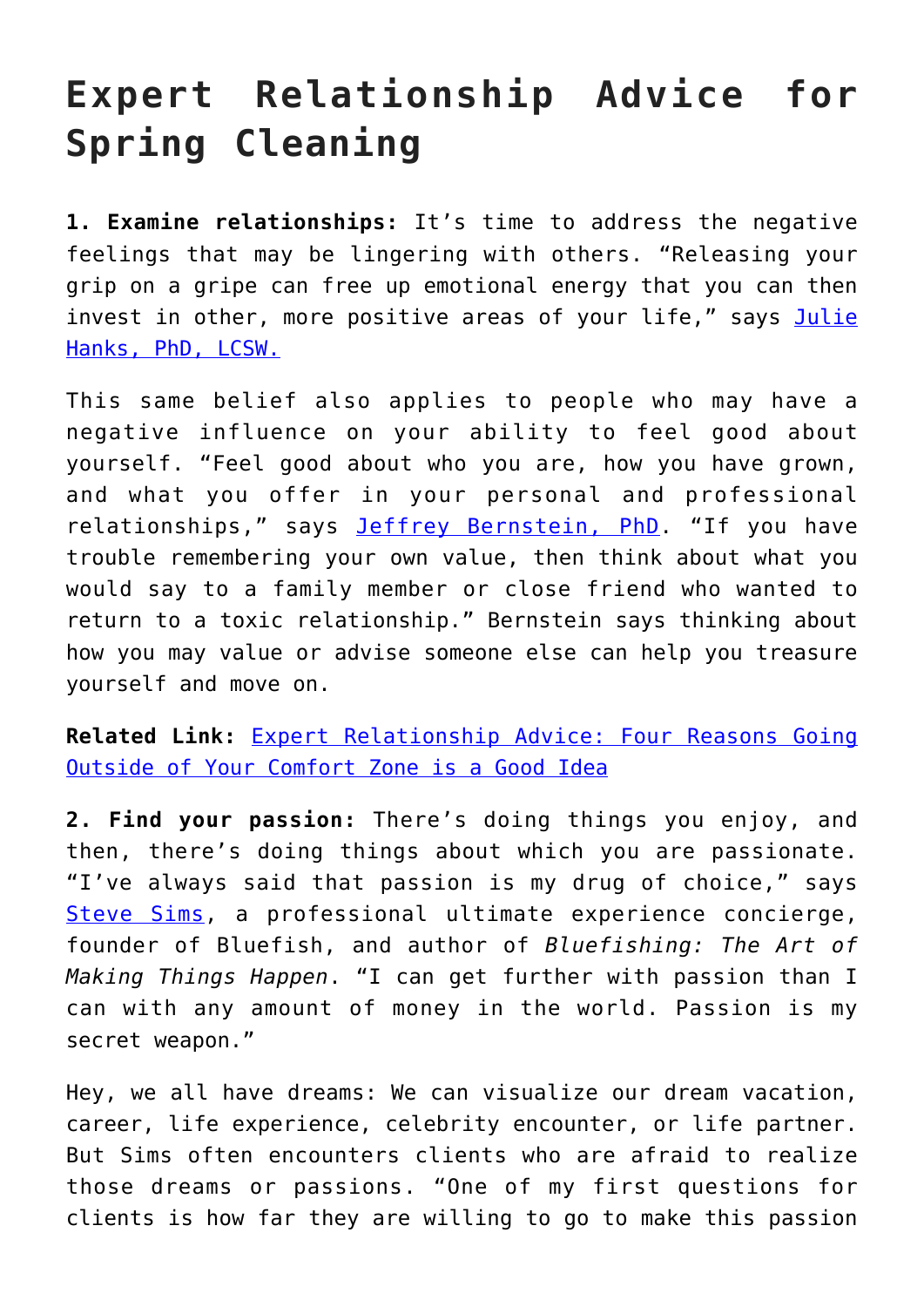— this experience — truly unforgettable." If you are ready to uncover your passion, three of Sims' many life lessons are to never underestimate the power of simplicity, to ask yourself why this matters to you, and to realize that nothing is ever going to happen if it benefits only you. "Work for win-win every time," Sims says.

**3. Make physical health a priority:** Remember that New Year's resolution to lose 10 pounds? Fewer than [10 percent](https://www.statisticbrain.com/new-years-resolution-statistics/) of us actually achieved that goal. However, it's never too late to adopt healthy lifestyle choices. With the warmer weather and more hours of sunlight, outdoor activities and exercise are easier. And research shows that exercise is not only good for your body but that the brain gets a healthy boost as well. "Exercise is a scientifically proven mood booster, decreasing symptoms of both depression and anxiety," says a published article from [Walden University.](https://www.waldenu.edu/bachelors/bs-in-psychology/resource/five-mental-benefits-of-exercise) "Physical activity kicks up endorphin levels, the body's famous 'feel good' chemical produced by the brain and spinal cord that produces feelings of happiness and euphoria."

Experts say even moderate weekly exercise can improve depression and anxiety. In some cases, doctors recommended an exercise regimen for these conditions before turning to medication, which is particularly good for older adults who are generally [more susceptible](http://www.mentalhealthamerica.net/conditions/depression-older-adults-more-facts) to depression. "Clinical depression is a major concern for those of us working in healthcare since it is so common with older adults," says [Derek R. Orme](http://missionhillspostacute.com/) of Mission Hills Post Acute Care. "Healthcare providers and loved ones focus on the physical needs of patients, but we also need to make sure their emotional needs are addressed."

**Related Link:** [Expert Relationship Advice: Six Ways to Keep](http://cupidspulse.com/115027/relationship-advice-keep-work-life-balance/) [Work & Life Demands in Balance](http://cupidspulse.com/115027/relationship-advice-keep-work-life-balance/)

**4. Declutter:** Whether it's clearing out stuff in the closet, garage, or your married and gone son's bedroom, removing the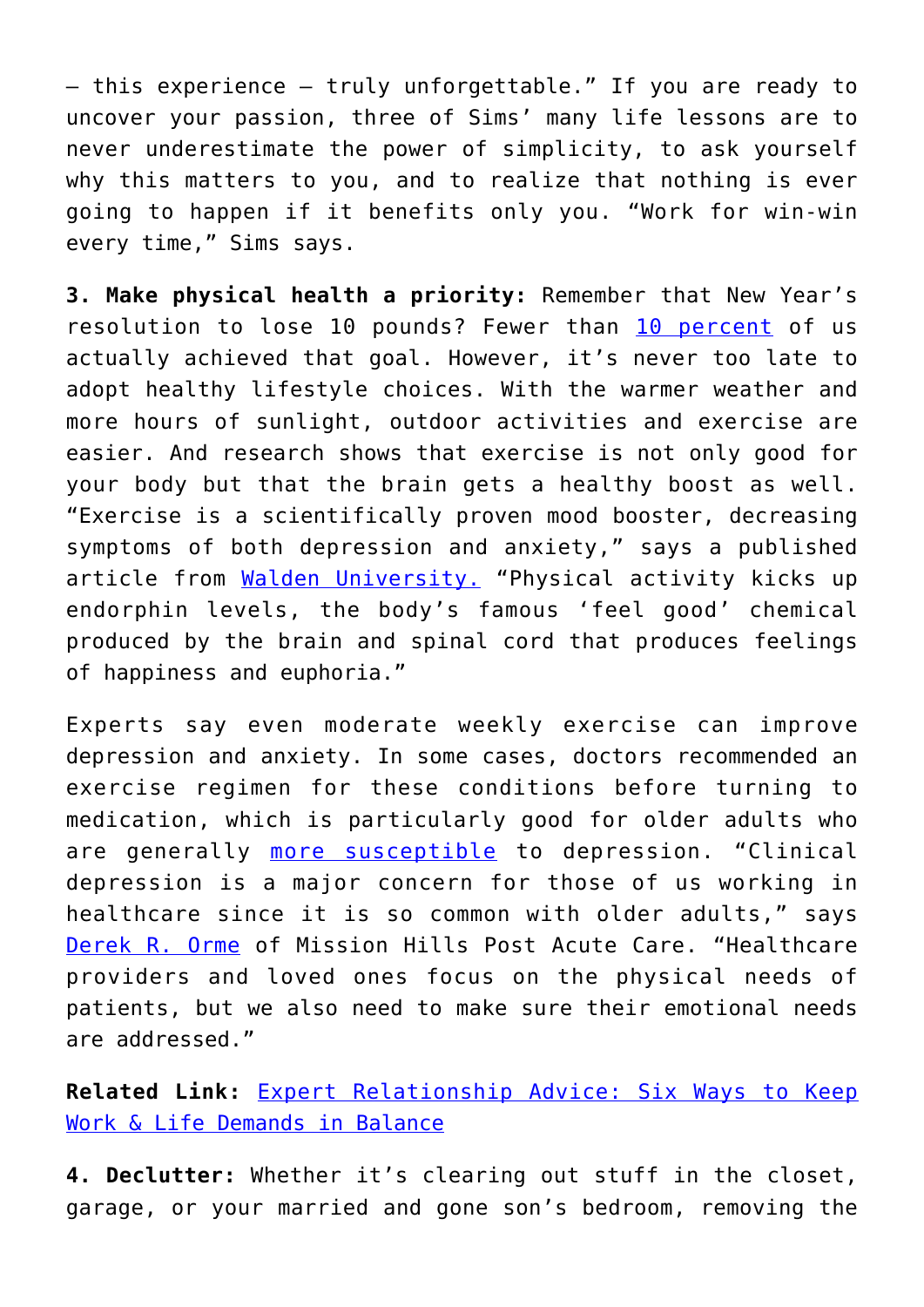physical clutter from your surroundings is essential for your mental health. "Clutter can increase stress by distracting us and overwhelming our senses with extraneous stimuli — toppling piles and unsightly messes as well as associated smells and noises," say[s Jonathan Fader, PhD.](https://www.psychologytoday.com/us/blog/the-new-you/201504/the-psychology-spring-cleaning)

[Organizing expert Lauren Piro](https://www.goodhousekeeping.com/home/organizing/tips/a20042/decluttering-questions/) says that when facing a cluttered space, we should ask ourselves tough questions like, "Is this item enhancing my life?" or "Is this something I'll want my children to see one day?" Sometimes, forcing yourself to defend owning an item can help gain a realistic perspective on the true value of that item. Keep in mind that you don't have to clear the area to gain inner peace. "Take comfort in knowing that your home and desk do not have to be pristine for optimal living and working," says Fader. "The key is finding what environment is most efficient and productive for you."

Now is the time for some personal spring cleaning. By tending to relationships, our health, passions, and the physical clutter that surrounds us, we are on the road to authentic rejuvenation and renewal.

*For more information about and articles by our relationship expert Dr. Amy Osmond Cook, click [here](http://cupidspulse.com/relationship-dating-experts/hope-after-divorce-relationship-experts/).*

## **[Love & Libations: Date Ideas](https://cupidspulse.com/123747/date-ideas-summer-loving-with-rose/) [& Summer Loving With Rosé](https://cupidspulse.com/123747/date-ideas-summer-loving-with-rose/)**

 $\pmb{\times}$ 

 $\pmb{\times}$ 

By [Yolanda Shoshana](http://cupidspulse.com/relationship-experts/yolanda-shoshana/)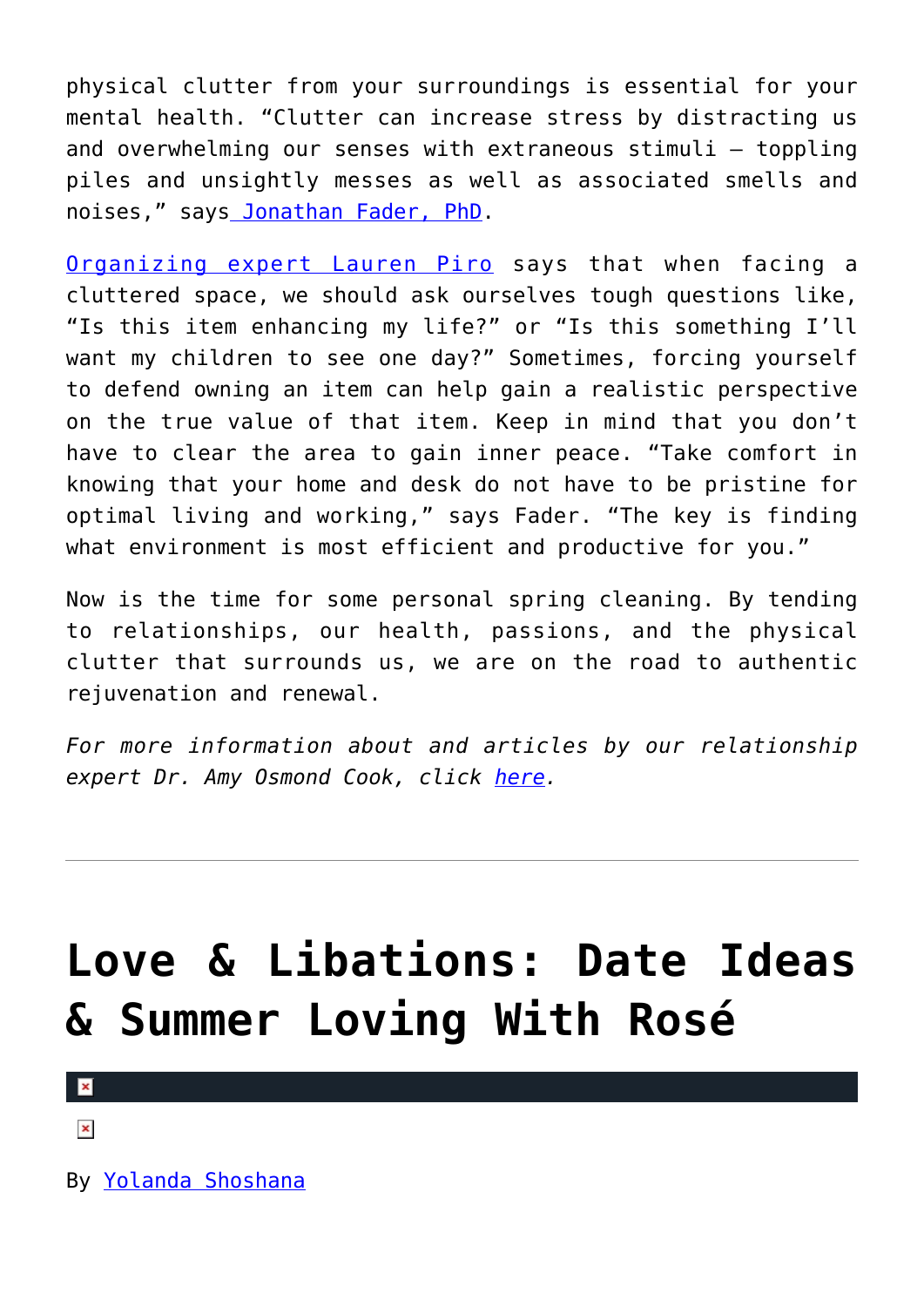With the start of spring earlier this week and summer creeping closer, it's time to bust out the rosé. While it's fun to "rosé all day" anytime of the year, there's something even more magical about sipping the pink wine during the spring and summer months. If you're looking for a fun [date idea](http://cupidspulse.com/love/weekend-date-ideas/), here are four rosés that you can enjoy to make you feel like the rich and famous.

### **Spring & Summer Date Ideas with Rosé**

**Related Link:** [Sparkling Wine for Holiday Date Nights](http://cupidspulse.com/122080/love-libations-sparkling-wine-for-holiday-date-nights/)

#### **Château Miraval Rosé**

Love didn't keep [Brad Pitt](http://cupidspulse.com/88145/brad-pitt/) and [Angelina Jolie](http://cupidspulse.com/86085/angelina-jolie/) together, but their wine, Miraval, is still flowing strong. When the former celebrity couple came out with the rosé, it was such a hit that it was named "the best rosé in the world." When they split, the first question was, "What will happen with the wine?" Luckily, the wine lives on!

Pitt once said that he tastes every barrel himself - but now, I'm not sure who tastes for him now since he is rocking a sober life. Made from four grape varietals in Provence, it's an elegant wine that works for all types of occasions. This wine is perfect for what Wendy Williams calls the "kitchen table top," when you are with family and friends sharing secrets, celebrity gossip, and the joys or oys of life.

#### **Diving Into Hampton Water Rosé**

Can you imagine Jon Bon Jovi sipping rosé by the pool? It's not a bad image at all. He just launched a new rosé inspired by the Hamptons called Diving Into Hampton Water. Rosé wine is known as "Hampton's Gatorade" because it's a big deal during the summer. Bon Jovi's son, Jesse Bongiovi, came up with the concept and name of the wine. While the name of the wine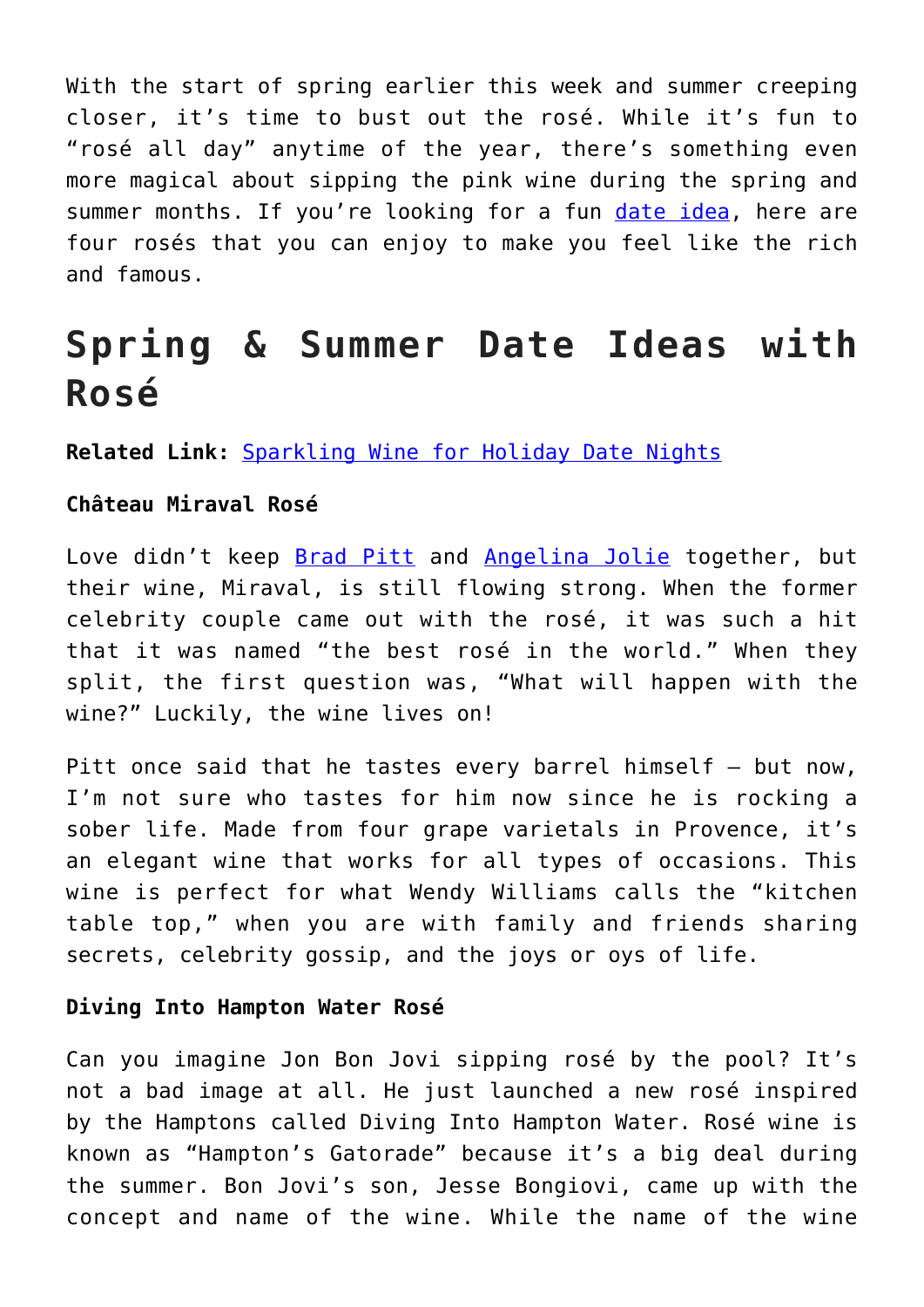features the Hamptons, it's actually produced in the South of France by the very charming winemaker, Gérard Bertrand.

It's the kind of wine to sip by a pool when hanging out with your boo. The wine is selling out because it's shiny and new. If you can get your hands on a bottle, it will be a special treat for you and the one you love.

#### **Sofia Rosé**

This rosé by Francis Ford Coppola is named after his only daughter Sofia, who most people know as a talented director and screenwriter. With her busy schedule, I can't help but wonder how often she has her wine. This California wine is a blend of Syrah and Pinot Noir. It's an elegant wine in a sexy bottle that showcases the lively pink color of the rosé. The aromas in the wine are floral and berries, which make it wonderful to pair with fish, seafood, and cheese.

Skip the Sofia Rosé bubbles in the can and go for the still wine in a bottle. It's perfect to pair with a quiet date night at home or when you're cooking dinner together.

**Related Link:** [Heat Up Your Relationship with a Date Night in](http://cupidspulse.com/123332/date-night-in-the-kitchen/) [the Kitchen](http://cupidspulse.com/123332/date-night-in-the-kitchen/)

#### **Vanderpump Rosé**

While Lisa Vanderpump is famous for being one of the stars of *Real Housewives of Beverly Hills*, she is quickly becoming known for her wine. Since she and her husband, Ken Todd, are in the hospitality business with 28 bars and restaurants, having a wine is a natural progression. The Vanderpump Rosé is produced in Provence, so it's perfect to drink when you want to feel like you are in the France without hopping on a plane. As Vanderpump says, "Life isn't all diamonds and rosé — but it should be."

It's a feminine wine with a lot of personality on the palate.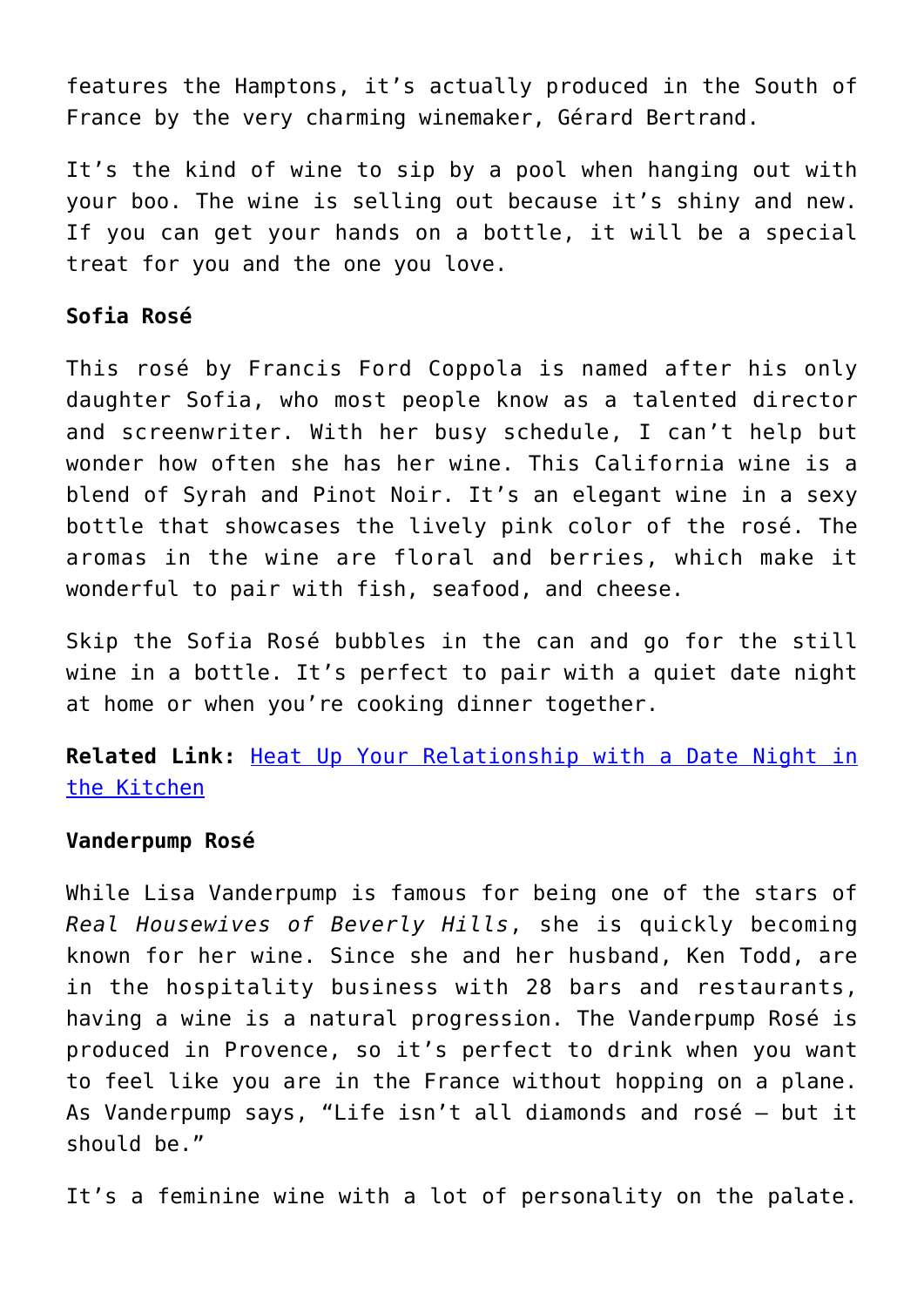This wine is perfect for your summer soirees at a rooftop bar or in the backyard with your squad.

*For more Love & Libations date ideas and [celebrity couple](http://cupidspulse.com/celebrity-news/celebrity-dating/) predictions from Yolanda Shoshana, click [here](http://cupidspulse.com/relationship-experts/yolanda-shoshana/).* 

## **[Relationship Advice: Date](https://cupidspulse.com/123548/relationship-advice-date-ideas-for-birthday/) [Ideas For Your Significant](https://cupidspulse.com/123548/relationship-advice-date-ideas-for-birthday/) [Other's Birthday](https://cupidspulse.com/123548/relationship-advice-date-ideas-for-birthday/)**

×

 $\boxed{\times}$  By Lori Zaslow and Jenn Zucher for [Project Soulmate](http://www.projectsoulmate.com/) // Contributing Writer: Lauren Serrato

Planning the perfect birthday can be tough, especially when in a relationship. The date you plan can make or break your significant other's big day, so choose wisely! When planning, you should consider what would be fun and memorable for both of you. Whether you are thinking sentimental, sexy, or spontaneous, the birthday [date idea](http://cupidspulse.com/love/weekend-date-ideas/) should always have a touch of *you* in it. Add in something special that makes it clear that you put a lot of thought into the date, like your significant other's favorite food or something only you two would understand. Follow the [relationship advice](http://cupidspulse.com/love/relationship-advice-articles/) below, and you will definitely make your partner's birthday one to never forget!

**Five Birthday Date Ideas for Your**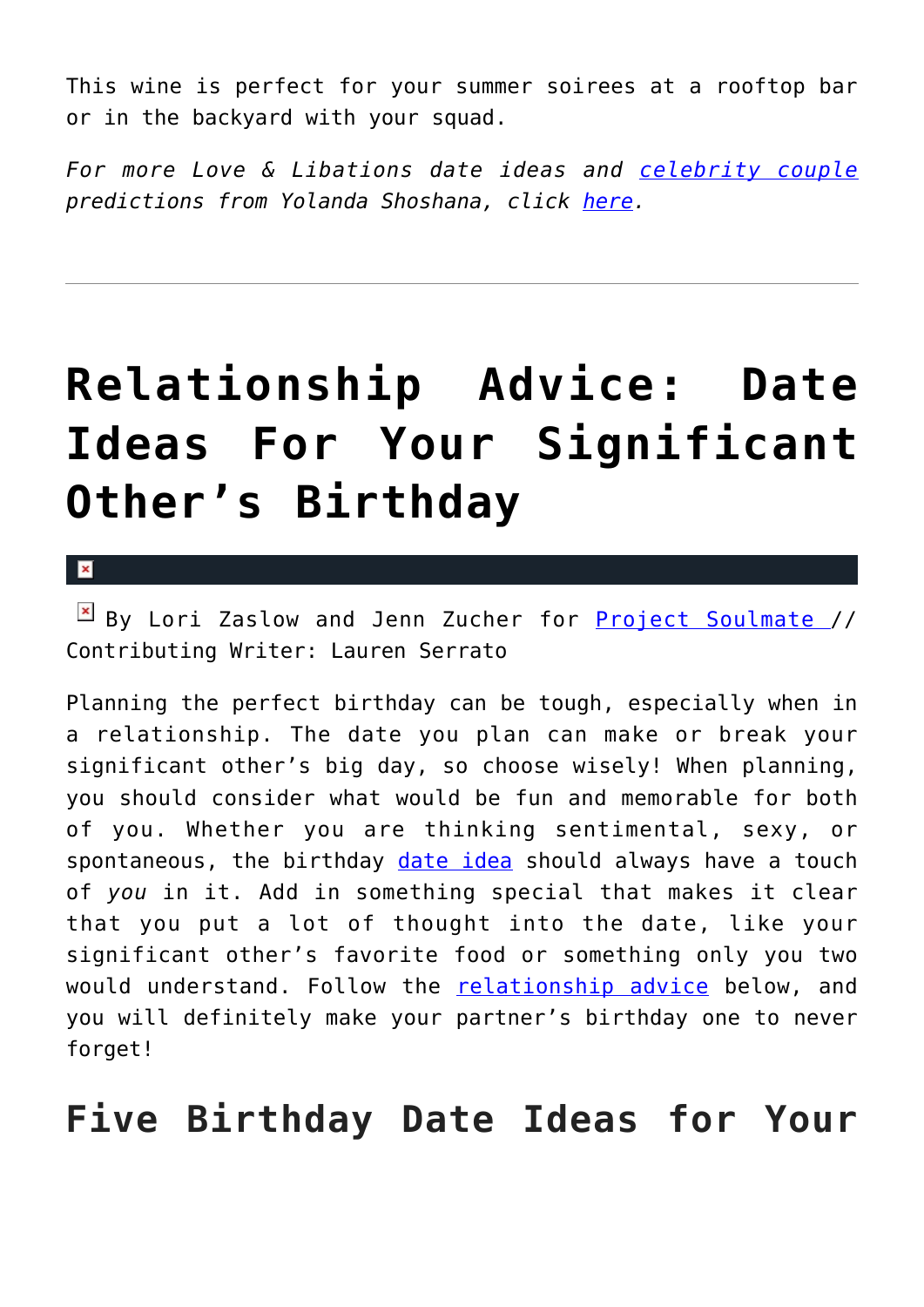### **Significant Other**

**1. Plan a picnic:** This is the perfect date idea if you're looking for something sentimental. The food prep, the wine, and the location are all aspects that you can arrange based on your partner's preferences. Maybe he'd be into a picnic in the park with a perfectly-packed basket of wine and homemade comfort food as well as a cozy blanket for the two of you to share. If the weather isn't nice enough for a picnic outside, no worries! Move it indoors. A picnic in the living room is just as romantic. Set the mood with dimmed lights and some flowers and candles, and you are destined for the perfect birthday date.

**Related Link:** [10 Date Ideas Inspired by Celebrity Couples](http://cupidspulse.com/122799/10-valentines-day-date-ideas-inspired-by-celebrity-couples/)

**2. A night out on the town:** If you're not into the sentimental stuff, plan a night out. Get dressed up and hit the big city! A night at his favorite bar is a great way to spend any birthday. If you're looking to make it extra special, after happy hour drinks, go to a fancy restaurant that neither of you have been to before. Trying something new together will make it even more memorable.

**3. Host a brunch:** Looking to include your friends and family in the birthday celebration? Hosting brunch is a perfect way to get all your favorite people together. French toast, fresh fruit, and mimosas make up a delicious (and easy!) menu. This date idea is a great way to make your significant other feel loved, and it allows the two of you to have the night to yourselves after the party is over.

**4. Recreate your first date:** This date idea is the perfect way to show off your sensitive side. Recreate the first date you had as a couple. If it was a movie date, rent the movie (or find it on Netflix) and set up a theater at your place. Complete the date with popcorn and candy. You can add to the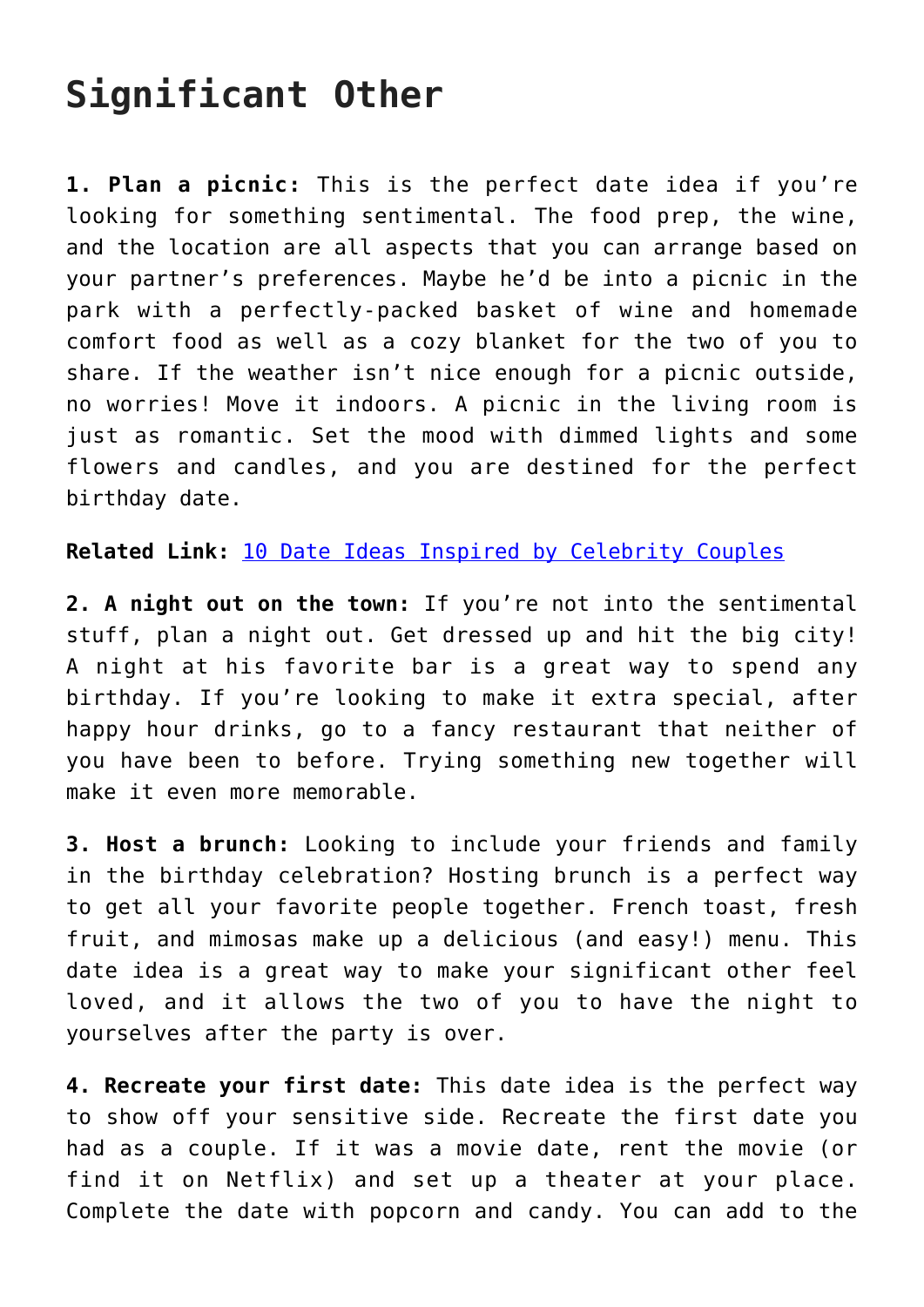night by cooking your partner's favorite meal.

**Related Link:** [Dating Advice to Revamp Your Love Life in 2018](http://cupidspulse.com/122031/project-soulmate-dating-advice-to-revamp-your-love-life/)

**5. Plan a getaway:** If you two have a favorite vacation spot nearby, book a nice hotel for the night or weekend and make reservations at your favorite restaurant. Or you can plan a road trip to a secluded destination. It's the perfect chance for you to reconnect. Looking to make it more extravagant? Plan a few days of vacation in a different city or even a different state. If you're tired of the cold, find somewhere warmer to travel for the weekend, like Arizona or California. You can find a nice place to stay through Airbnb. Whether it is an outdoorsy vacation or a few days filled with good food and shows, you're sure to have created the perfect birthday weekend for your partner.

Don't be afraid to alter these birthday date ideas to fit your relationship. Make it personal and memorable. Your significant other will appreciate the thought and planning you put into this date, whether it's sentimental or spontaneous!

*For more [expert relationship advice](http://cupidspulse.com/relationship-experts/) from Project Soulmate, check out their [website.](http://www.projectsoulmate.com/blog/)*

## **[Expert Dating Advice: How to](https://cupidspulse.com/123523/expert-dating-advice-heartbreak-the-bachelor/) [Handle Heartbreak](https://cupidspulse.com/123523/expert-dating-advice-heartbreak-the-bachelor/)**

By [Megan Weks](http://cupidspulse.com/relationship-experts/megan-weks/)

Arie Luyendyk Jr.'s point of view on negative commentary regarding his experience on *[The Bachelor](http://cupidspulse.com/celebrity-news/reality-tv/the-bachelor/)* holds a life lesson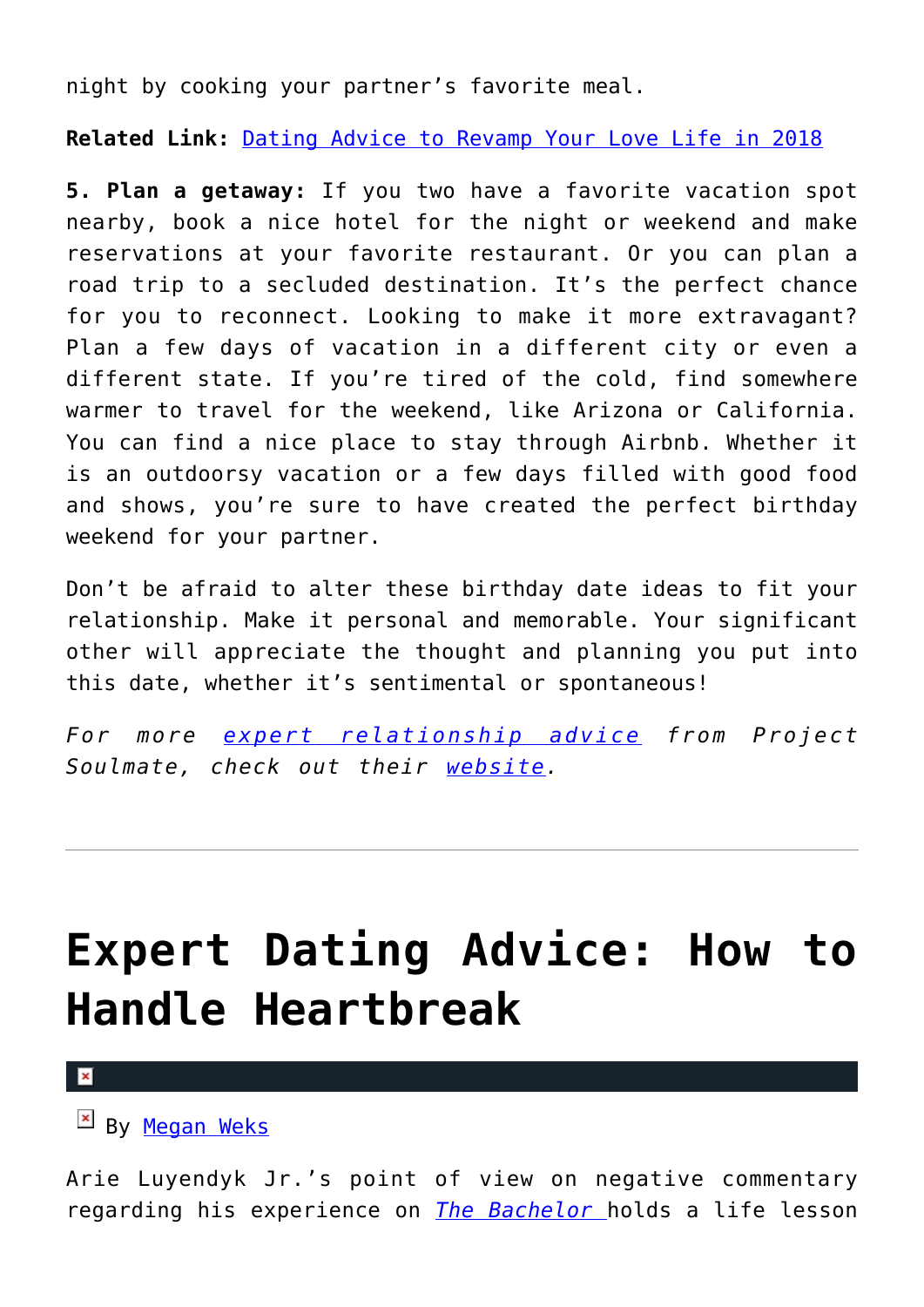we may all be able to benefit from, especially related to finding The One. With regard to facing a backlash from viewers, the [reality TV](http://cupidspulse.com/celebrity-news/reality-tv/) star tells *E! News*, "It's all about the ending, and finding that person for yourself. That's the important part." The takeaway, then, is that, even though he had to endure hardship, he knew it was all part of the journey to finding his soulmate. This thought process can offer us an intelligent and healthy way to approach heartbreak.

### **Dating Advice for Dealing with a Broken Heart**

**Related Link:** [Checklist for Dating from Different Decades: Get](http://cupidspulse.com/122743/dating-from-different-decades-love-advice-from-bachelor-star-arie-luyendyk-jr/) [Love Advice from 'The Bachelor'](http://cupidspulse.com/122743/dating-from-different-decades-love-advice-from-bachelor-star-arie-luyendyk-jr/)

It seems as though Luyendyk will be seriously breaking some hearts this season, especially since he destroyed the "I love you" rule by saying that powerful phrase to *two* women. Still, the expert dating advice here is that you must take a risk to get the big reward in life.

In Luyendyk's case, he risked facing all sorts of negative commentary by living the public lifestyle that is on reality TV. Going on *The Bachelor* was, for him, the ultimate matchmaking experience. He had twenty-nine handpicked women there, all pre-screened to match his criteria. It's a big risk, but if we look at the results, there are a lot of successful love stories created through this process. Choosing the right woman certainly was a tough choice for him, though…

The women were less fortunate, as only one out of those twenty-nine would end up not feeling disappointed. A couple of them would be severely heartbroken. And one of them might feel badly embarrassed (spoiler alert!). When we face these devastating moments in our lives, how can we handle them? What can we do to keep our sanity?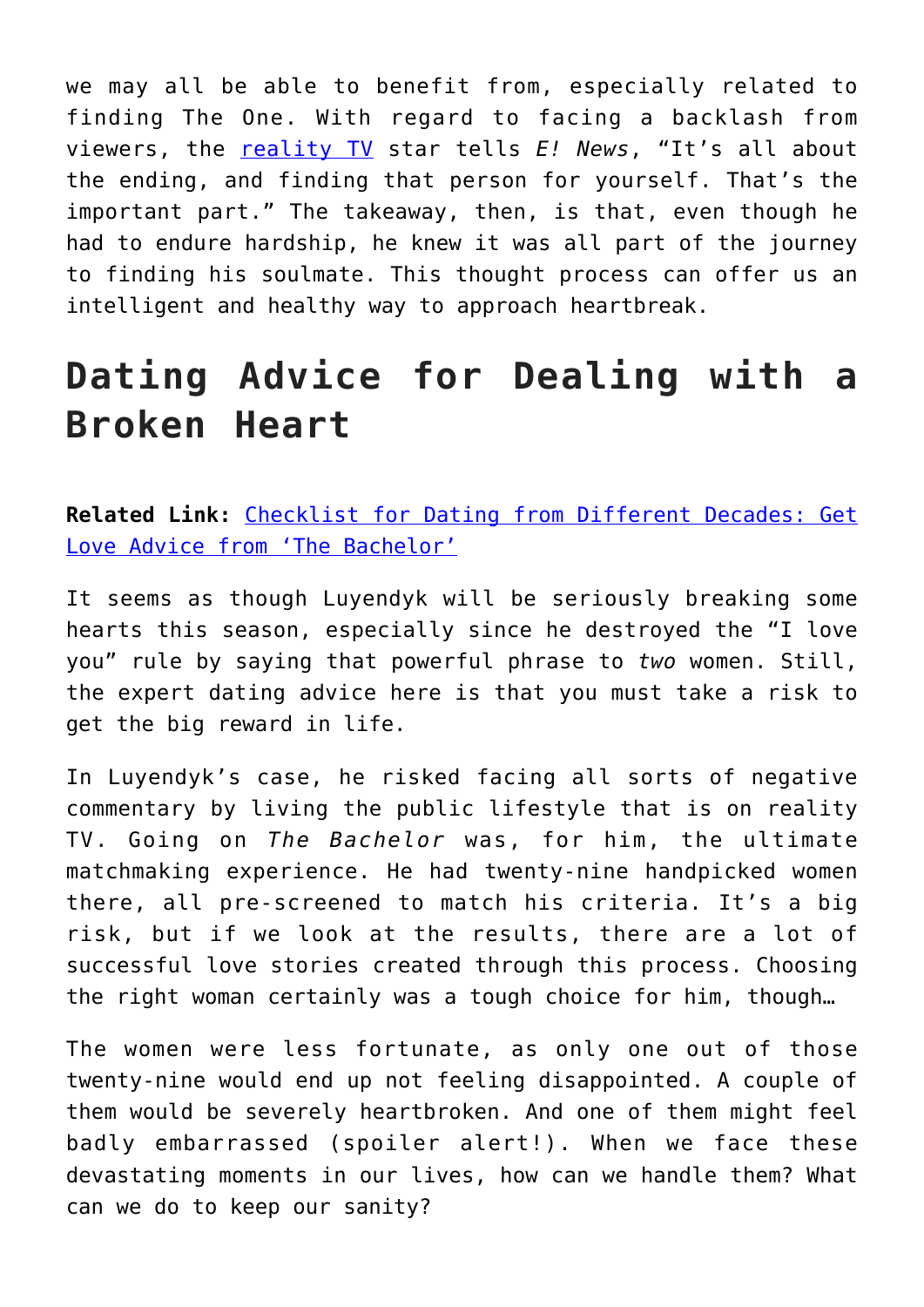The key is to look at heartbreak as a beginning and not an ending. The more we fight the flow of life, the more pain we will endure. Look for the opportunity in everything. If you were not someone's choice, there is a better choice out there for you.

A couple of months ago, a woman approached me for help with news of a devastating break-up. Upon working together, she decided that it could be an opportunity for her to go out and get everything she had been dreaming of in a relationship. She wasted no time in her decision to adopt the Manfunnel Method of dating: She quickly put herself back out there and reported back in exactly one month's time that she had met an incredible man. They are now planning their summer trip together with her family. She knew what she wanted and took the action to make it happen.

**Related Link:** [Expert Dating Advice: How I Used a Manfunnel to](http://cupidspulse.com/120613/expert-relationship-advice-megan-weks-manfunnel/) [Meet My Dream Husband](http://cupidspulse.com/120613/expert-relationship-advice-megan-weks-manfunnel/)

If you're not looking to date right away, that's okay too. What can you do to take even better care of yourself? Perhaps you commit to your yoga mat, get into that infrared sauna, and spend extra time in the steam room. Fill your body with the highest-quality foods. Take time to sort through what might have gone wrong on your end. If you sit still, reflect, and grow from your experiences, you will eventually attract higher-quality people into your world because of your heightened level of awareness.

Your break-up is an opportunity. It happened for a reason. Soon, you will find out the reason. You may end up being delighted and thankful. So for now, just allow everything to unfold as it is meant to.

*For more information about dating expert Megan Weks, visit her website at [www.meganweks.com](http://www.meganweks.com/). For more relationship advice articles from Megan, click [here](http://cupidspulse.com/relationship-experts/megan-weks/).*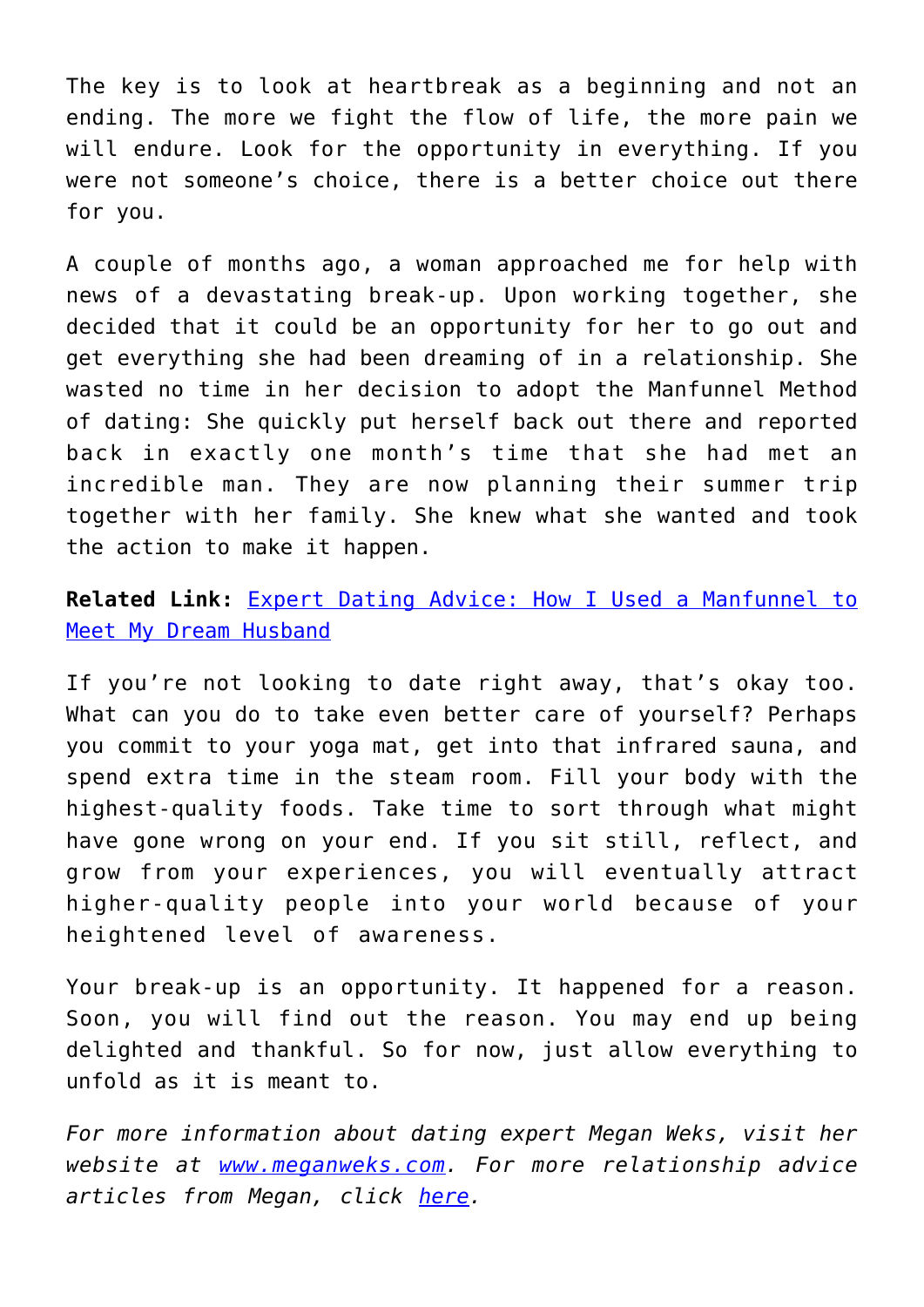## **[Expert Relationship Advice:](https://cupidspulse.com/123378/expert-relationship-advice-is-it-lust-or-love/) [Is It Lust or Love?](https://cupidspulse.com/123378/expert-relationship-advice-is-it-lust-or-love/)**

#### $\mathbf x$

### **EX By [Joshua Pompey](http://cupidspulse.com/relationship-experts/joshua-pompey/)**

The first few weeks of dating can be so exciting: the laughter, the new experiences, and, of course, the physical connection. But how exactly do you know if the chemistry you're feeling should be attributed to blooming love versus something that is merely an intense physical attraction? If you are attempting to determine whether it's lust or love, try asking yourself the following questions:

### **Dating Expert Shares Expert Relationship Advice**

**1. How excited are you to see each other when you are outside the bedroom?** Sure, it's easy to get excited when you're about to get physical. But how motivated are you to hang out when it isn't late at night or only because all of your other plans fell through? Love is when you are dying to just be *near* that person, regardless of the circumstances or whether or not there is a physical interaction on the horizon.

**Related Link:** [Expert Relationship Advice: 4 Reasons to Avoid](http://cupidspulse.com/122539/dating-advice-4-reasons-to-avoid-matchmakers/) **[Matchmakers](http://cupidspulse.com/122539/dating-advice-4-reasons-to-avoid-matchmakers/)** 

**2. Are you having romantic thoughts?** If you're in love, you will most likely go out of your way to make the other person happy on an emotional level. Your thoughts and [date ideas](http://cupidspulse.com/love/weekend-date-ideas/) will have a little extra romance infused into them. With love, you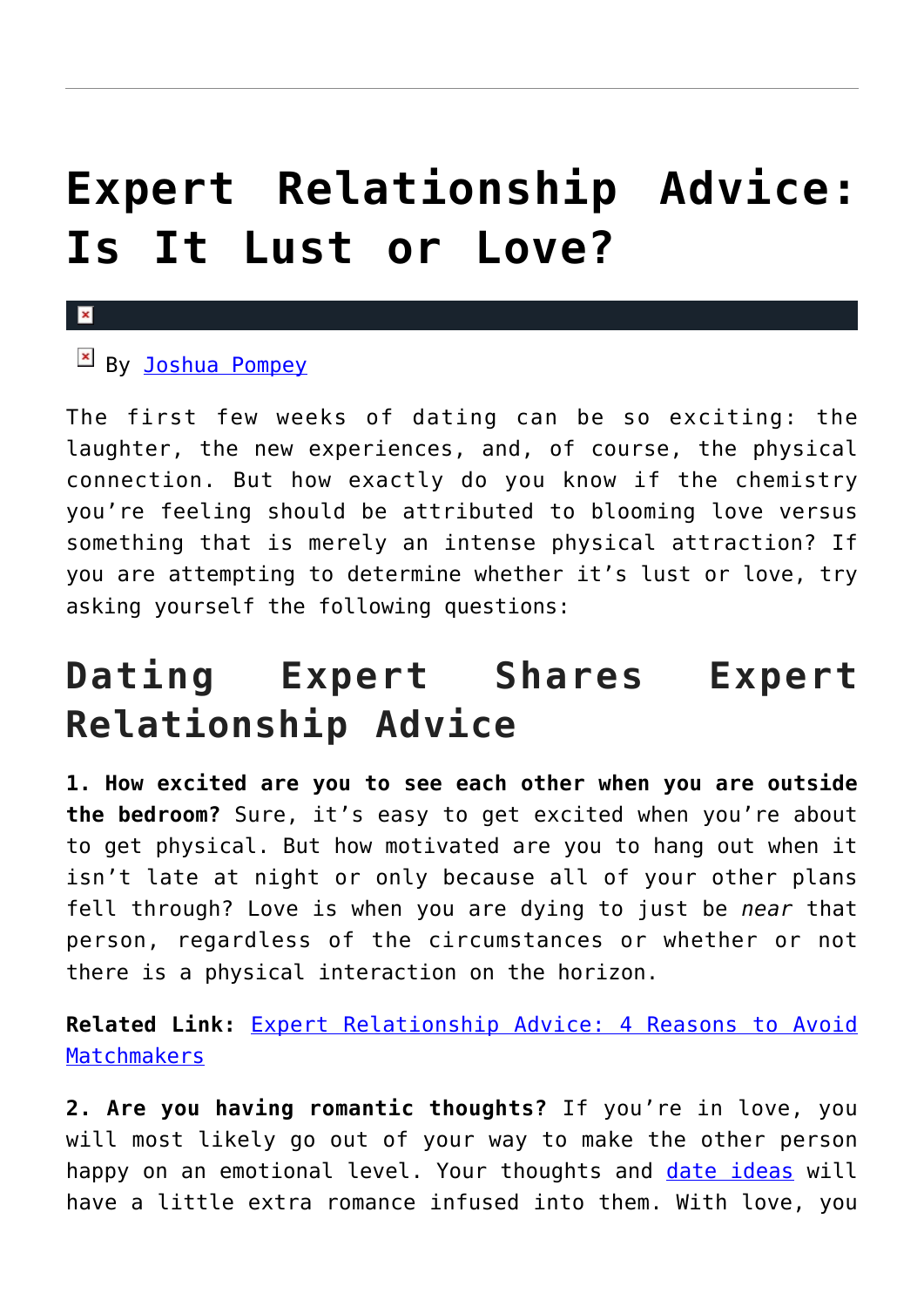don't just want to make the person happy in order to get them into bed. You want to make them happy because it genuinely makes you feel good to see them smile.

**3. Would you be willing to go months without sex?** Ask yourself: If your partner suddenly decided they wanted to wait a few months before having sex again, would you stick around? If the answer is yes, you are definitely leaning in the direction of love.

**Related Link:** [Dating Advice: How to Make the First Move](http://cupidspulse.com/119903/dating-advice-make-first-move-womens-edition/) [\(Women's Edition\)](http://cupidspulse.com/119903/dating-advice-make-first-move-womens-edition/)

**4. Do your conversations constantly default back to sex?** When I was involved in mini relationships that were mainly focused on lust, the conversation would more often than not turn sexual or revolve around physical flirtations. On the flip side, when I genuinely connected with someone, sure, there was sexual flirtation, but there were also conversations that probed towards getting to know the other person on a deeper level. If you are moving towards love, topics that hold more weight should be a part of your daily interactions.

*For more expert relationship advice from [dating expert](http://cupidspulse.com/relationship-experts/) Joshua Pompey, including how many online dating photos you should have in your profile, click [here.](https://joshuapompey.com/women/many-online-dating-pictures/)*

## **[Relationship Advice: Don't](https://cupidspulse.com/123354/relationship-advice-distance-lifestyle-affect-relationship-dr-greer/) [Let Distance & Lifestyle End](https://cupidspulse.com/123354/relationship-advice-distance-lifestyle-affect-relationship-dr-greer/)**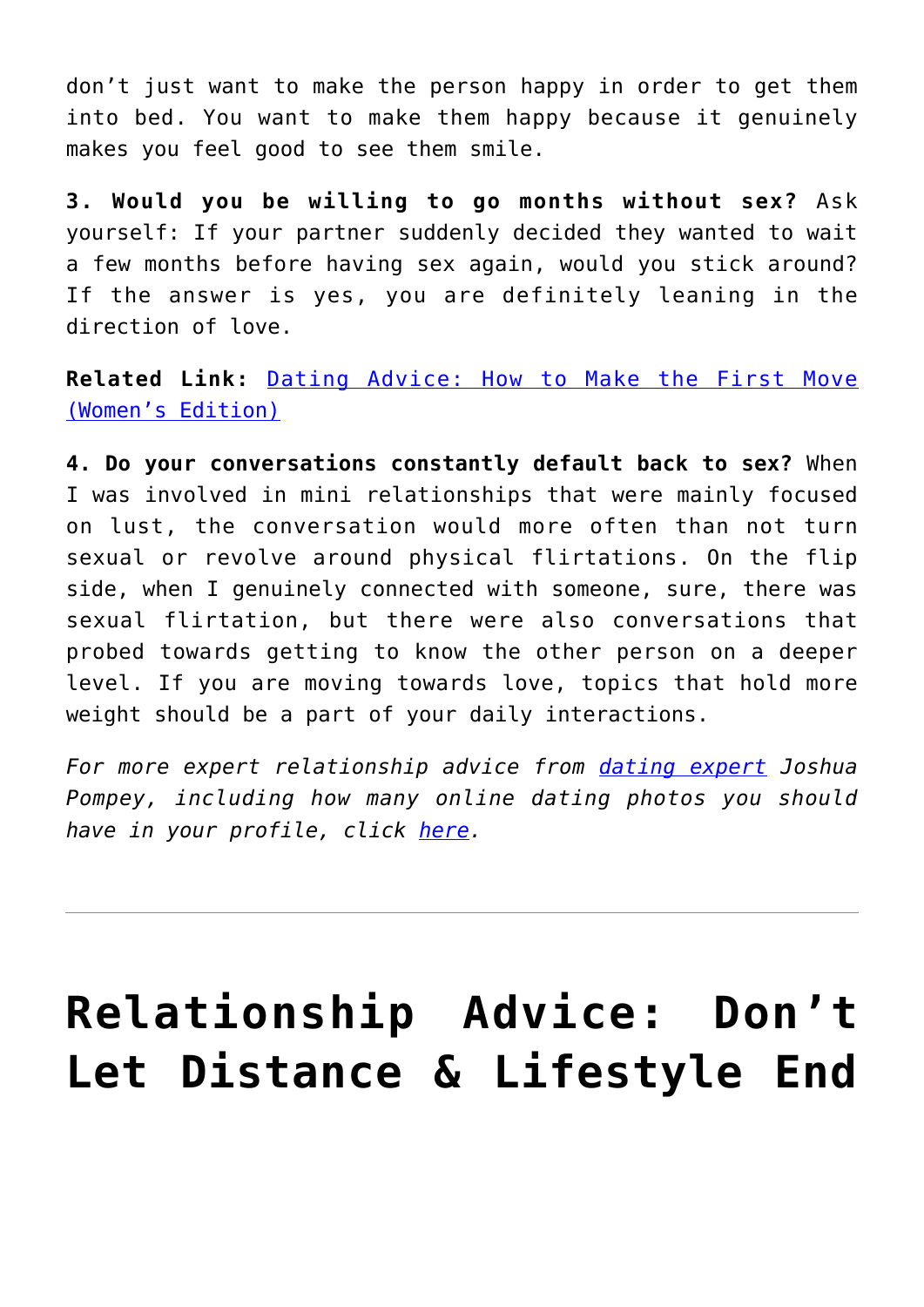## **[Your Relationship](https://cupidspulse.com/123354/relationship-advice-distance-lifestyle-affect-relationship-dr-greer/)**

#### $\mathbf{R}$

People in distance relationships, whether by choice or necessity, are able to have success with a great deal of effort and flexibility. In order to make the relationship work, there must be s a strong desire to be together, and a willingness between both partners to make room for each other's respective needs. However, love does not conquer all, regardless if you are a celebrity or not.

### **Is it possible to find a resolution? Read on for more [relationship advice:](http://cupidspulse.com/relationship-experts/)**

Recently, [celebrity couple](http://cupidspulse.com/celebrity-news/celebrity-dating/) [Jennifer Aniston](http://cupidspulse.com/86079/jennifer-aniston/) and Justin Theroux announced their [celebrity divorce](http://cupidspulse.com/celebrity-news/celebrity-break-ups/) after two years of marriage, stating it was a mutual decision to part ways. While Aniston and Theroux love and respect each other, they said they simply couldn't agree on a lifestyle that worked for each other. This is a common issue couples may face: you can love someone, and still desire to live differently than them, or even desire to live in an entirely different place than them.

Splits like the one between Aniston and Theroux are often caused by the inability to find the middle ground when trying to successfully make a home in the same place. Compromise is hard enough for two people who live under the same roof, but when partners are separated by differing work schedules or physical office placement, compromise can be extremely challenging. The key to keeping the peace is to commit to a place together, making sure that both partners are happy and

 $\overline{B}$  By Dr. Jane Greer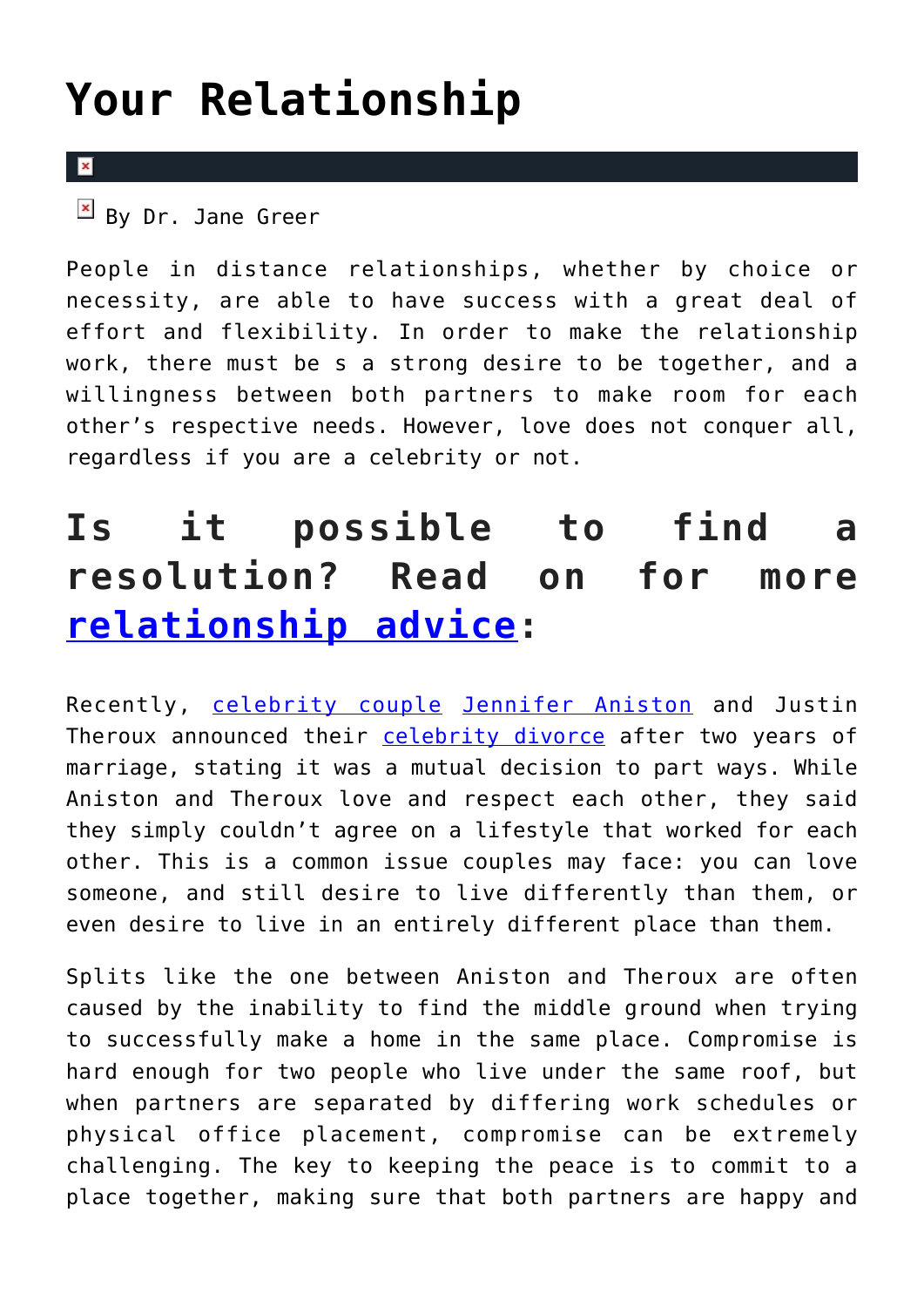do not feel as though they have sacrificed their happiness and well-being.

**Related Link:** [Relationship Advice: What If Your Family Doesn't](http://cupidspulse.com/122697/relationship-advice-family-doesnt-approve-partner-dr-greer/) [Approve Of Your Partner?](http://cupidspulse.com/122697/relationship-advice-family-doesnt-approve-partner-dr-greer/)

So, if you're in a long distance relationship right now, what should you consider before packing up your life and moving to a new place with your significant other, to best guarantee a successful outcome? How can you be sure you or your partner are sacrificing enough, without negatively impacting your relationship?

Above all, you and your partner must be in love. This is the most important box to check, as it gives each of you the ability to be open to change because you'll be with your loved one. While this is a starting point, it might not be enough, as we saw with Jennifer and Justin. When deciding to take the plunge, be sure to ask yourself: do you actually like the place you're moving to? Will it take away your happiness?

#### **Related Link:** [Relationship Advice: Is a Bad Boy Good for You?](http://cupidspulse.com/121689/relationship-advice-is-a-bad-boy-good-for-you/)

Here's some food for thought. If one of you lives in a sunny place, but the other one simply hates the sun, or if one of you lives in a rural community and the other thrives on city life, where to move might not be an easy choice to make. If all your friends live in your current town, would you resent moving away from them to be with your love? Think about how all of this might affect your day-to-day life, mood, and eventually, your relationship. If, on the other hand, your partner lives in New York City, a place you've always wanted live, great! Leaving your loved ones behind won't matter as much. Talk to your partner and hash out the details. A temporary move might not be a deal breaker. A permanent one may be, though.

It is most important to think about your relationship, what it means to you, and where you can find happiness and friends in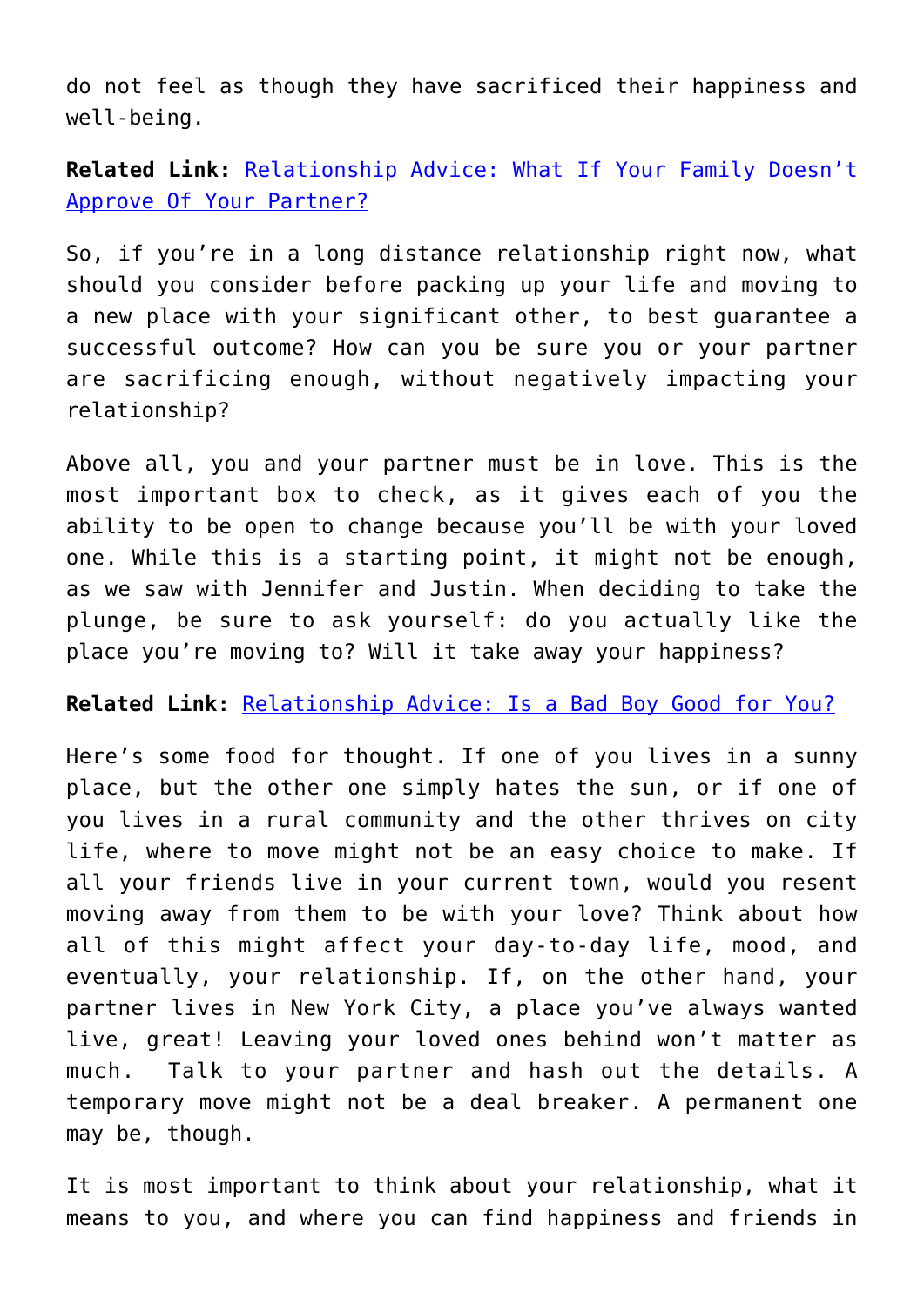your new home. Is this decision mutual? Do each of you want it as much as the other? Does moving mean you're ready to take the next step towards engagement?

#### **Related Link:** [Relationship Advice: When Is the Old New Again?](http://cupidspulse.com/121548/121548relationship-advice-when-is-old-new-again-dr-jane-greer/)

It is also important to consider the strength of your connection, especially during the triumphs and tribulations. Up until now, most of the time you've spent together was special and seemingly perfect. (It's called the honeymoon phase for a reason!) You have probably tried to be on your best behavior at all times to maintain the picturesque image. Once you move, it will be more difficult to keep up the guise.

Ultimately, if you are moving for the right reasons; for love and for openness to adventure, it is less likely that you will feel as though you have lost yourself. What really helps is when you are connected with a partner who has similar aspirations, wants, likes, and needs. In the end it, it should not feel like either of you are sacrificing your "me" to be a "we." This wasn't possible for Jennifer and Justin, but hopefully they can both move forward and find happiness apart.

*Tune in to the Doctor on Call radio hour on [HealthyLife.net](http://www.healthylife.net/) every Tuesday at 2 PM EST, 11 AM PST. First and third Tuesdays are Shrink Wrap on Call, second Tuesdays are HuffPost on Call, and the last Tuesday of the month is Let's Talk Sex! Email your questions dealing with relationships, intimacy, family, and friendships to Dr. Greer at [askdrjane@drjanegreer.com](mailto:askdrjane@drjanegreer.com). Connect with Dr. Jane Greer on [Facebook,](http://www.facebook.com/DrJaneGreer) at [www.facebook.com/DrJaneGreer,](http://www.facebook.com/DrJaneGreer) and be sure to follow [@DrJaneGreer on Twitter](https://twitter.com/#!/DrJaneGreer) for her latest insights on love, relationships, sex, and intimacy. For more on Dr. Greer, visit [http://www.drjanegreer.com.](http://www.drjanegreer.com/)*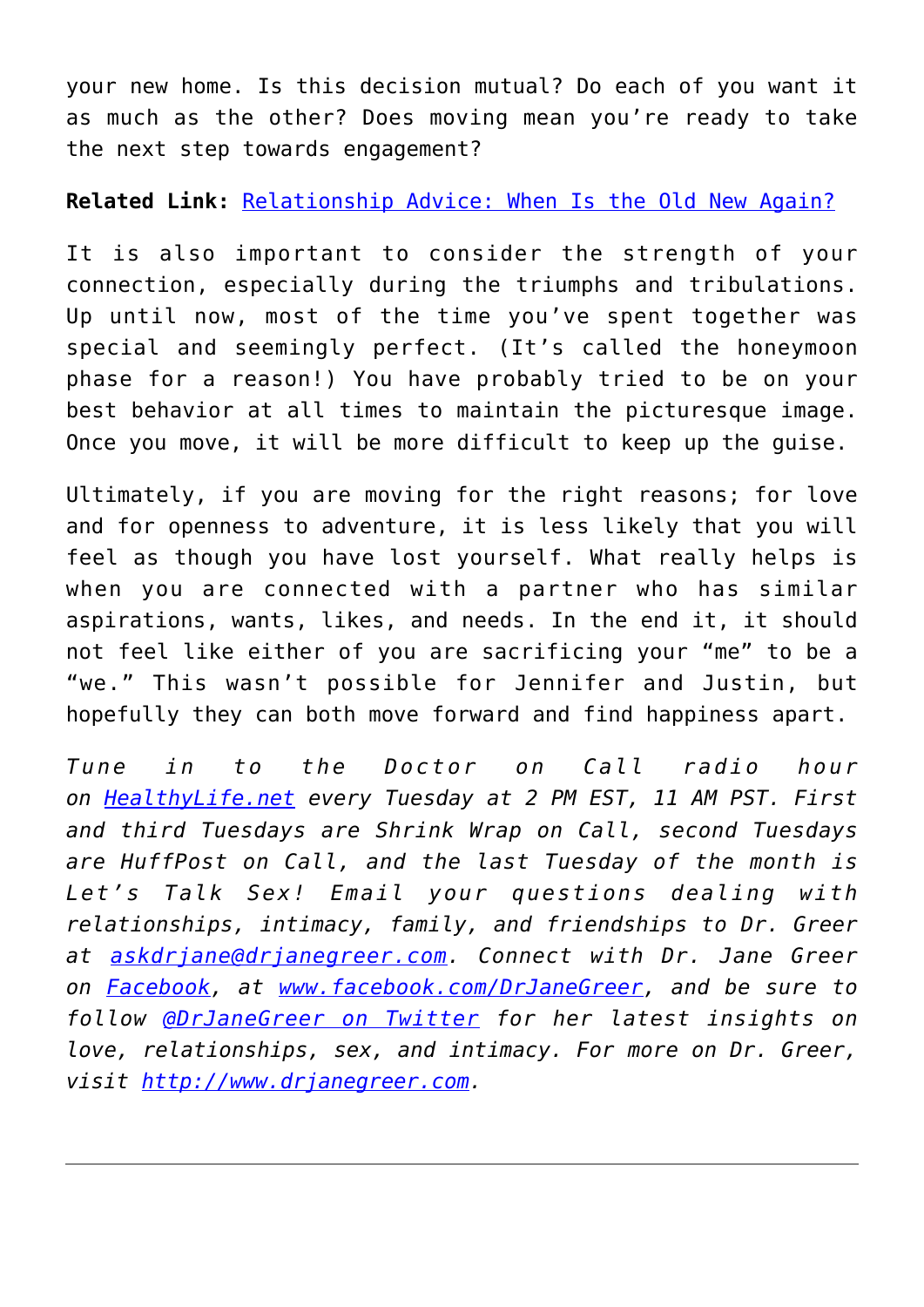## **[Love & Libations: Heat Up](https://cupidspulse.com/123332/date-night-in-the-kitchen/) [Your Relationship with a Date](https://cupidspulse.com/123332/date-night-in-the-kitchen/) [Night in the Kitchen](https://cupidspulse.com/123332/date-night-in-the-kitchen/)**

#### $\mathbf x$

### $\boxed{\times}$  by [Yolanda Shoshana](http://cupidspulse.com/relationship-experts/yolanda-shoshana/)

Preparing a nice home-cooked meal on a [date night](http://cupidspulse.com/love/weekend-date-ideas/) with your partner is one of the sexiest things that you can do together. It's also important to pair your food with the right spirit or wine. There are some [celebrity chefs](http://cupidspulse.com/food/) who have the perfect libations to add a sensual touch to your dinner table.

### **Ideas for Date Nights at Home**

If you are a foodie, you have probably already gone to an Alain Ducasse restaurant. The celebrity chef has around 19 Michelin stars under his belt. Ducasse partnered with Grey Goose to create the first gastronomy vodka called Grey Goose Interpreted by Ducasse. Basically, the vodka was made to pair with food. Since it has notes of coffee, chocolate, and vanilla, it would be great to pair with something from the slow cooker on a night that you and your partner plan to stay in. It would be particularly wonderful with a mole sauce.

### **Related Link:** [Romantic Cocktails for Winter Date Nights](http://cupidspulse.com/122581/valentines-day-cocktails-for-february-date-nights/)

If anyone should be in the libation business, it's Martha Stewart: She shows us how to cook and entertain better than anyone. She finally got into the wine game by creating a wine club with some of her favorite picks. Joining the club could be a great way for you and your boo to plan your meal based on wines from around the world. Stewart has plenty of aphrodisiac recipes available to whip up that can go with your wine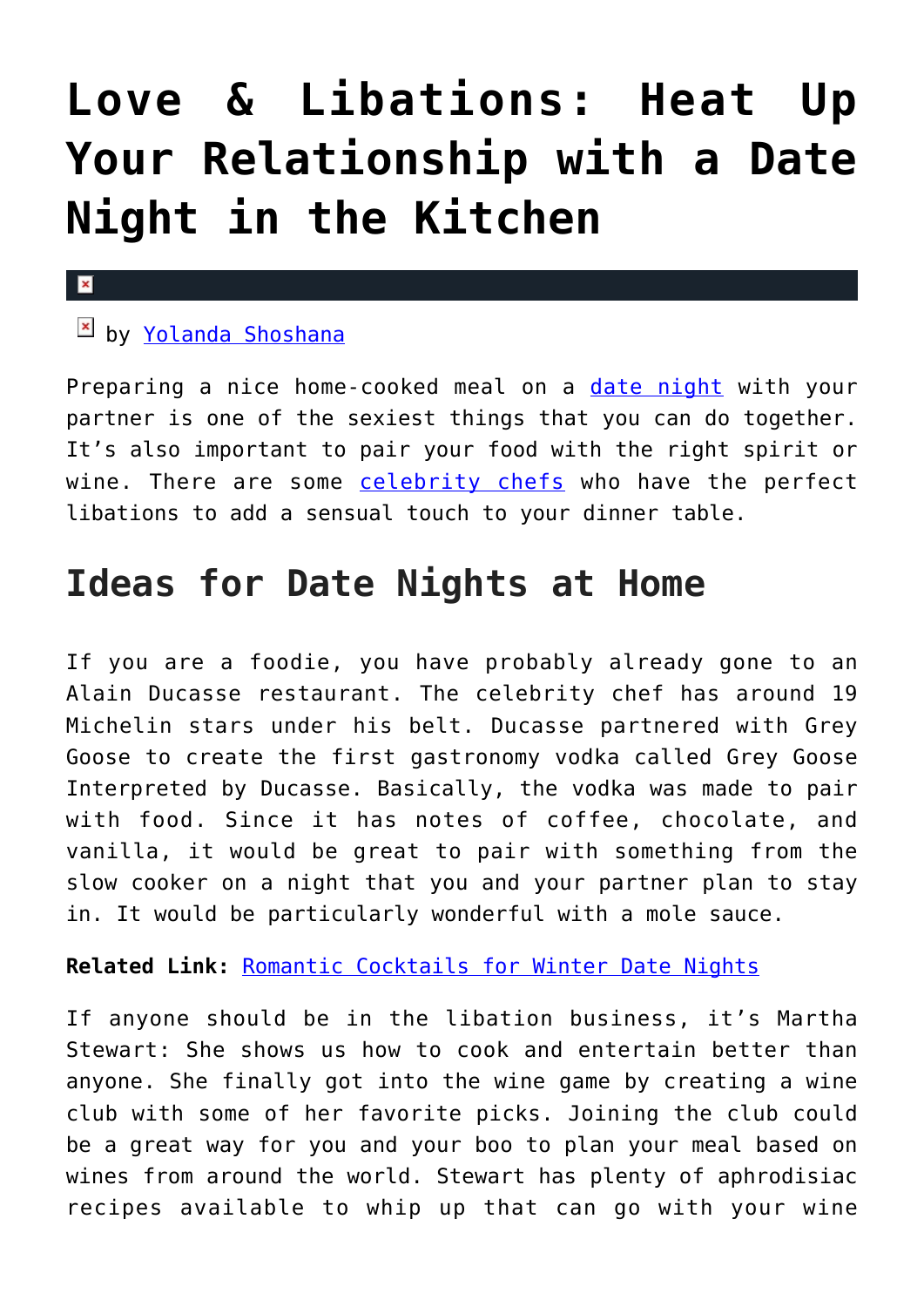choice. Don't forget to try new dishes! It adds to the excitement.

If you are into Italian wines, then chef Lidia Bastianich has the right wine for you. Besides hosting a television show, Bastianich is a restaurateur mainly on the East Coast, but she has a spot in Kansas City too. She founded the Bastianich Winery in 1997 in the Friuli-Venezia Giulia area of Italy. Since she has various cookbooks, you and your partner could select one of her recipes and pair it with one of her wines. If white wine is your choice, the Bastianich Vespa Bianco would be great with fish. On the flipside, the Bastianich Vespa Rosso is the perfect selection for a red sauce dish and just because red wine is sexy.

**Related Link:** [Date Night Ideas Inspired by Celebrity Red Wines](http://cupidspulse.com/121075/autumn-date-night-ideas-celebrity-red-wines/)

Wolfgang Puck is known for his extravagant dinners and his work with celebrities. Did you know that Puck also has his own wine? Luckily, they're very affordable: There are both red and white selections in the 12 to 15 dollar range. The wine was created to celebrate family, friendships, and hope. If you wonder what to pair his wines with, go with pizza. Everyone knows that Puck loves pizza, and he has a pizza dough recipe that makes people salivate. Plus, pizza and wine are the perfect pairing for a night of romance.

*For more Love & Libations date night ideas and [celebrity](http://cupidspulse.com/celebrity-news/celebrity-dating/) [couple](http://cupidspulse.com/celebrity-news/celebrity-dating/) predictions from Yolanda Shoshana, click [here](http://cupidspulse.com/relationship-experts/yolanda-shoshana/).* 

## **[Dating Advice Q&A: Should I](https://cupidspulse.com/123254/dating-advice-remain-friends-with-my-ex-online/)**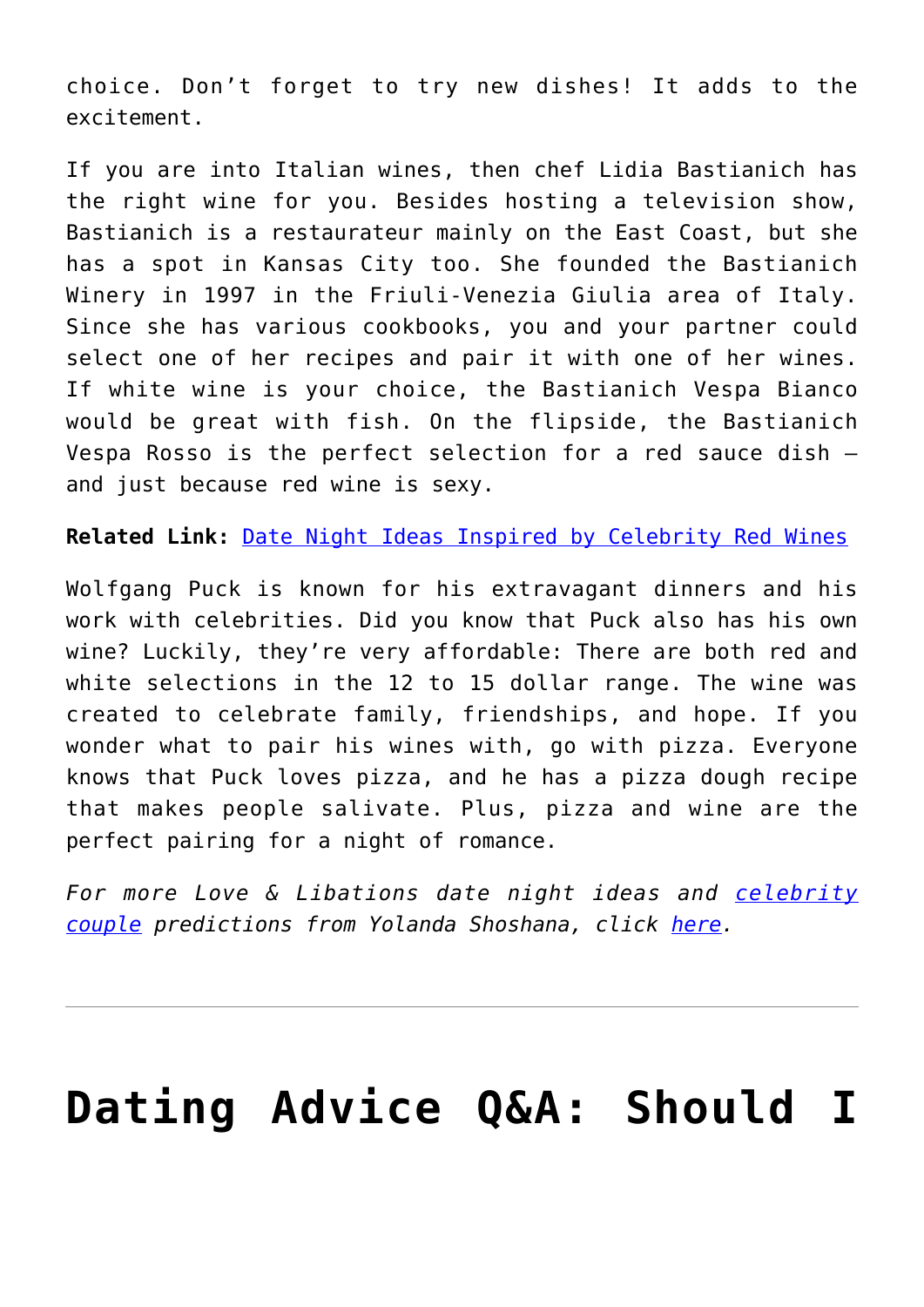### **[Remain Friends with My Ex](https://cupidspulse.com/123254/dating-advice-remain-friends-with-my-ex-online/) [Online?](https://cupidspulse.com/123254/dating-advice-remain-friends-with-my-ex-online/)**

 $\mathbf{x}$ 

*Question from Sonya M.: Facebook is the official/unofficial way of announcing a relationship. Is it too vindictive to unfriend an ex, or is that the right move when you enter a new relationship?*

Social media is a fun way to share your relationship with friends and family, but if that relationship ends, the waters can get a little murky. Let our [relationship experts](http://cupidspulse.com/relationship-experts/) help by offering their best [dating advice](http://cupidspulse.com/videos/dating-advice-videos/) for using social media in the *right* way! Learn valuable dating tips from matchmaker Suzanne Oshima and relationship author Robert Manni. Here, they answer your question about whether or not you should unfriend your ex after a break-up. Check out their dating advice below!

### **Dating Advice for Unfriending Your Ex on Facebook**

[Suzanne K. Oshima, Matchmaker:](http://www.dreambachelor.com/) When it comes to dating after a break-up or divorce, it's important to know that removing all traces of your ex on social media isn't about being vindictive — it's about moving on.

This is the last step at the end of your relationship, so now is the time for some "spring cleaning." Daily reminders of him won't allow you to move forward with your love life, so remember the saying "out of sight, out of mind." This will remove any temptation to cyber snoop or check in on what he's doing and who he's dating. All in all, if you continue to stay connected, then you're holding on — and this can hold you back from moving forward into another relationship.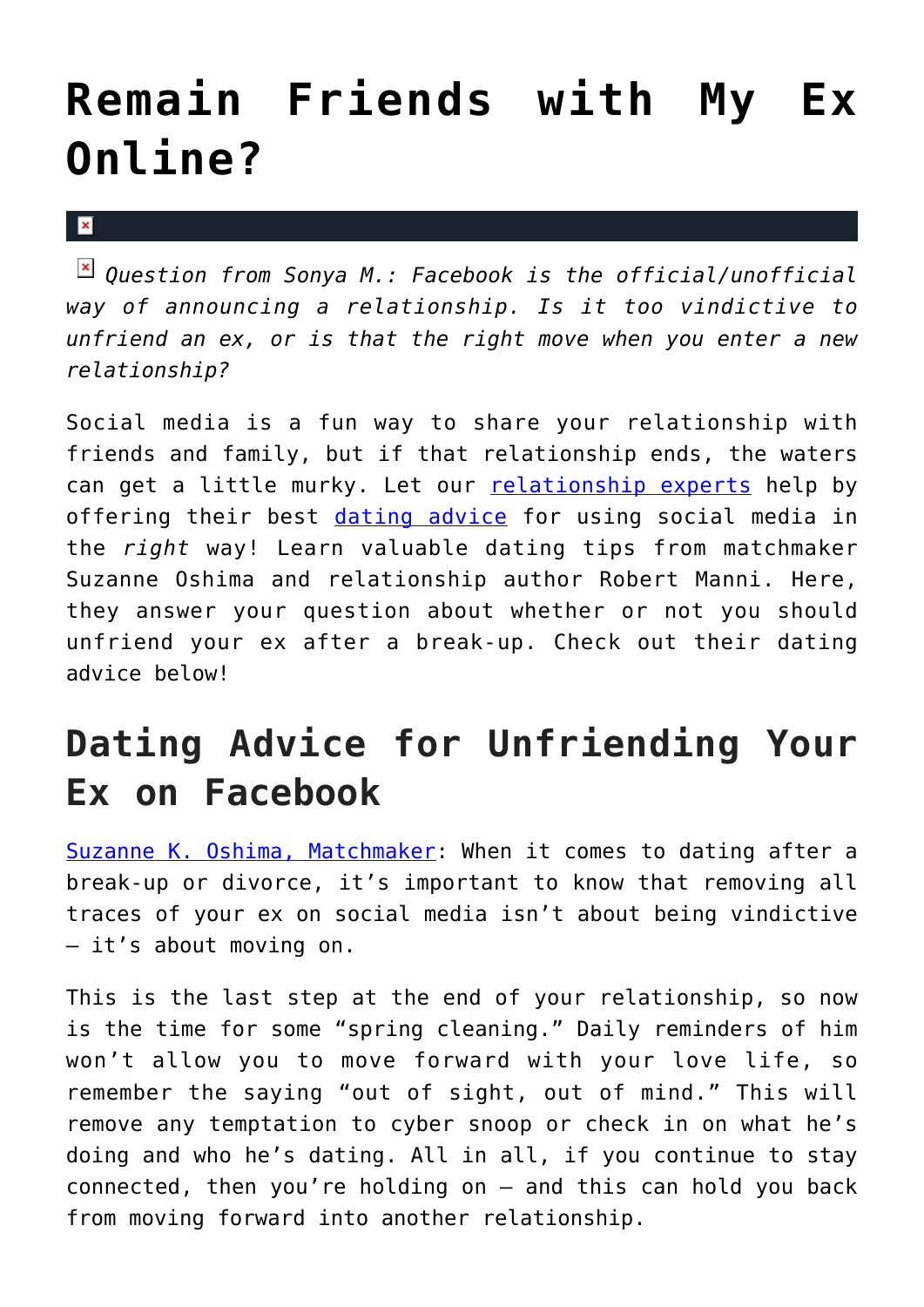**Related Link:** [Dating Advice Q&A: How Can You Tell Red Flags](http://cupidspulse.com/114717/dating-advice-tell-red-flags-online/) [From Online Dating?](http://cupidspulse.com/114717/dating-advice-tell-red-flags-online/)

[Robert Manni, Guy's Guy](http://www.robertmanni.com/): Even though people have become too reliant on social media as their main form of communication, announcing a new relationship on Facebook can feel great and be validating. It's a nice way of putting something out there about yourself that you feel good about for the people you enjoying sharing with.

On the other hand, if you no longer have an offline connection with an ex and do not feel comfortable posting about your new relationship for them to see, it's perfectly acceptable to unfriend them. However, if you remain on good terms and they're cool, there is no harm in staying connected with an ex on Facebook.

There are no strict rules or protocol about this. Listen to your inner compass and do what feels best for *you*. Good luck.

*For more dating advice and to find out more about our dating and technology gurus, click [here.](http://cupidspulse.com/relationship-dating-experts/oshima-wyatt-manni-technology-experts/)*

*If you have any questions you would like answered by our relationship experts, please e-mail them to cupid@cupidspulse.com.*

## **[Expert Dating Advice: Tips](https://cupidspulse.com/123115/expert-dating-advice-for-older-adults/) [for Romance That's Just](https://cupidspulse.com/123115/expert-dating-advice-for-older-adults/) [Around the Corner When You've](https://cupidspulse.com/123115/expert-dating-advice-for-older-adults/)**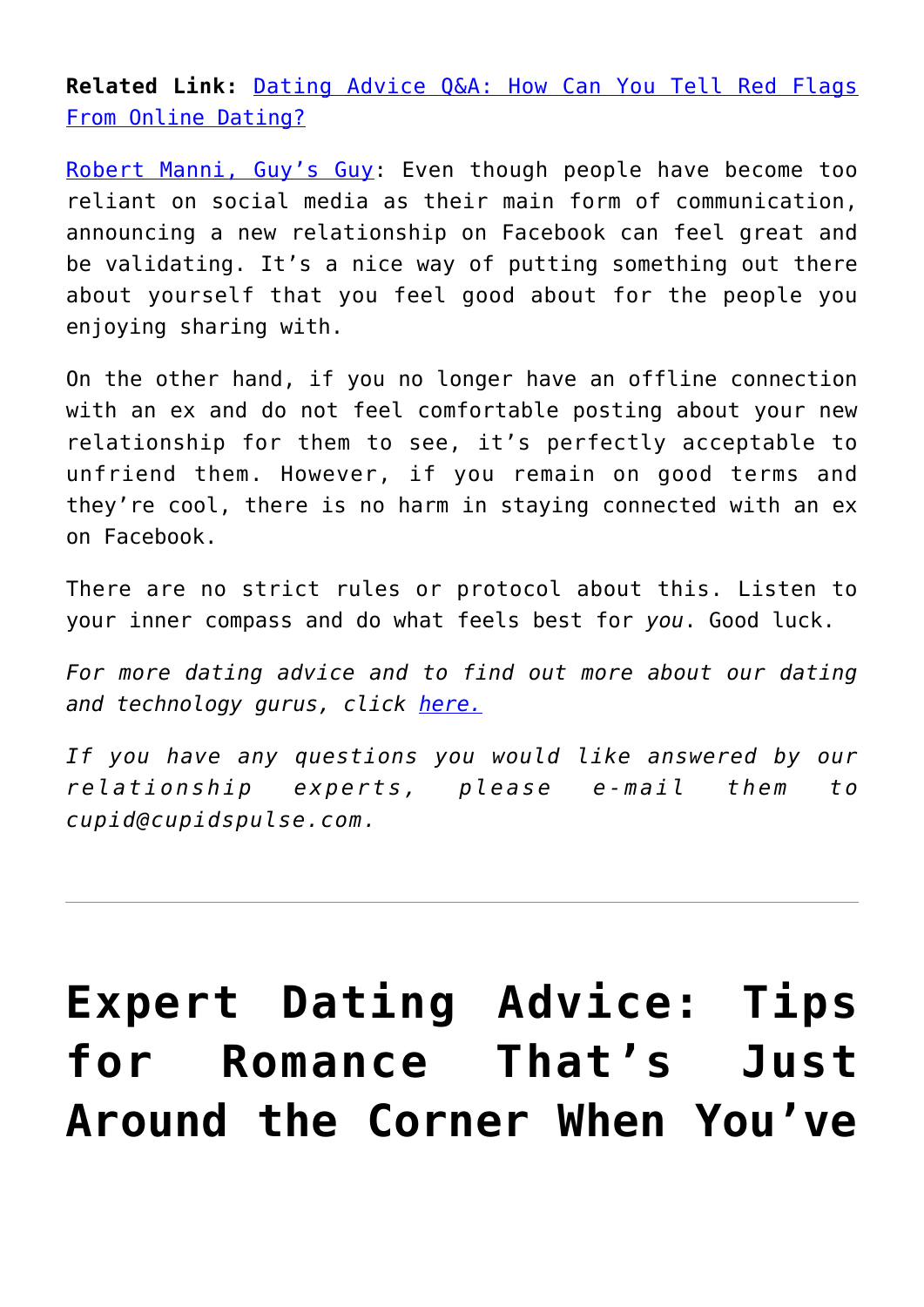### **[Been Around the Block](https://cupidspulse.com/123115/expert-dating-advice-for-older-adults/)**

#### $\overline{\mathbf{x}}$

By [Amy Osmond Cook, Ph.D.](http://cupidspulse.com/relationship-experts/dr-amy-osmond-cook/)

For many of us, a lost opportunity at love or the end of a long-term relationship can sometimes make us feel like a second chance just isn't in the cards. And when Valentine's Day is focused on romantic dinners for two or coupled walks on the beach, it can be a painful reminder of what we lack.

Let's face it. There's no substitute for young love, but that doesn't mean we can't enjoy being loved again later in life, especially for seniors. "Fortunately, in some ways, there has never been a better time for women over 60 to be in the dating world," says [Margaret Manning.](http://sixtyandme.com/what-do-older-men-want-when-it-comes-to-dating/) "The rise of divorce among 'silver splitters' means there are more single older men — and there might be more great guys out there than you might expect at first glance, especially if you give them a chance."

### **Expert Dating Advice for Older Adults**

**Related Link:** [Relationship Advice: Keys to Growing a Business](http://cupidspulse.com/122299/relationship-advice-growing-a-business-after-divorce/) [When the Marriage is Over](http://cupidspulse.com/122299/relationship-advice-growing-a-business-after-divorce/)

A loving and caring companionship is a good thing, but it's also important to recognize that it's different for older adults. If you find yourself ready to take a shot at love again, here are three pieces of [expert dating advice](http://cupidspulse.com/love/relationship-advice-articles/) for making this experience feel as good as if it was new.

**1. Instead of going for red hot, opt for a slow burn:** Daters who are 50 and older tend to be less impulsive. And AARP writer [Ken Solin](https://www.aarp.org/home-family/dating/info-01-2013/senior-dating-first-date-solin.html) says that's a good thing: "By now, we've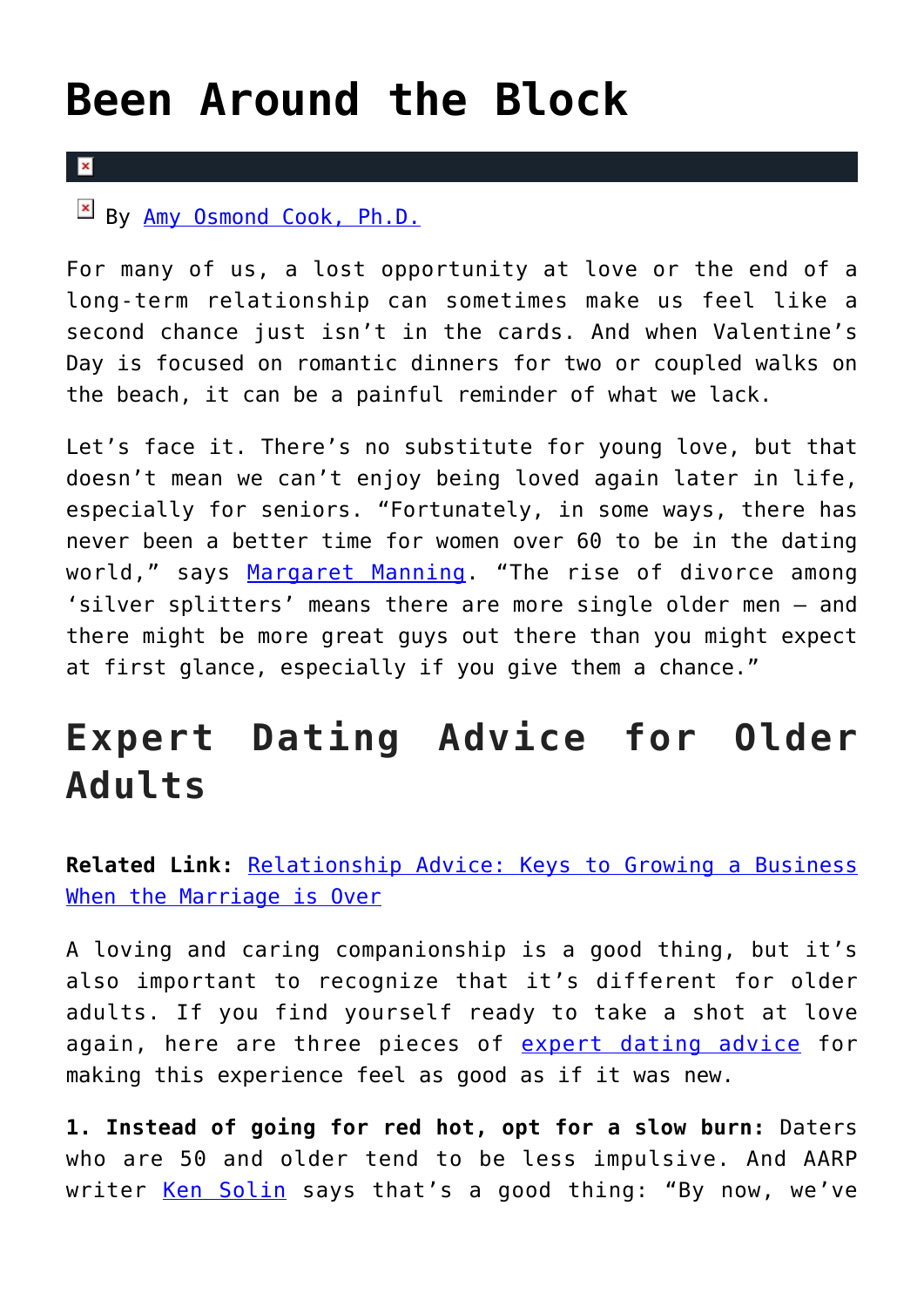collected enough life experience to know better than to fall for the first person we meet," said Solin. "We understand what works for us and what doesn't." For older adults, the belief that a fulfilling relationship is out there waiting for us still holds true. The difference is that we are willing to wait for the right person to come along.

**2. Bring the [Sex-C b](http://cupidspulse.com/122112/dating-advice-singles-guide-to-confidence-holidays/)ack:** Instead of relying on intercourse to be the foundation for your budding relationship, a growing community is coming forward with conversations about intimacy challenges. [Laura Brashier,](https://www.romanceonly.com/) founder of RomanceOnly.com, helped ignite this conversation when she pioneered a site designed for people whose physical and emotional challenges prevent them from engaging in intercourse. "While these people are unable to have intercourse, they still crave intimacy but are unable to open up about it," says Brashier. "I've discovered that people facing difficulties with sexual intercourse still want to show love and be loved in return."

Sharing intimate moments with someone you love is an essential part of a growing relationship, but for older adults, that doesn't always require intercourse. Instead, a loving couple can explore other ways to share pleasure and develop a personal connection. It can be as simple as spending a whole day together erranding, participating in common interests, sharing meals, and everything in between — and then parting ways at sunset.

**Related Link:** [Expert Dating Advice: 4 Reasons Going Outside](http://cupidspulse.com/115552/dating-advice-outside-comfort-zone-good/) [Your Comfort Zone Is a Good Idea](http://cupidspulse.com/115552/dating-advice-outside-comfort-zone-good/)

**3. Expect respect:** At this stage of life, older adults know what they want and what they deserve in a relationship. Yes, we want romance and attention, but we also need respect. "We all need respect, especially from those who are closest and most intimately connected with us," says [Peter Gray, PhD.](https://www.psychologytoday.com/blog/freedom-learn/201208/in-relationships-respect-may-be-even-more-crucial-love) "It seems to me that women, even more than men, have suffered when love directed toward them is not accompanied by respect." It's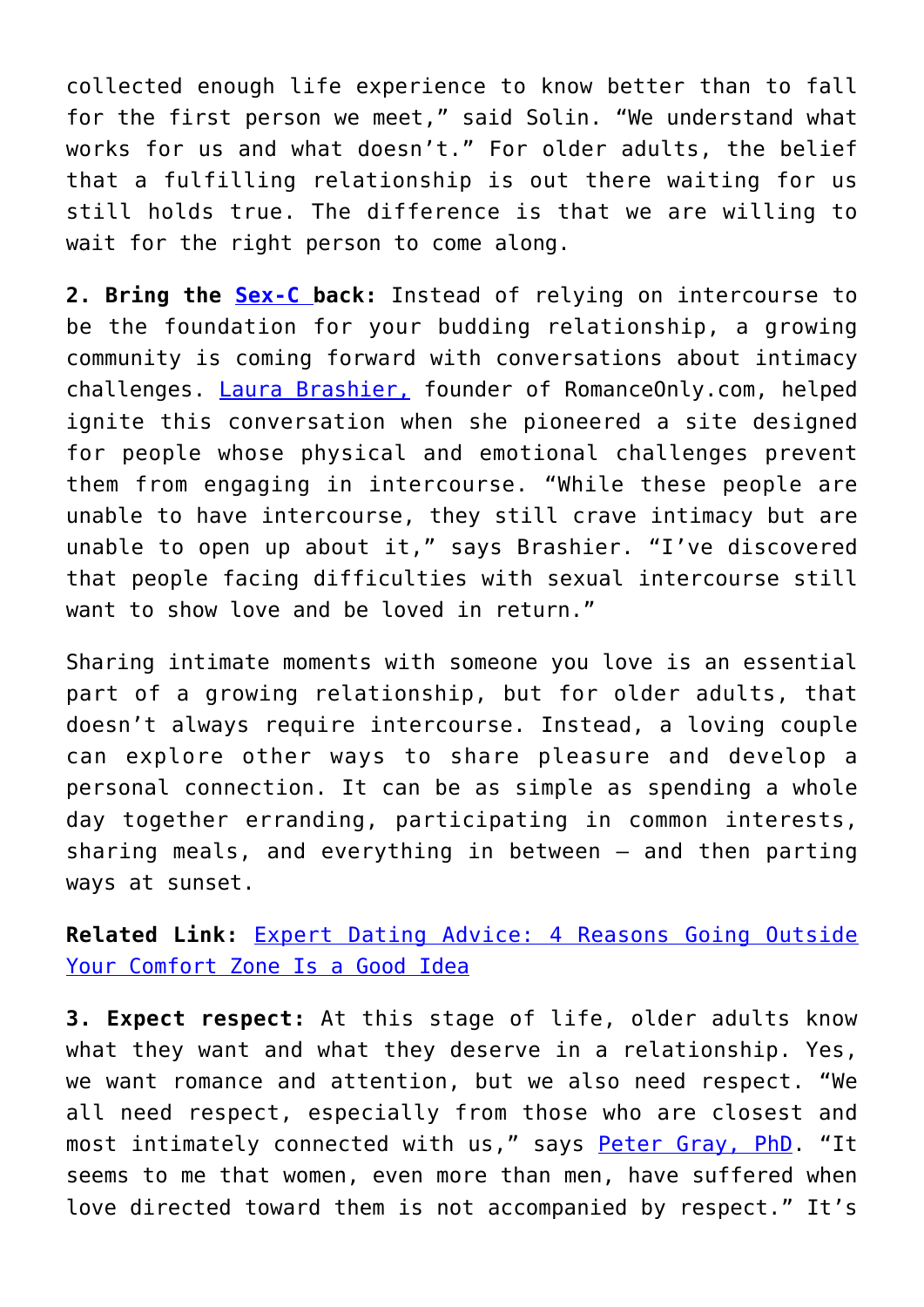helpful to discover common interests, but a caring partner will also respect differing hobbies or career choices. For instance, if your partner cannot understand why you would pursue teaching as a career or insists that you give up bowling league to spend more time at the theater, these may be signs that your new squeeze is a drip. "A lack of respect is unacceptable under any circumstances, but it's especially intolerable on a first encounter because it's unlikely to improve with time," says Solin.

Love certainly has its share of unpredictable twists, but there has never been an easier time to navigate those turns. For instance, with online dating sites catering to older adults and those facing struggles with intimacy, the ability to connect is offering new hope to older adults every day. By using a strategy that includes things like patience, honest communication about intimacy  $-$  and, above all, respect  $$ you're on the right track to finding new love again.

*For more information about and articles by our relationship expert Dr. Amy Osmond Cook, click [here](http://cupidspulse.com/relationship-dating-experts/hope-after-divorce-relationship-experts/).*

## **[Relationship Advice: How to](https://cupidspulse.com/123083/relationship-advice-how-to-stay-confident-in-a-long-term-relationship/) [Stay Confident in a Long-Term](https://cupidspulse.com/123083/relationship-advice-how-to-stay-confident-in-a-long-term-relationship/) [Relationship](https://cupidspulse.com/123083/relationship-advice-how-to-stay-confident-in-a-long-term-relationship/)**

 $\pmb{\times}$ 

### By [David Wygant](http://cupidspulse.com/relationship-experts/david-wygant/)

In order to feel confident in a long-term relationship, you need to be in the *right* long-term relationship for you. If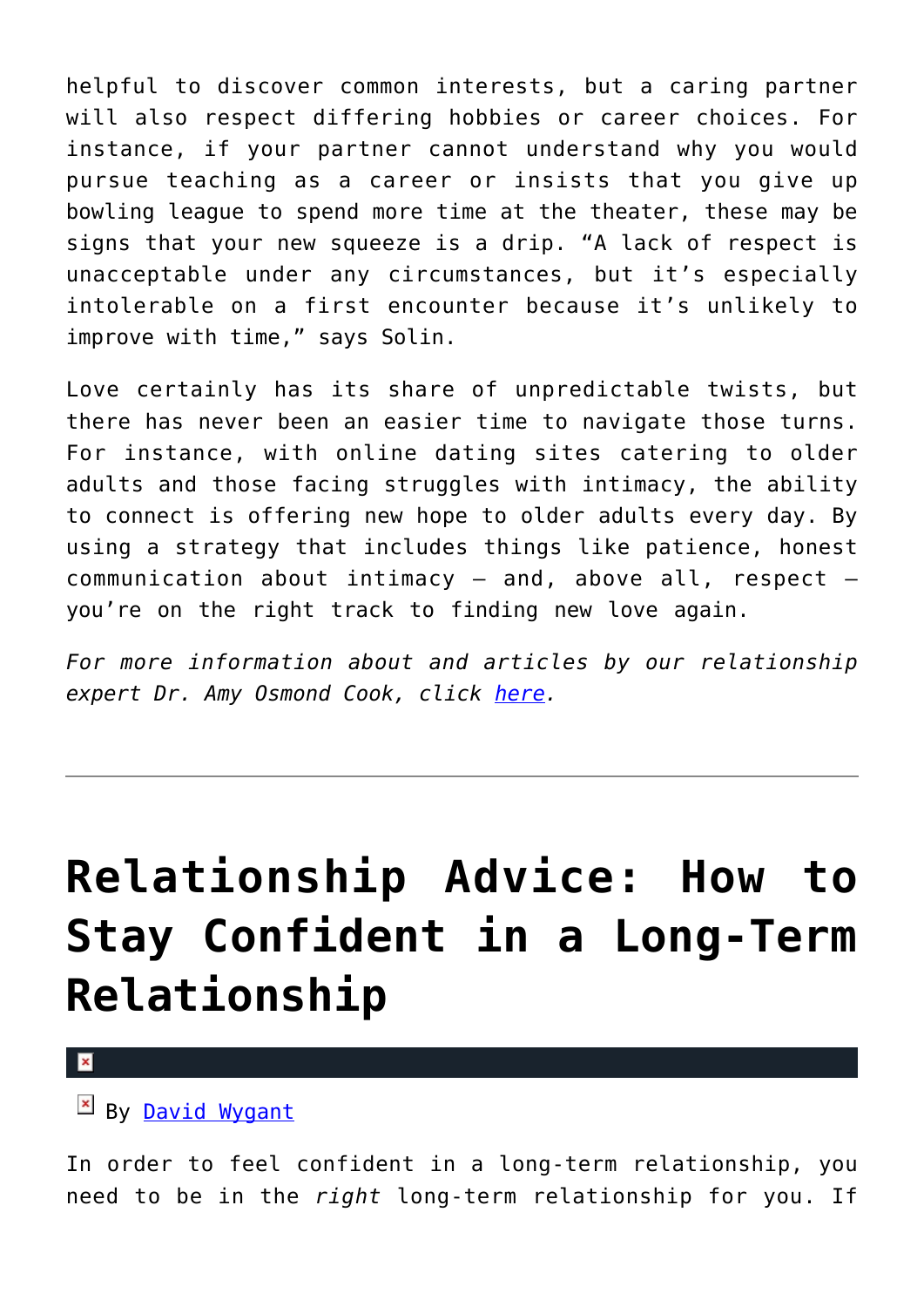you're not safe and you don't feel like you're being heard, then you're in the wrong partnership. There's no way in the world you will ever thrive in a relationship where you feel judged and evaluated at all times. For me — and I've been in many long-term relationships — the ones that I always felt most confident in were the relationships where I was actually seen for who I am. If a woman is trying to change you, if she's trying to make you into someone you're not, you're never going to feel confident.

### **Long-Term Relationship Advice from Relationship Expert David Wygant**

**Related Link:** [Expert Relationship Advice: How Can I Change My](http://cupidspulse.com/122306/expert-dating-advice-change-my-dating-tactics-for-the-new-year/) [Dating Tactics for the New Year?](http://cupidspulse.com/122306/expert-dating-advice-change-my-dating-tactics-for-the-new-year/)

Long-term relationships are some of the most beautiful things you can ever experience, but the only way to have a successful one is to truly communicate who you are. As a [relationship](http://cupidspulse.com/relationship-experts/) [expert,](http://cupidspulse.com/relationship-experts/) I believe that the beginning of a relationship is when you have the opportunity to be who you are and expose yourself. If you're going to give her a false version of yourself, then her expectations are going to run rampant. And when her expectations run rampant, you're not going to have a successful long-term relationship. That's the biggest mistake most people make.

Most people make this mistake because, over and over again, they think they need to misrepresent themselves to "get" the relationship. To me, I expose it all — *everything*. I reveal all my fears and insecurities because I'm looking for a real relationship, a long-term relationship where I'm able to grow.

A strong long-term relationship is a relationship that's a mirror. You literally reflect each other each and every day. By doing so, you will show each other exactly what you need to